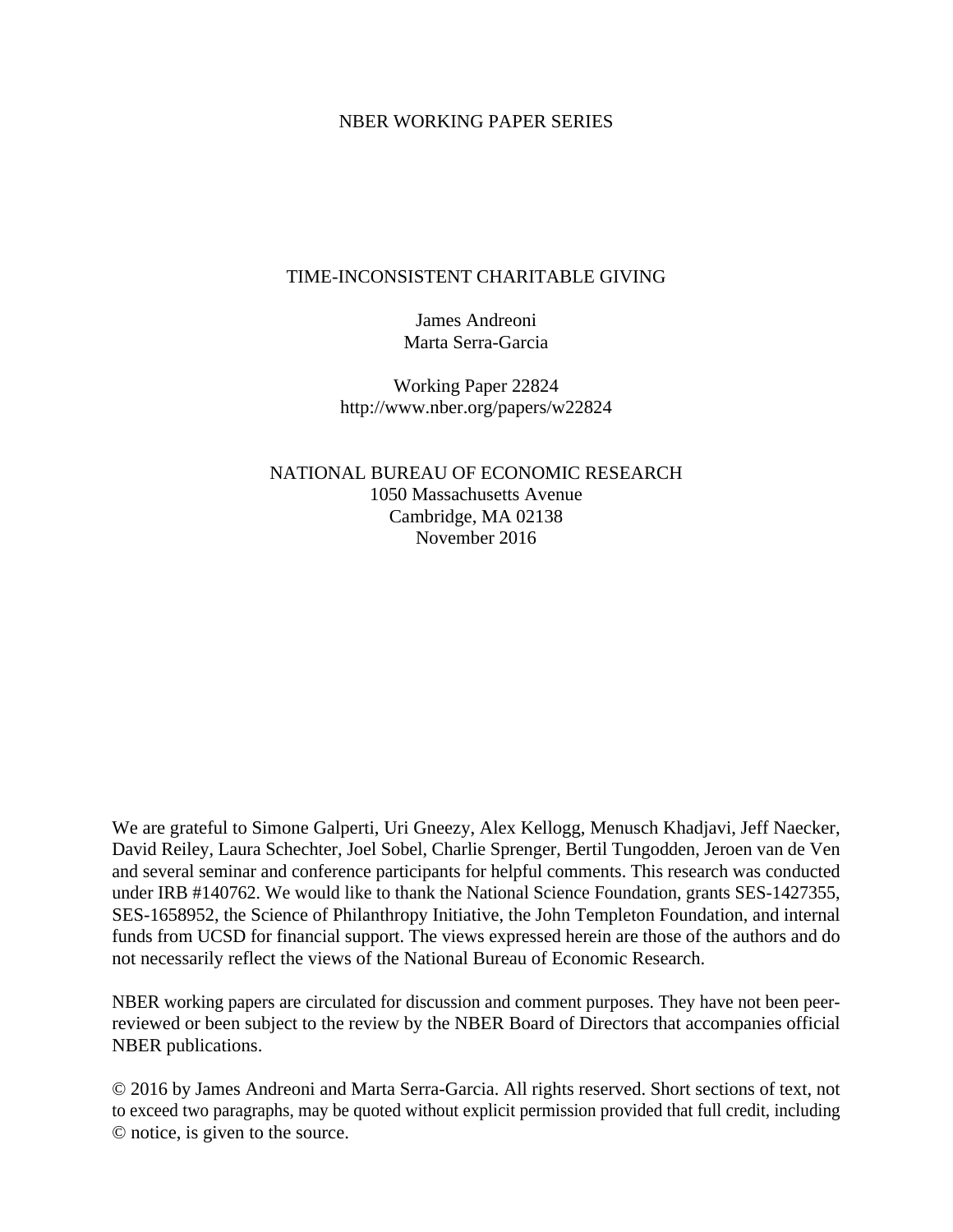Time-Inconsistent Charitable Giving James Andreoni and Marta Serra-Garcia NBER Working Paper No. 22824 November 2016, Revised December 2018 JEL No. C91,D64,D9

### **ABSTRACT**

We motivate this paper by presenting a puzzle. When we asked one group of subjects to give \$5 to charity today, about 30% agree. When we asked a similar group the same question, but indicate their gift will be transacted in one week rather than today, giving increases by 50%. This suggests a classic time-inconsistency in charitable giving. It is a puzzle because classic discounting and models of temptation cannot capture major patterns in the data, though clearly the difference must have something to do with delay, but what? We conduct two new experiments to resolve the puzzle. Our explanation relies on the rich dynamics of social image signaling of pro-social behavior.

James Andreoni Department of Economics University of California, San Diego 9500 Gilman Drive La Jolla, CA 92093-0508 and NBER andreoni@ucsd.edu

Marta Serra-Garcia University of California, San Diego Rady School of Management 9500 Gilman Drive #0553 La Jolla, CA 92093-0553 mserragarcia@ucsd.edu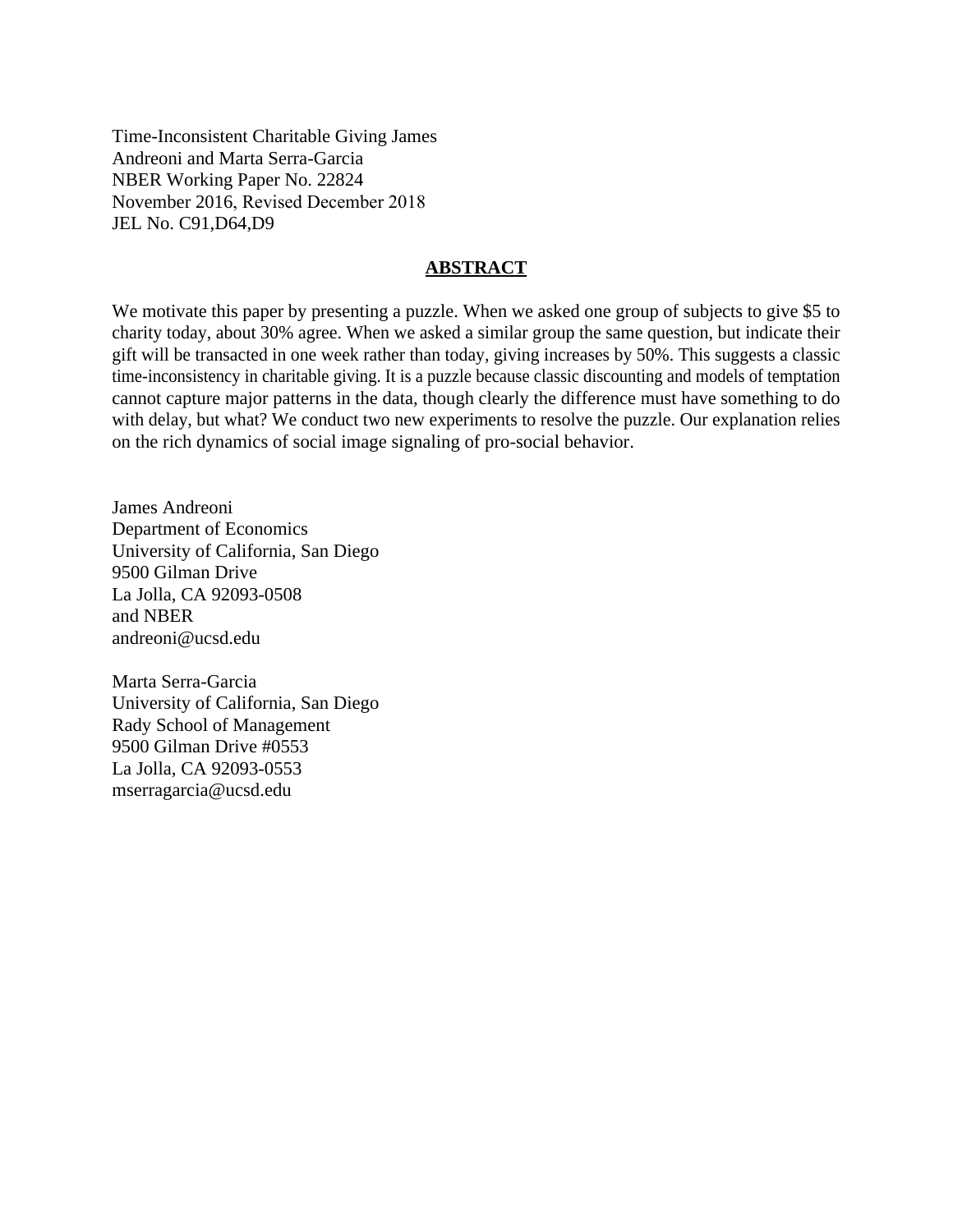## 1 Introduction

We begin this paper by demonstrating a puzzle we call *time-inconsistent charitable giving*. In the first week of a two-week experiment, subjects were asked to give \$5 to a worthy charity. Half are asked to decide now to give now, and half are asked to decide now to give the money in a week. When the transaction is one week later than the decision, giving increases by 50 percent. Subjects appear to be expressing a new kind of time inconsistent charitable giving.

We show that a simple model in which individuals derive utility from the giving transaction cannot explain the puzzle. Moreover, models of temptation cannot explain the direction or magnitude of the effect. For temptation to underlie the time-inconsistency, individuals would have to be tempted to not give (Saito, 2015; Dreber et al., 2016). We see far too few cases of this for it to be a driver of the effect. When we offer commitment the gold-standard test for sophistication in present bias (Augenblick et al., 2015)—the people who would be expected to choose commitment instead have a strong preference for flexibility. This puzzle seems to call for a new direction in understanding intertemporal charitable giving.

We propose a dynamic model of giving based on social motivations. This model belongs in a loosely knit class of models focusing on the social structures and incentives that surround the act of giving. The effects they study come under names such as prestige, self-image, social-image, social pressure, audience effects, the power of asking, avoiding the ask, and moral wiggle-room (see, Harbaugh 1998; Benabou and Tirole, 2006; Dana et al., 2006; Ariely et al., 2009; Andreoni and Bernheim, 2009; Andreoni and Rao, 2011; DellaVigna et al., 2012; Andreoni et al., 2017).<sup>1</sup> All of these models can be seen as providing deeper underpinnings to notions of warm-glow giving (Andreoni, 1989). We develop such a dynamic model here and find that it captures the important patterns of behavior observed in two additional experiments.

There are several key observations that lead to our model. First, giving is largely a

<sup>1</sup>See related papers by Dana et al., (2007); Haisley and Weber (2010); Exley (2015); Exley and Naecker (2017); and Kessler (2017).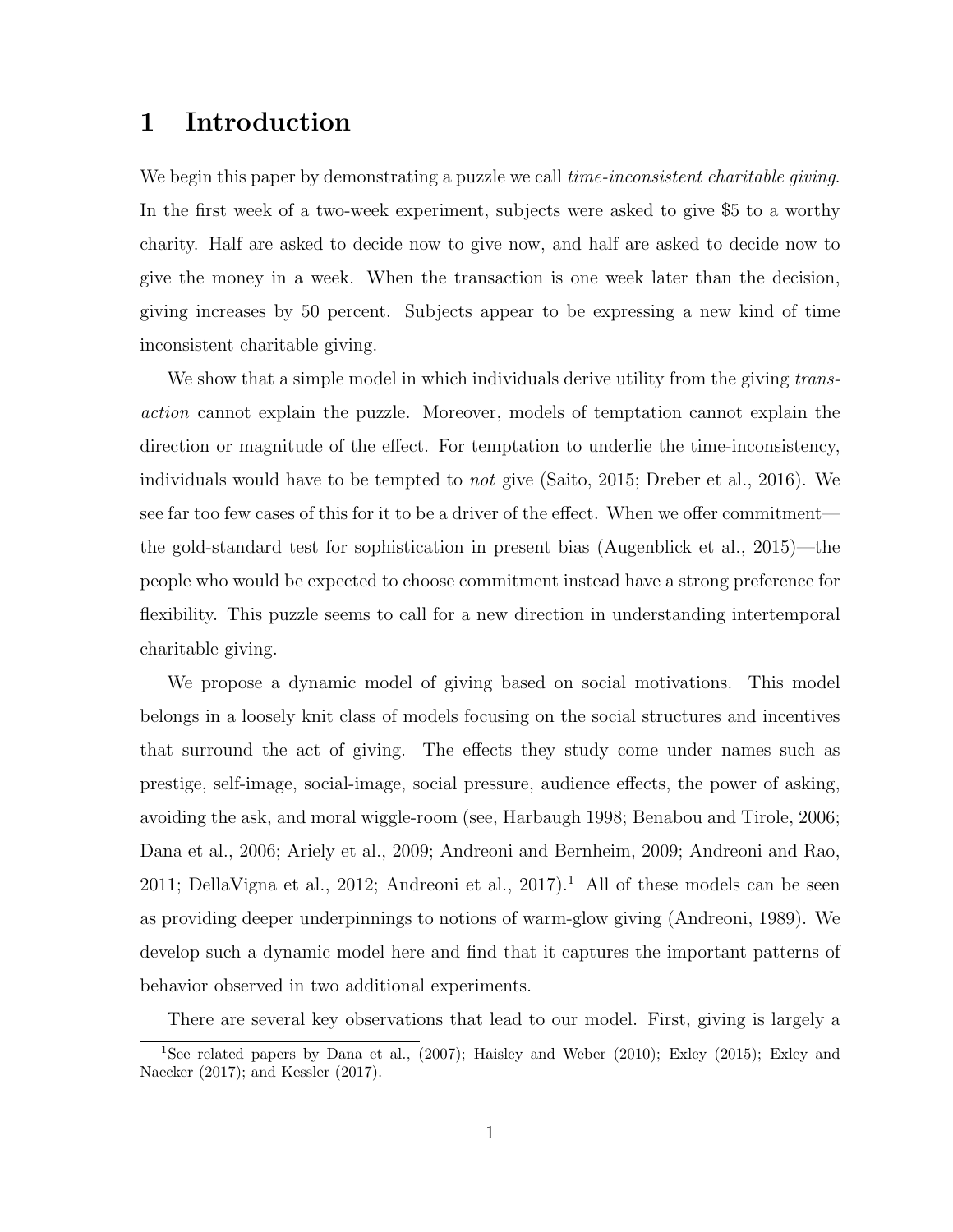social activity. There are no natural or objective indicators that tell a donor how much to give, how often to give, and to which of the seemingly limitless supply of worthy causes to give. As a result, the giving decision is mediated through social settings, social comparisons, and related social payoffs to giving (Becker, 1974; Piliavin and Charng, 1990; Andreoni and Scholz, 1998). Second, these social payoffs to giving can be thought of as byproducts of making a decision about giving. The moment one decides to give, the social benefits from saying yes can flow immediately, while avoiding the immediate sting from a refusal to give. A third key observation is that, all else equal, adding new members to the set of social observers, or audience, will to have a greater effect on the utility of the the person being observed. Moreover, the effect will depend on whether the new audience is added to the early period, the later period or both.

How does delay between the decision to give and the transaction of that gift increase the likelihood of giving? We demonstrate that this effect can be primarily understood through the formal logic of social interactions. Spreading a single giving decision into two distinct social interactions is like giving a person a larger audience, even if the audience is the same people, and even if the audience is simply themselves (as with self-signaling).

In recent years, an experimental literature has emerged around the temporal nature of altruistic decisions. These have focused on the effects of time pressure (Rand et al., 2012; Kessler et al., 2016; Recalde et al., 2018), narrow bracketing (Adena and Huck, 2017), and present-biased discounting (Kovarik, 2009; Breman, 2011; Dreber et al., 2016). Our paper is distinct from this as we are the first to consider social interactions as the source of time inconsistent giving behavior. Understanding what is the source of such apparent time inconsistency is crucially important for understanding the welfare effects of dynamic fundraising appeals, commitment devices for donors, the use of anonymity, pledges, and the public announcements of future gifts. In fact, in a companion paper (Andreoni and Serra-Garcia, 2018) we show that pledges can be used as screening devices to identify donors' preferences for giving.<sup>2</sup>

The remainder of this paper is organized as follows. Next, we present Experiment 1.

 $2\overline{\text{Consistent}}$  with our findings, Fosgaard and Soetevent (2018) and Meyer and Tripodi (2018) find pledges are often reneged upon in two recent experiments.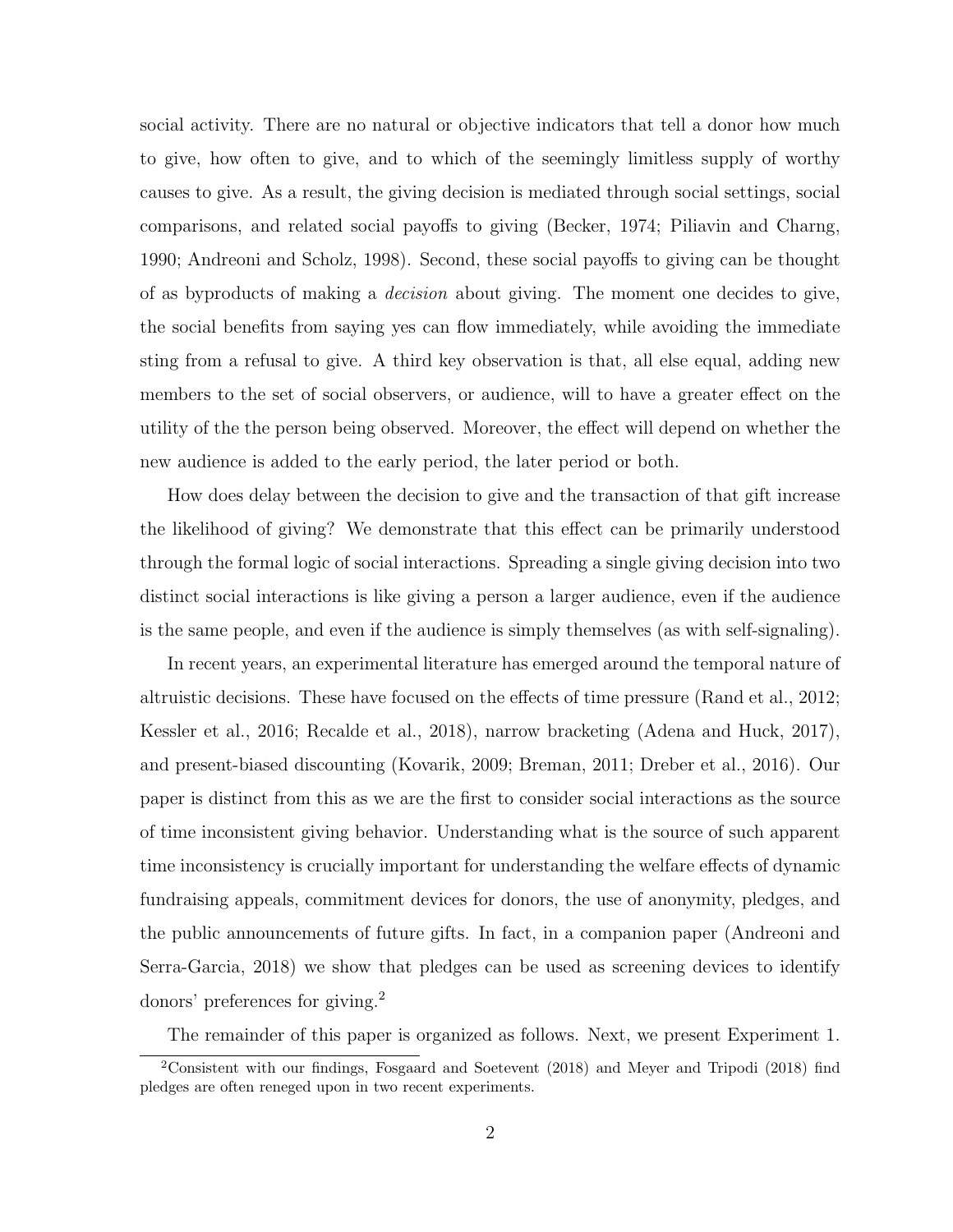In Section 3 we outline the main testable implications of temptation models and image models in the context of dynamic charitable giving. Section 4 presents the findings from a second experiment that examines commitment demand in charitable giving. Section 5 provides a direct test of dynamic image concerns by exogenously varying announcements regarding dynamic giving decisions. Section 6 concludes.

## 2 The Motivating Experiment: Give More Later

We begin the discussion of our motivating experiment by providing a basic inter-temporal model of giving. We then turn to the experimental evidence on the time-inconsistent charitable giving puzzle that violates the basic model.

## 2.1 A Benchmark Model of Giving

We start with a simple model of utility from transacting a gift, such as warm-glow giving (Andreoni, 1989, 1990; Ribar and Wilhelm, 2002; Ottoni-Wilhelm et al., 2017). In the simplest model, households endowed with  $m$  dollars (that is, experimental payments) must allocate these to either consumption x of private goods, or a gift  $g$  to charity. Throughout, we assume that utility is separable on x and  $g$ . The utility of private consumption is  $u(x)$ , where  $x = m - g$  if a gift is transacted, and  $x = m$  if not. Similarly, let  $v(g)$  be the utility of making a gift and  $v(0)$  of not. To simplify notation, we let  $g = 1$ represent both the size of the gift and be an indicator that a gift was made. Since  $m$  is the same for all subjects, absorb this into the utility function and normalize utility from payments as  $u(0) = 1$  and  $u(-1) = 0$ . Likewise, normalize the utility from giving as  $v(1) = v$  and  $v(0) = 0$ . Then the transaction utility from giving now is  $v(1) + u(-1) = v$ , and for not giving now is  $v(0) + u(0) = 1$ . Notice that all of the heterogeneity across individuals is now concentrated on the single variable  $v$ .

When the giving decision and the giving transaction occur at the same point in time,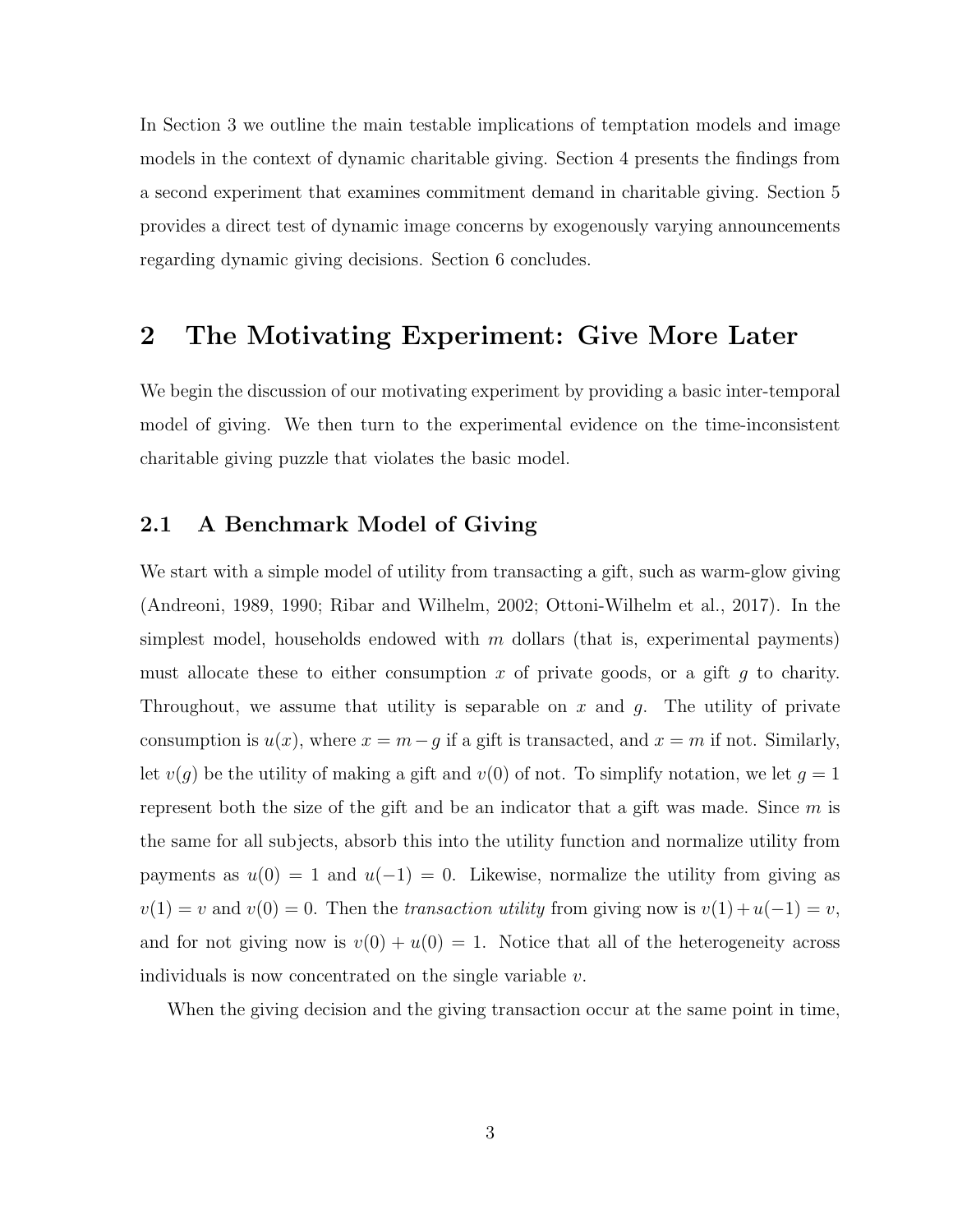the individual decides to give if

$$
v > 1. \tag{1}
$$

What happens if the giving transaction is delayed by a week? Assume that utility from experimental payments are discounted at a rate  $\delta_x$  while future charitable gifts are discounted at a rate  $\delta_g$ . An individual who is asked to give later will have utility of giving of  $\delta_g v(1) + \delta_x u(-1) = \delta_v v$ , and utility of not giving of  $\delta_v v(0) + \delta_x u(0) = \delta_x$ . Suppose, as is standard, that  $\delta_x = \delta_g$ . Then the give later decision depends on the benchmark condition (1), and is unaffected by the delay in carrying out the decision. That is, in this benchmark case, charitable giving is time-consistent.

## 2.2 Experimental Design

We designed a simple longitudinal experiment. Subjects came to the laboratory for an experiment designed to last two visits exactly one week apart, to the hour, irrespective of their decisions. We compare two treatments. In both treatments subjects see identical presentations about a charity called GiveDirectly, and then are asked if they would give \$5 of their participation fee to the charity. All decisions are made in the first week, and no new decisions are made in second week.

In the first treatment, subjects decide now about donations made today and coming from today's participation fee. We refer to this as the Decide Now to Give Now (NN) treatment. In the second treatment, called the Decide Now to Give Later (NL) treatment, subjects make an identical decision in week 1, but the donation is transacted a week later and is paid from the participation fee from the next week. We observed 179 subjects in the NN treatment and 173 in the NL treatment.<sup>3</sup>

<sup>3</sup>To reduce attrition, the first four out of eight sessions of the NN and NL treatments paid a higher show-up payment in Week 2 of the study, paying \$6 in Week 1 and \$20 in Week 2. The second set of four sessions paid the same show-up of \$15 in both weeks. We observe no significant differences in attrition ( $\chi^2 = 0.197$ ,  $p = 0.658$ ) and donation behavior ( $\chi^2 = 0.184$ ,  $p = 0.668$  in NN, and  $\chi^2 = 0.206$ ,  $p = 0.650$ , in NL) between these sessions and hence pool them in the analysis.

In NN, 14 subjects (7.8%) failed to complete the study, and in NL the number was 20 (11.5%). The difference in completion rates is not significant across treatments, and subjects do not differ in their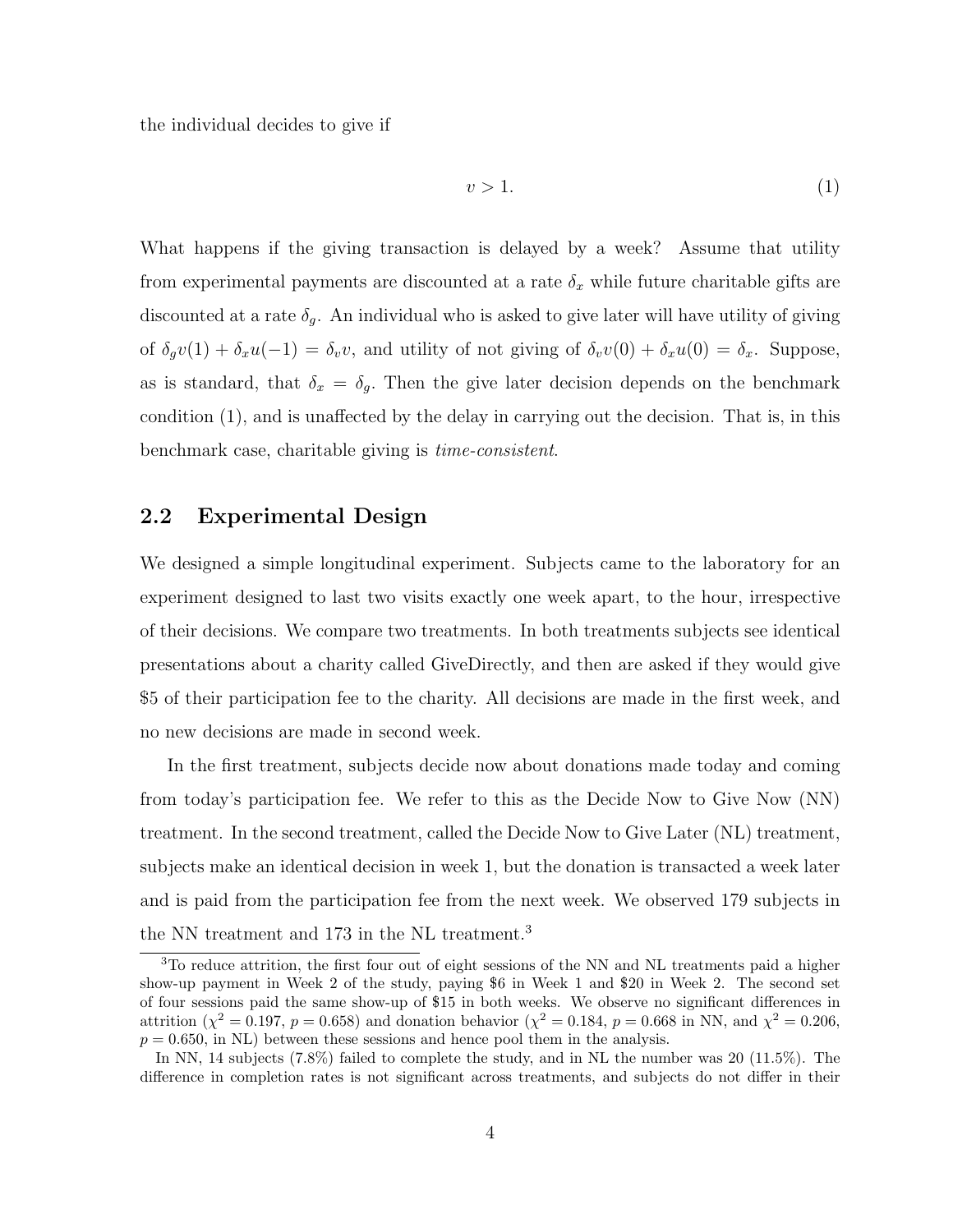## 2.3 Results

The results of this experiment are shown in Figure 1. The one-week delay in transacting a charitable gift raises giving from 31% in the Decide Now to Give Now treatment to 45% in the Decide-Now-to-Give-Later treatment—a 50% increase in giving. When deciding today about a donation transacted today, people are significantly less likely to give than when deciding today about a gift to be transacted just one week later  $(p \leq 0.01)^{4}$ 



Note: Error bars denote  $\pm$  1 S.E.

Figure 1: Giving Decisions in the NN and NL Treatments

The behavior shown in Figure 1 clearly demonstrates the time-inconsistent charitable giving. Given that our benchmark model would predict no effect, this is a puzzle. Clearly the solution to this puzzle must revolve around the gap in time, but be about something other than discounting. But what? Next we begin to explore possible explanations for this puzzle in the current literature, and offer our own new model.

observable characteristics. We focus on the analysis of individuals who completed the study, though findings remain unchanged including all subjects. Further details of the design and the instructions for this experiment are found in Appendix B.

<sup>&</sup>lt;sup>4</sup>In Appendix C, we show the results by gender. Giving by women increases from 30% to 50% with delay, that by men increases from 32% to 39%.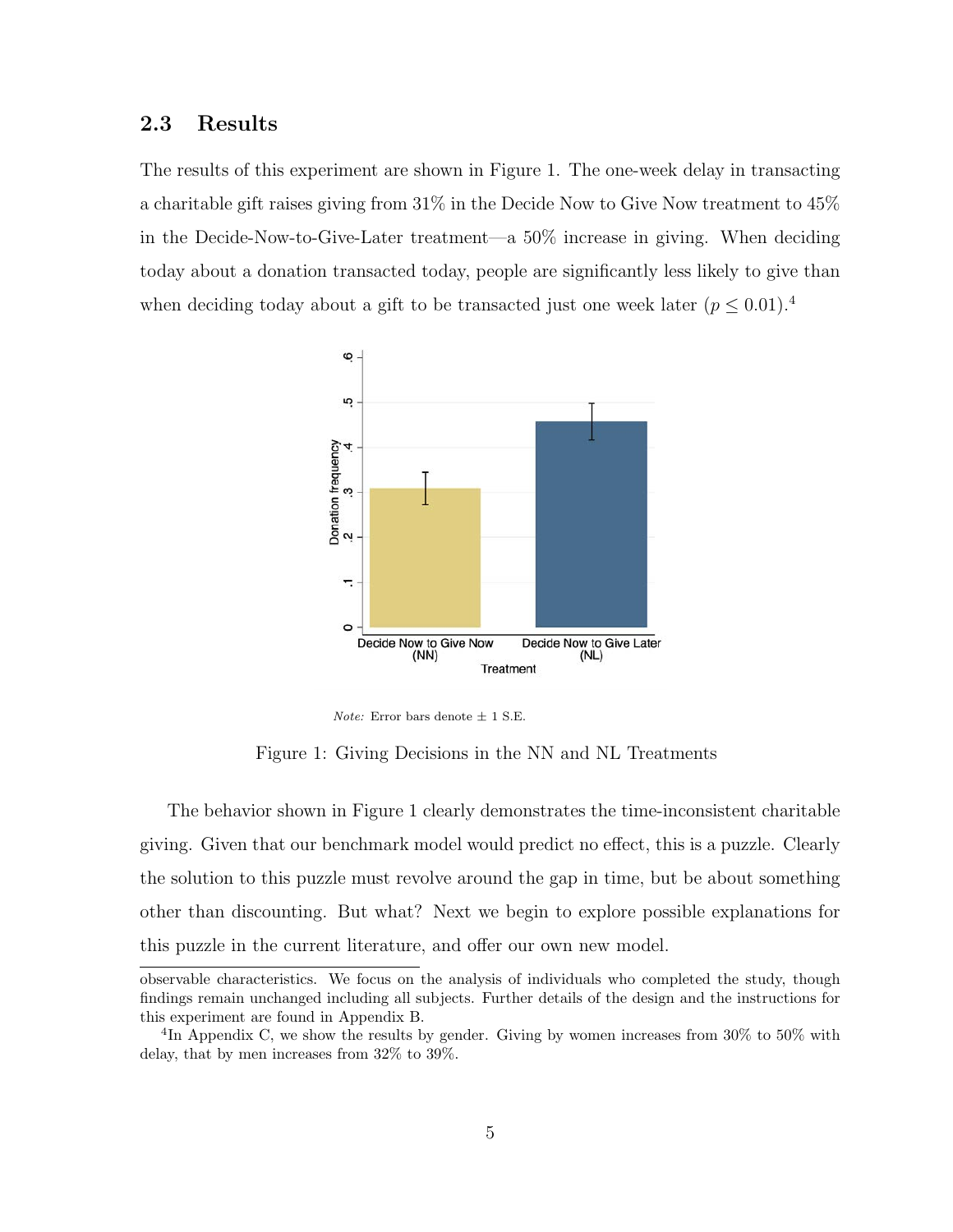## 3 Models of Time-Inconsistent Charitable Giving

To resolve the puzzle of time-inconsistent charitable giving, we must design a setting that will draw clear distinctions among the various approaches to this puzzle. We consider a within-subjects setting in which subjects are asked to make the same giving decision at two different times,  $t = 1$  or  $t = 2$ , that are one week apart (to the hour). The question asked each week is a request to give \$5 to the charity GiveDirectly at time  $t = 2$ . Thus saying yes in  $t = 2$  is to give now, while saying yes in  $t = 1$  is to give later. Notice too that all transactions will take place in  $t = 2$ , while decisions will be made both before or concurrent to the transaction. By fixing the date of the transaction and altering the date of the decision, this setting allows a rich set of alternative models.

After the second decision is made one of the two decisions is randomly selected to be carried out in  $t = 2$ . The degree of randomness, however, is selected by the subject in  $t = 1$  in a manner similar to Augenblick et al. (2015). Let p be the probability that the  $t = 1$  decision is selected. We restrict p to three values:  $p \in \{0.1, 0.5, 0.9\}$ . We call p the level of commitment and for clarity will often refer to  $p = 0.1$  as *flexibility*  $(F)$ ,  $p = 0.5$ as indifference (I), and  $p = 0.9$  as commitment (C), and instead write  $p \in \{F, I, C\}$ . The choice of  $p$  will play a key role in our experiment as the level of commitment chosen will help reveal a subject's true preference for giving.

We next discuss several alternative models used to explain time-inconsistent choice, plus introduce a new adaptation of a model that can also speak to time-inconsistent charitable giving.

## 3.1 Temptation

Two recent papers study temptation in the domain of prosocial behavior. Dreber et al.  $(2016)$  use a dual-self model assuming *temptation to give*, in which an individual's short-run self prefers to behave altruistically, while the long-run self does not. Saito (2015) (see also Noor and Ren, 2011) assumes a temptation to keep, where the shortrun self is tempted by private consumption, while the long-run self prefers charitable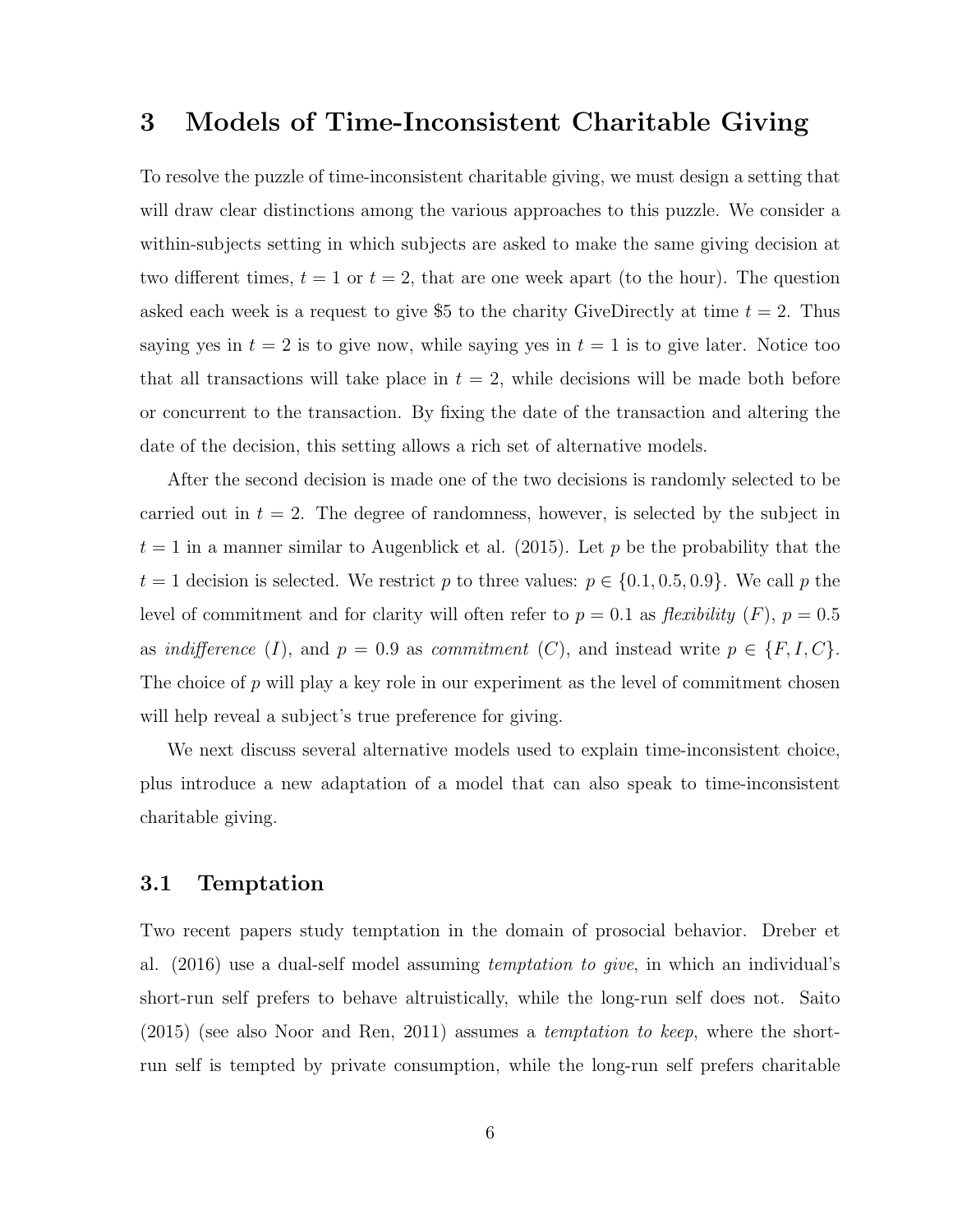giving. To simplify our discussion of these two approaches, assume two discount rates,  $\delta_g$  on utility from giving, and  $\delta_x$  on utility from money kept for one's self. Much like in Jackson and Yariv (2015), this will necessitate time inconsistency. When  $\delta_g > \delta_x$ , we say people are tempted to give. When  $\delta_x > \delta_g$ , by contrast, we say the person is tempted to keep. What type of temptation is consistent with the time-inconsistent charitable giving observed above?

A person will decide *not* to give now if  $v < 1$ , but will decide now to give later if  $\delta_g v > \delta_x$ , that is, if  $v > \delta_x/\delta_g$ . For the same person to satisfy both of these conditions requires that  $\delta_x/\delta_g < 1$ , that is, the donors are tempted to keep.

As is often done in these models, long-run players can be assumed to be naïve about their time inconsistency and act as though they will execute their long run plans. They can alternatively be assumed to be sophisticated, meaning players understand that temptation will take over and choose commitment to the long run plan that maximizes current discounted utility. Focusing on those tempted to keep, in our setting sophisticates will choose  $p = C$  while naïve players will be indifferent to p.

Naturally, we expect our sample to also include those who care so little for the charity that  $g_1 = g_2 = 0$ , or who care so much for the charity that  $g_1 = g_2 = 1$ , regardless of the opportunity to commit. By this model we expect both of these groups to be indifferent to p.

### 3.2 Image Concerns in Experiment 1

Before applying image concerns to probabilistic commitment, we demonstrate how a model of image concerns can generate the time-inconsistent charitable giving puzzle from Experiment 1, as a consequence of the time delay but regardless of discounting.

Begin with our benchmark model where the only heterogeneity is in  $v$ , the utility one gets from the act of giving. We will also refer to  $v$  as a person's "type." We assume that v is drawn from a continuous distribution  $f(v)$  on the interval  $v \in [0, \bar{v}]$ , where  $\bar{v} > 1$ .

Imagine an audience observes an individual's actions but not their v's, and forms a belief about each individual's type. Image concerns are also known as audience effects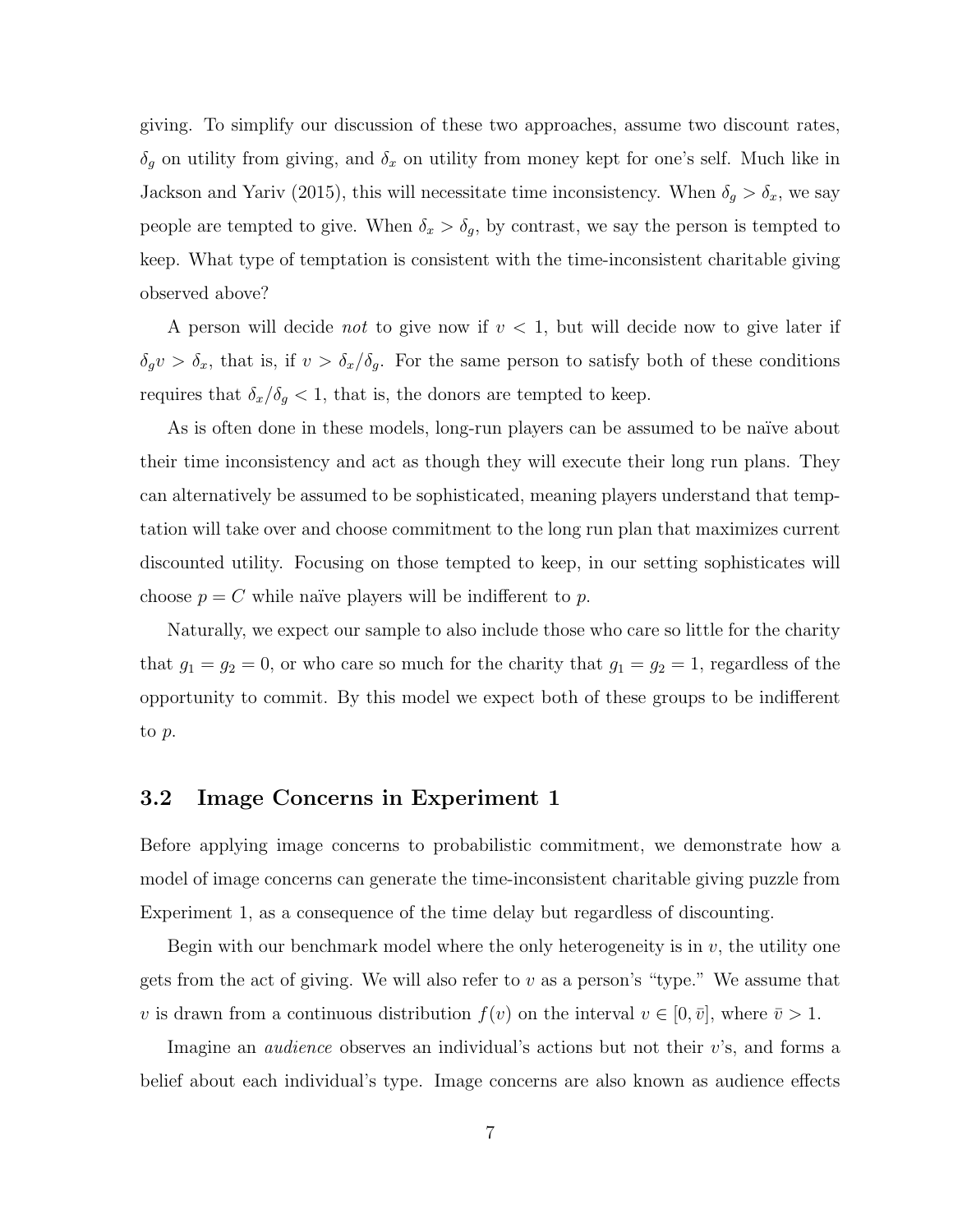as they require that someone, perhaps just the experimenter, the other subjects in the study, or even just one's self can be the audience.

**Definition:** Audience. An audience is  $n \geq 1$  individuals who make the same observations on a subject, and thus form the same expectation the subject's "type," which we call  $\mu$ . The audience can be characterized by their number and belief. For audience j write this as  $A_j = \{n_j : \mu_j\}$  meaning  $n_j$  individuals all hold the belief  $\mu_j$  about a particular individual

The individual gains more image utility the higher the audience believes  $v$  to be. Of course, the individual never observes the audience's belief, so we assume each person forms an accurate expectation of the audience's belief about the subject's own true type. Imagine first that the only audience is the experimenter.

How can image concerns explain the time-inconsistent charitable giving puzzle seen in Experiment 1? Recall, the individual's strategy in Experiment 1 is simply  $g = 0$  or  $g = 1$ . We assume the potential donor will form an expectation of the audience's belief about the donor's type v based on their observation of g, which we call  $\mu(g)$ , where  $\mu(1) \geq \mu(0)$ . Next, we assume there is an increasing and concave function  $M(\mu)$  that translates beliefs into utility. In the unique Perfect Bayesian Equilibrium of this signaling game, there will exist a critical value of v, say  $v^* \leq 1$ , such that  $g = 0$  if  $v < v^*$  and  $g = 1$  if  $v \geq v^*$ . Here we also add the assumptions that utility from giving  $(v)$  flows at the time of the decision to give, the utility cost of transacting the gift is incurred at the time of the payment, while image utility flows at the time the audience is engaged.

The question to pose is, how does the solution from the NN treatment,  $v_N^*$ , compare to the solution for the NL treatment,  $v_L^*$  ?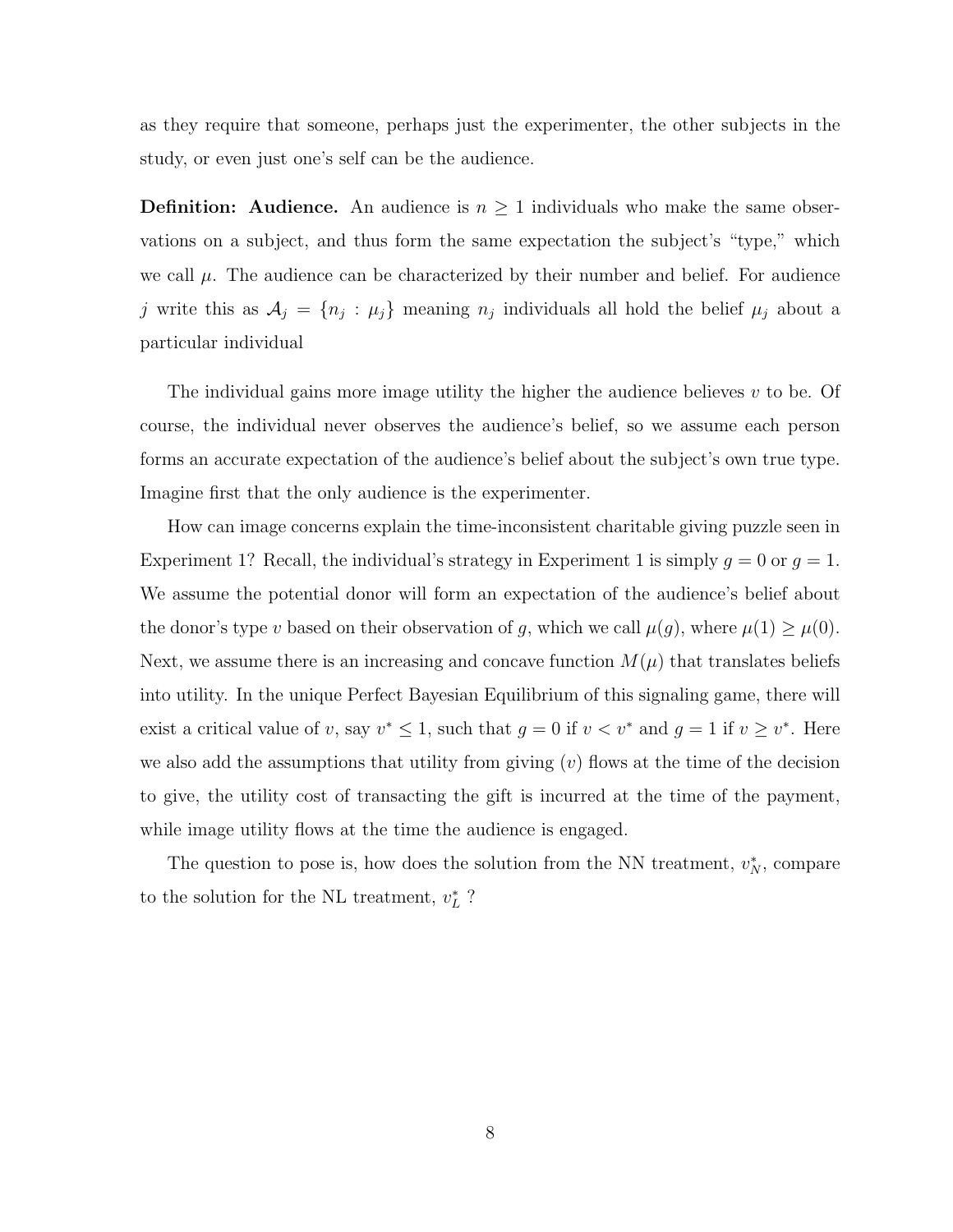First consider NN. Then  $v_N^*$  solves these conditions:

$$
v_N^* + M(\mu_N(1)) = 1 + M(\mu_N(0)),
$$
  
\n
$$
\mu_N(0) = \frac{1}{F(v_N^*)} \int_0^{v_N^*} v f(v) dv,
$$
  
\n
$$
\mu_N(1) = \frac{1}{1 - F(v_N^*)} \int_{v_N^*}^{\bar{v}} v f(v) dv.
$$
\n(2)

Now consider NL. This treatment resembles NN in that the decision is reported to the experimenter in  $t = 1$ , but it differs in that the gift is transacted with the experimenter a week later at  $t = 2$ . Moreover, since the donation is featured in both meetings of the experiment, there is potential for social image utility in both periods. Let  $v_L^*$  solve the equations below, which determine the Perfect Bayesian Nash equilibrium in NL:

$$
v_L^* + M(\mu_L(1)) + \delta \beta M(\mu_L(1)) = \delta + M(\mu_L(0)) + \delta \beta M(\mu_L(0)),
$$
\n
$$
\mu_L(0) = \frac{1}{F(v_L^*)} \int_0^{v_L^*} v f(v) dv,
$$
\n
$$
\mu_L(1) = \frac{1}{1 - F(v_L^*)} \int_{v_L^*}^{\bar{v}} v f(v) dv.
$$
\n(3)

The one week discount factor is  $0 \le \delta \le 1$ ,  $\beta$  is a depreciation factor applied to the  $t = 1$ image utility in  $t = 2$ , in particular  $0 \le \beta \le 1$ .

Compare equations (2) and (3). Begin by simplifying to eliminate discounting,  $\delta = 1$ , and to fully depreciate image,  $\beta = 0$ . In this case it is obvious that (2) and (3) are indeed identical, implying  $v_N^* = v_L^*$ . Next, allow  $\delta < 1$  but keep  $\beta = 0$ , such that social image utility only flows when the decision to give is made. Then (2) and (3) become

$$
v_N^* + M(\mu_N(1)) = 1 + M(\mu_N(0)),
$$
  

$$
v_L^* + M(\mu_L(1)) = \delta + M(\mu_L(0)).
$$

Here we get the usual effect of discounting to encourage more giving later, with  $v_L^* < v_N^*$ . Instead, let  $\beta > 0$ , but keep  $\delta = 1$ . Since  $M(\mu_L(1)) > M(\mu_L(0))$ , increasing  $\beta$  raises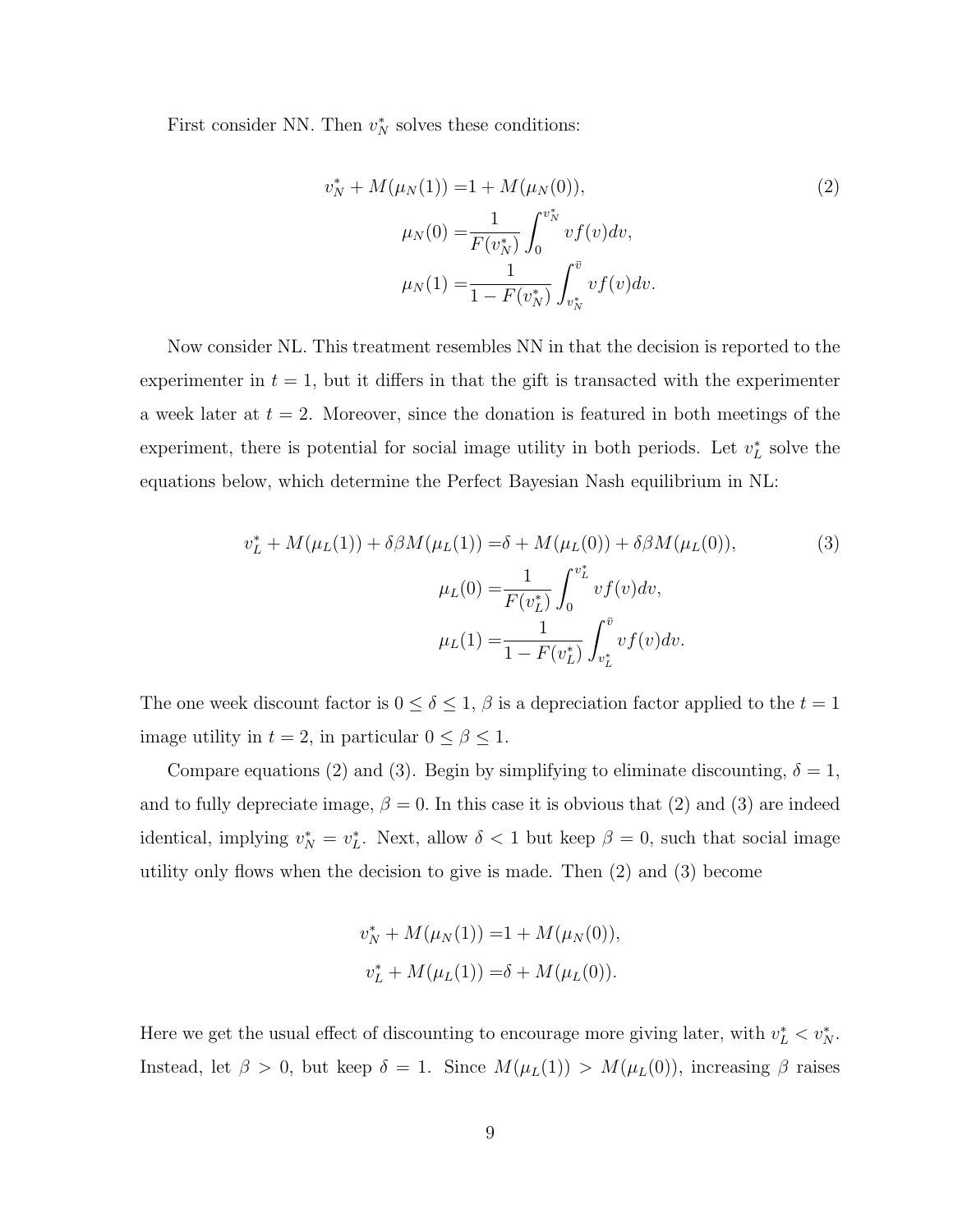the left hand side of (3) more than the right, implying a reduction in  $v_L^*$  to maintain the equality. Thus, even without discounting, as long as image utility is also consumed (in some fraction) at  $t = 2$ , then we predict time-inconsistent charitable giving in this model. In this way we can predict time-inconsistent charitable giving in our motivating experiments that is caused by the delay of time, but not necessarily by discounting.

Notice that this simple model of social image predicts time inconsistent choices, but unlike the other models, does not base the prediction on time inconsistent preferences. When the decision maker has full awareness of the audience effects, she will be perfectly happy with a fully contingent plan to decide now to give later and also to say no in one week to a request to "give now." Stated differently, preferences do not change, are not naïve, and are conformable to time-inconsistent charitable giving.<sup>5</sup>

### 3.3 Image Concerns in Probabilistic Commitment

Next, we examine individual behavior when individuals also choose their level of commitment, p. Assume in  $t = 1$  the audience (the experimenter) observes the decision to give later,  $g_1$ , and  $p \in \{C, I, F\}$ . From this, the audience forms an expected value of v, and the subject forms a (rational) expectation of this value. Call this  $\mu_1(g_1, p)$ . In  $t = 2$ , the individual decides about giving now,  $g_2$ , and the subject and the audience updates their beliefs regarding v, which we call  $\mu_2(g_1, p, g_2)$ . Finally, for ease of presentation and to accentuate the role of social image, we will assume that the one week discount factor is  $\delta = 1$  while allowing future image utility to be depreciated with  $\beta$ . All derivations reported in Appendix A will include  $\delta < 1$ , with identical qualitative findings.

Given an increasing and concave function  $M$ , an individual's expected utility is:<sup>6</sup>

$$
U(g_1, p, g_2) = (v - 1)(pg_1 + (1 - p)g_2) + M(\mu(g_1, p)) + \beta M(\mu(g_1, p, g_2))
$$

<sup>&</sup>lt;sup>5</sup>See also Andreoni et al.,  $(2018)$  for a similar finding in the context of fair allocations to two apparently equally deserving others.

<sup>&</sup>lt;sup>6</sup>If we allow  $\delta < 1$ , we would instead write this as  $U(g_1, p, g_2) = (v - \delta)(pg_1 + (1-p)g_2) + M(\mu(g_1, p)) +$  $\beta \delta M(\mu(g_1, p, g_2)).$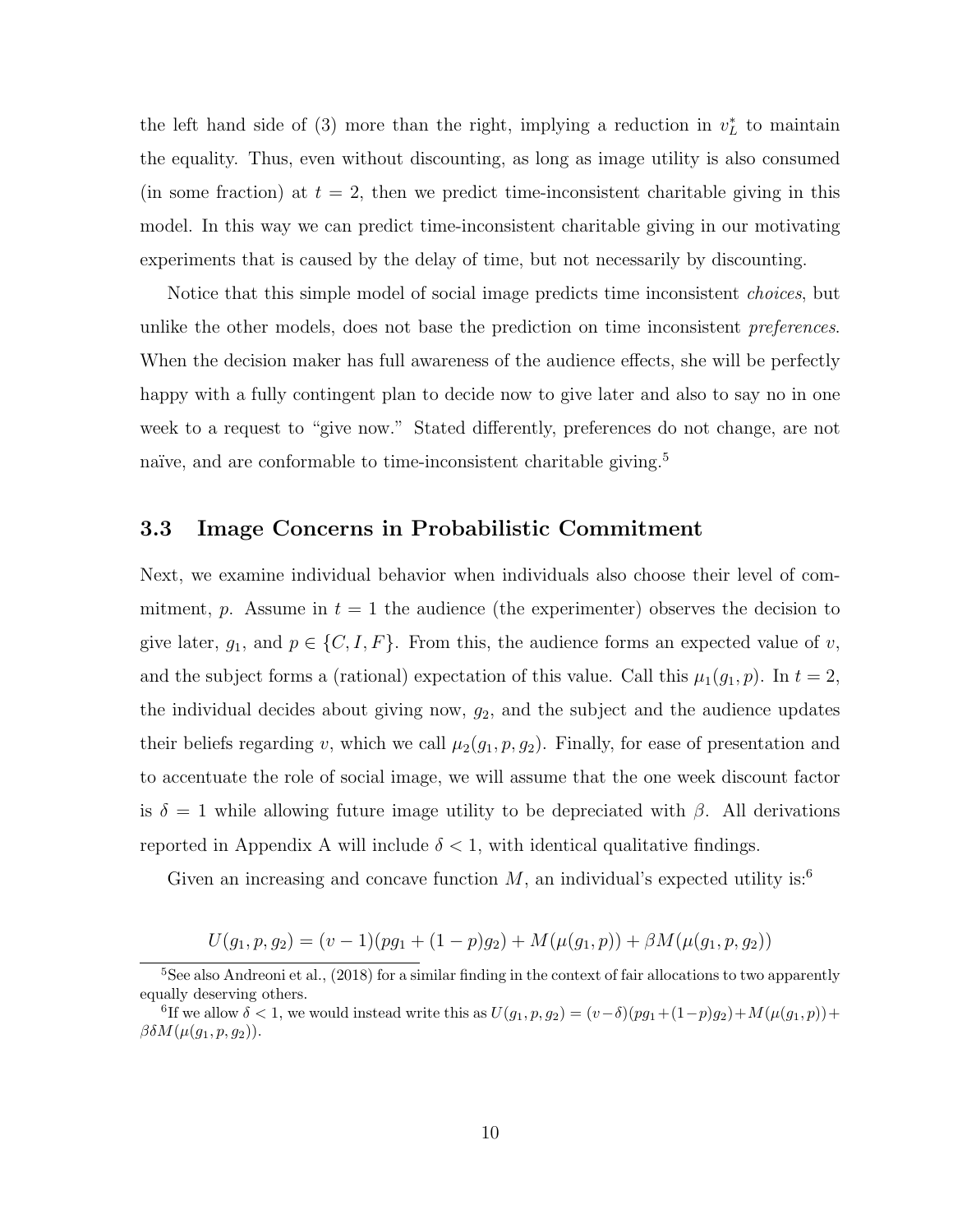Next, we formally define the two types of possible signaling. These definitions are based on the assumption that each individual has only one audience (of size  $n$ ).

Definition: Social-Signaling. A person is engaged in social-signaling if they believe that an *audience of others* is seeing the person's strategy unfold. Based on information the audience holds at any time, the audience forms (or updates) beliefs about the expected value of the person's utility parameter  $v$ . Call the person's expectation about the audience's belief  $\mu$ . A person who cares for social-signaling maximizes a utility function that is increasing in  $\mu$ .

**Definition: Self-Signaling.** A person is engaged in self-signaling if they behave as if they are unsure of their own  $v$  value, and, importantly, act like their own audience in a social-signaling model.

An important distinction between self- and social-signaling is that the self has the advantage of knowing their own full strategy for  $t = 1$  and  $t = 2$ , while the audience for social-signaling can only condition their beliefs on actions they observe.

Finally, we must define the image function  $M(\mu)$ :

**Definition:** Image Function  $M(n : \mu)$ . If a player has a single audience  $\mathcal{A} = \{n : \mu\}$ , the function  $M(n : \mu)$  maps the audience to a real number M. The function  $M(n : \mu)$ has these qualities:

- a) Continuous:  $M(n : \mu)$  is continuous and differentiable w.r.t.  $\mu$ .
- b) Increasing and concave in  $\mu$ :  $\partial M/\partial \mu \geq 0$ , and  $\partial^2 M/\partial \mu^2 \leq 0$ .
- c) Magnification by Audience: Having a larger audience will magnify the effect of any existing audience. Thus, if  $M(n_1 : \mu) > 0$ , for any  $n_2 > n_1 \geq 1$ ,  $M(n_2 : \mu) \geq$  $M(n_1 : \mu)$ . In particular, there will be a function  $\omega(n)$  such that  $M(n : \mu)$  $\omega(n)M(1:\mu).$
- d) Decreasing Marginal Magnification:  $\omega(n)$  has the features  $n \geq \omega(n) \geq 1, 1 \geq$  $\omega'(n) \geq 0$  and  $\omega''(n) \leq 0$ .
- e) Cardinal: M is a cardinal measure.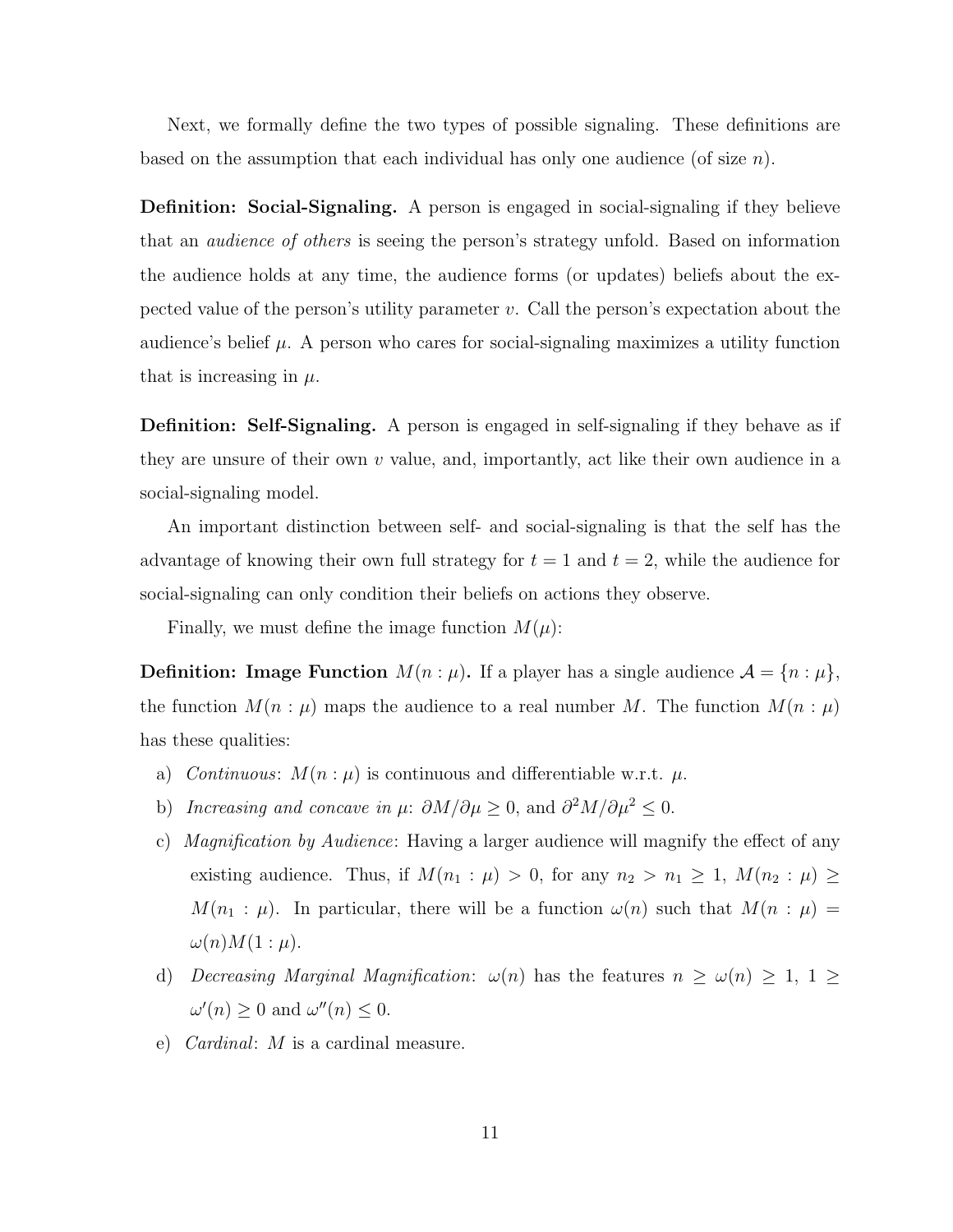# 3.4 Probabilistic Commitment Predictions: Experimenter as Audience

In the probabilistic commitment experiment, Experiment 2, only the experimenter, or the subject him or herself, could act as an audience. Since we are most interested in social image, we first formulate predictions for an audience of 1 who observes the  $t = 1$ strategy  $s' = (g_1, p)$  in  $t = 1$ , then updates beliefs when the full strategy  $s = (g_1, p, g_2)$  is revealed in  $t = 2$ .

The key to the predictions are the following four lemmas. Formal proofs of each of these are in Appendix A.

Lemma 1: Assume the population is engaged in social-signaling, but not self-signaling. Further assume that some people in this population prefer to give in only one period. These people will prefer to give in  $t = 1$  rather than  $t = 2$ .

This lemma is very intuitive. A person who has chosen a strategy of  $s = (0, 1 - p, 1)$ could also have accomplished the same level of consumption and giving by having chosen  $s = (1, p, 0)$ . The question for this donor is which path for revealing of the full strategy will generate the most social utility. The first strategy will yield  $M(0, 1-p) + \beta M(0, 1-p)$  $p, 1)$  while the otherwise equivalent second strategy will yield  $M(1, p) + \beta M(1, p, 0)$ . For the strategy  $s' = (0, 1 - p)$  the maximum probability of giving is p, while for  $s' = (1, p)$ the minimum probability of giving is p. Thus we should anticipate  $M(1, p) > M(0, 1-p)$ . As long as  $M(1, p, 0) = M(0, 1 - p, 1)$ , then choosing the unfolding of the full strategy that sends the strongest signal of one's full intentions in  $t = 1$  should dominate.

Lemma 2: Assume the population is engaged in social-signaling, but not self-signaling. Then, if in  $t = 1$  the audience observes a person choosing  $g_1 = 0$  for any p, the audience can conclude that this person also intends to choose  $g_2 = 0$  in  $t = 2$ .

The second lemma follows almost immediately from the first. If this lemma were not true, it would violate Lemma 1. It holds the critical implication that  $g_1 = 0$  is sufficient for  $g_2 = 0$  as well.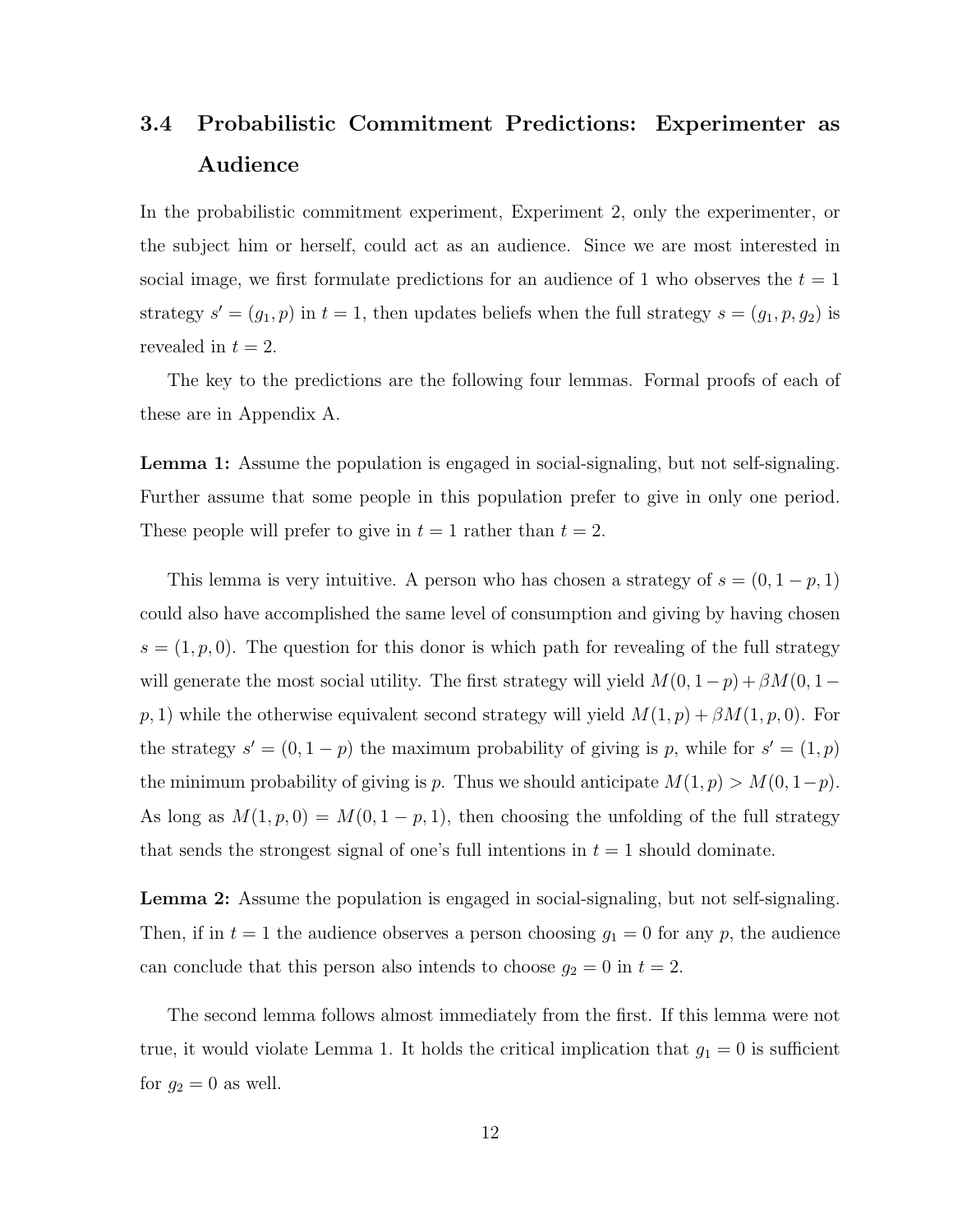Next let's consider that some people in this population may prefer to give in both periods. Since there is not a choice of  $p = 1$ , it will not be until  $t = 2$  that these people reveal their full strategies. We add an extra assumption, which we will relax later:

#### **Assumption 1 (No Counter-Signaling):**  $E(v|1, p, 1)$  is the same for all p.

This assumption implies that a person interested in social image will want to send the strongest signal of v in period  $t = 1$  in order to get the highest social image.<sup>7</sup> This means choosing  $s' = (1, C)$  since  $E(v|1, C) \ge E(v|1, I) \ge E(v|1, F)$ .

**Lemma 3:** If  $E(v|1, p, 1)$  is the same for all p and if the individuals cares about social image and wishes to choose  $g_1 = g_2 = 1$ , the individual will chose strategy  $s' = (1, C)$  in  $t=1$ .

Again, Lemma 3 naturally flows from social image concerns. It also has a very useful implication for those not choosing  $s' = (1, C)$ , which we state in Lemma 4:

**Lemma 4:** If  $E(v|1, p, 1)$  is the same for all p, if the individual cares about social image, and if in  $t = 1$  the audience sees the strategy  $s' = (1, p)$  for any  $p \neq C$ , then the audience will believe that  $g_2 = 0$ .

We can now state a proposition for our probabilistic commitment game with social image concerns.

**Proposition 1**: Assume all individuals care equally about social image, and that  $E(v|1, p, 1)$ is the same for all  $p$ . Then there exists a Bayesian Perfect equilibrium of the probabilistic commitment game, which is characterized by numbers  $v^{F0}$ ,  $v^{I0}$ ,  $v^{C0}$ , and  $v^{C1}$ , such that  $0 \le v^{F0} \le v^{I0} \le v^{C0} \le v^{C1} \le 1$  and

- *a*) all individuals with  $v < v<sup>F0</sup>$  choose  $s = (0, p, 0)$ , for any *p*;
- b) all individuals with  $v^{F0} \le v \le v^{I0}$  choose  $s = (1, F, 0);$
- c) all individuals with  $v^{I0} \le v \le v^{C0}$  choose  $s = (1, I, 0);$

 $7$ See Feltovich, Harbaugh, and To  $(2002)$  for introducing the concept of counter-signaling. We will return to this later in the paper.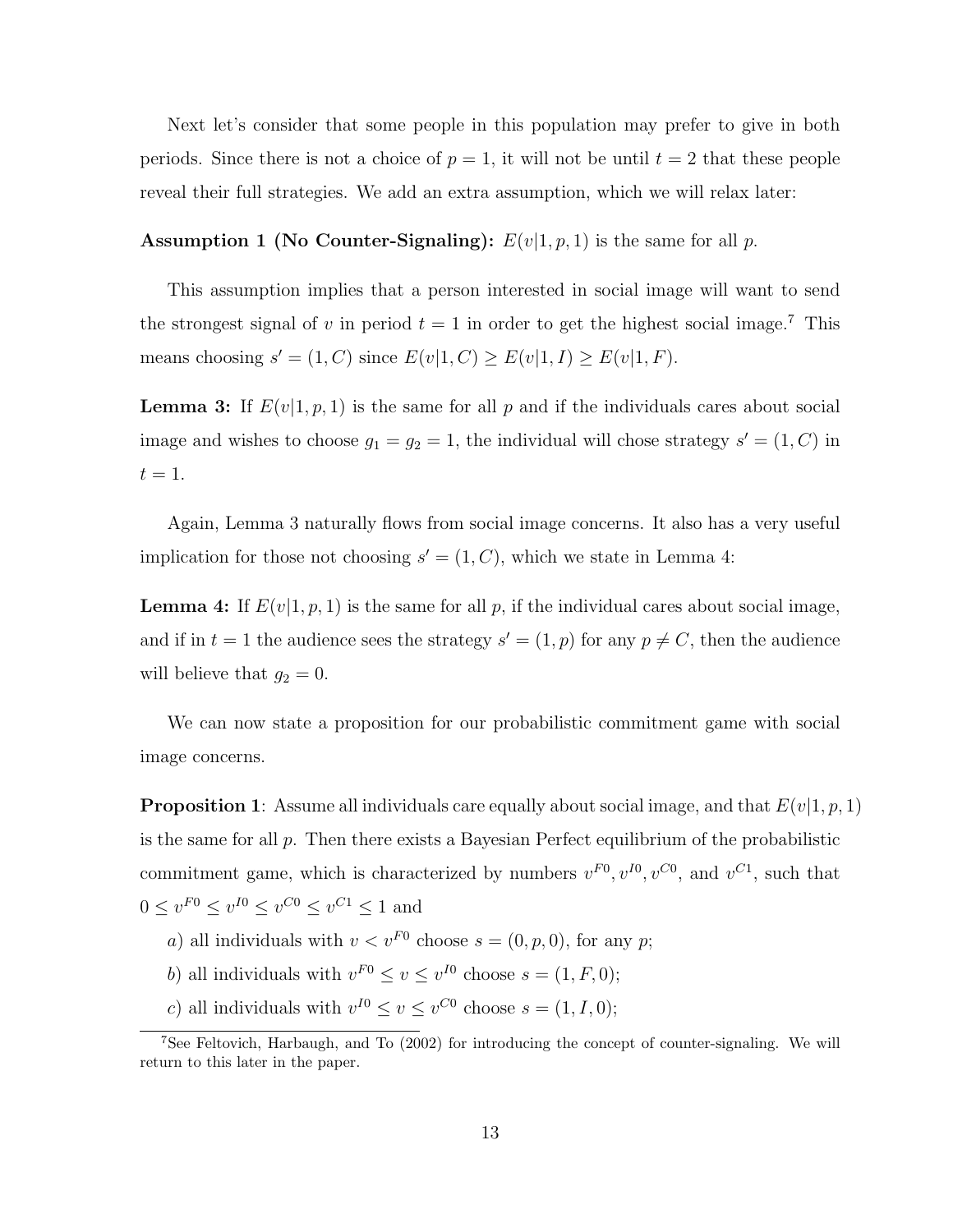- d) all individuals with  $v^{C0} \le v \le v^{C1}$  choose  $s = (1, C, 0);$
- e) all individuals with  $v^{C_1} \le v \le \overline{v}$  choose  $s = (1, C, 1)$ .

The formal proof of this is in Appendix A, but given the structure provided thus far, it is rather easy to construct image functions  $M$  and probability distribution functions of  $f(v)$  that would be consistent with an equilibrium. For instance, suppose that in  $t = 1$  the whole population of subjects can be apportioned to one of the four pools above (note in  $t = 1$ , both types in (d) and (e) are in the same pool choosing  $(1, C)$ ). Assuming a form for  $f(v)$  then one can identify the five values of v needed to form the edges of the pools. Then to find the image utility  $M$  for each pool we note that in equilibrium there will be one type who is indifferent between joining two adjacent pools. For instance there will be a type  $v^{F0}$  who is indifferent to joining the pool that does not give and the pool that gives only with probability  $p = F$ . For this type,  $(1+\beta)M(0, p, 0) = 0.1(v^{F0}-1)+(1+\beta)M(1, 0.1, 0)$ . If we assume a value for  $M(0, p, 0)$  we can build the value of  $M(1, 0.1, 1)$  for  $p = 0.1$ . Next we know that there will be someone with  $v = v^{10}$  who is just indifferent to pooling with those with lower and those with higher v's. For this person  $0.1(v^{I0} - 1) + (1 + \beta)M(1, F, 0) = 0.5(v^{I0} - 1) + (1 + \beta)M(1, I, 0)$ . Continuing in this manner, for any assumption of  $f(v)$  and  $\beta$ , we construct the M function that will satisfy equilibrium.

Notice that the last of the 4 pools in  $t = 1$ , at  $s' = (1, C)$ , will split into two pools in  $t = 2$ . There will be the "always-give" types with  $v \ge 1$  who will give in both periods regardless of the social image. It follows naturally that a pool of those with v's near to but below 1 will mimic the true always-give types in order to gather additional social image utility.

#### 3.4.1 About Self-signaling

If individuals in the experiment do not see the experimenter as an audience but instead see only themselves as the audience, then they are solely self-signaling. The main difference between this and the prior case of social signaling is that self-signaling individuals can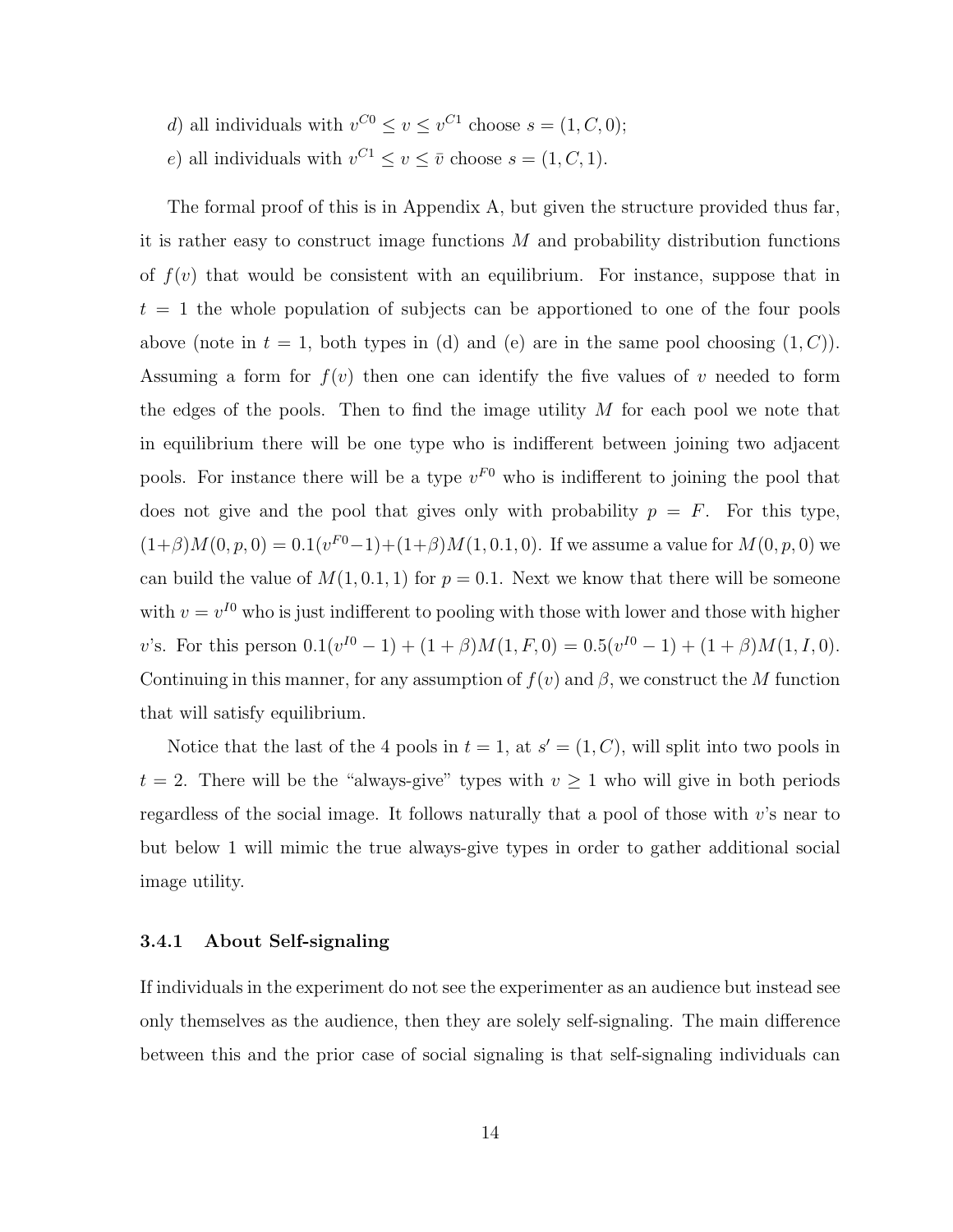observe their full strategy in  $t = 1$ . Since, for instance,  $s = (1, 0.9, 0)$  and  $s = (0, 0.1, 1)$ both produce a probability of giving of 0.9, they yield the same self-image. To differentiate from commitment probabilities, call probability of giving  $q$ . Every three-part strategy reduces to a probability q that they give. Because  $q = 0$  when  $g_1 = g_2 = 0$  and  $q = 1$ when  $g_1 = g_2 = 1$ , there are five values of q they can choose from  $q \in \{0, 0.1, 0.5, 0.9, 1\}$ .

#### 3.4.2 About Counter-signaling

By counter-signaling we mean that there exists another equilibrium in which the most generous person in the group—the person with  $v = \overline{v}$ —can find a way to further signal that she is, in fact, the person with the highest  $v$  in the community. The new equilibrium must be so costly to imitate that only those with v at or near  $\bar{v}$  could benefit from the strategy. Suppose Assumption 1, that  $E(v|1, p, 1)$  is the same for all p, no longer holds. In our game we have two natural "wasteful" signals. Given our lemmas above, choosing a strategy  $s = (1, C, 1)$  should always be better than any other way to give  $g_1 = g_2 = 1$ . But suppose the person at  $\bar{v}$  instead chose the strategy  $(1, F, 1)$ . This changes the donor's  $t = 1$  image by an amount  $\Delta_1 = M(\mu(1, F)) - M(\mu(1, C)) < 0$ . In  $t = 2$ , the complete strategy is revealed to be  $s = (1, F, 1)$ . If the audience rewards this with an increase in social image utility of  $\Delta_2 = M(\mu(\bar{v})) - M(\mu(1, C, 1)) > 0$  in  $t = 2$ , then, if  $\Delta_2 > \Delta_1$ , it is easily shown that there is a probability distribution function  $f(v)$  and image function M, that could support this type of equilibria with one or even two new pools formed. We can get equilibria with pools of people choosing the counter-signaling strategies of  $s = (1, I, 1)$ , of  $(1, F, 1)$ , or of both  $(1, I, 1)$  and  $(1, F, 1)$ . In each case the individuals in these counter-signaling pools are from the highest  $v$  types. An important aspect of counter-signaling is that it is only useful if  $g_2$  is seen by the audience. This will come into play in Experiment 3.<sup>9</sup>

<sup>8</sup>See Appendix A for further detail and formal proofs.

<sup>9</sup>See Appendix A for formal proofs.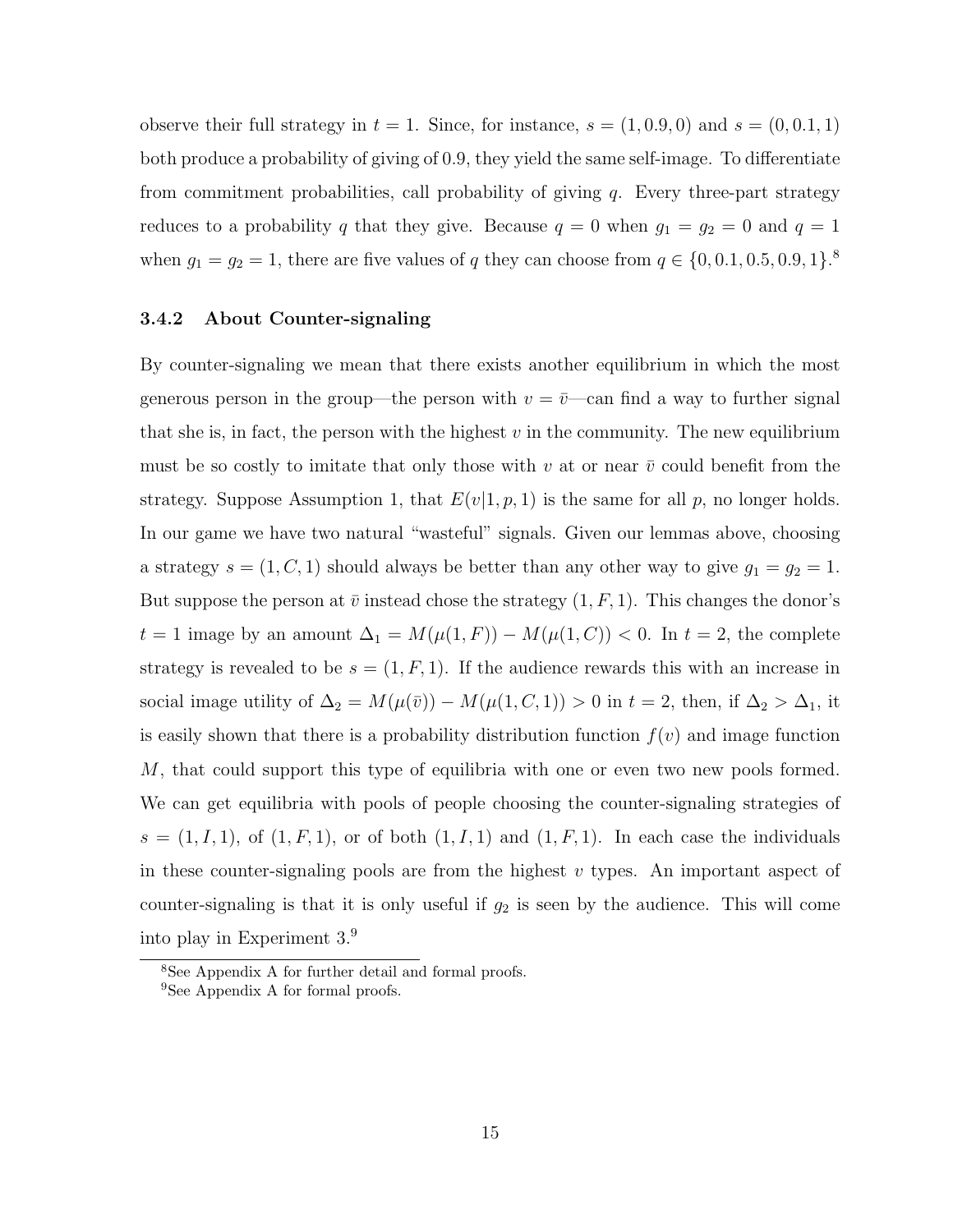## 3.5 Kreps Demand For Flexibility

Kreps (1979) shows that, given the future is uncertain, individuals should demand flexibility. Notice that this consideration could not have played a role in our motivating experiment, as commitment demand was not part of the decision. Moreover, both the decision to give now and to give later were made at the same time in Experiment 1, and so there was an equal degree of uncertainty in both decisions. In the framework described at the outset of this section, however, Kreps' intuitions could play some role, and they will be considered in our analysis.

Table 1 summarizes the predictions derived thus far.

|                        | (1)                        | (2)          |                 |
|------------------------|----------------------------|--------------|-----------------|
|                        |                            | (Apparently) |                 |
|                        | Time Inconsistent Givers   |              | Always Givers   |
| Model                  | Give More Later Commitment |              | $&$ Commitment  |
| Benchmark              | No                         |              | Indifferent     |
| Temptation to Give     |                            |              |                 |
| Sophisticated          | N <sub>o</sub>             |              | Indifferent     |
| Naïve                  | $\rm No$                   |              | Indifferent     |
| Temptation to Keep     |                            |              |                 |
| Sophisticated:         | ${\rm Yes}$                | Yes          | Yes/Indifferent |
| Naïve:                 | $\rm Yes$                  | Indifferent  | Indifferent     |
| Kreps:                 | $\rm No$                   | $\rm No$     | No              |
| <i>Image Concerns:</i> | $\rm Yes$                  | $\bf No$     | Indifferent     |
| Data                   | Yes                        | No           | Indifferent     |

Table 1: Models and Testable Predictions Regarding Probabilistic Commitment

Note: Bold indicates coincidence between test and evidence.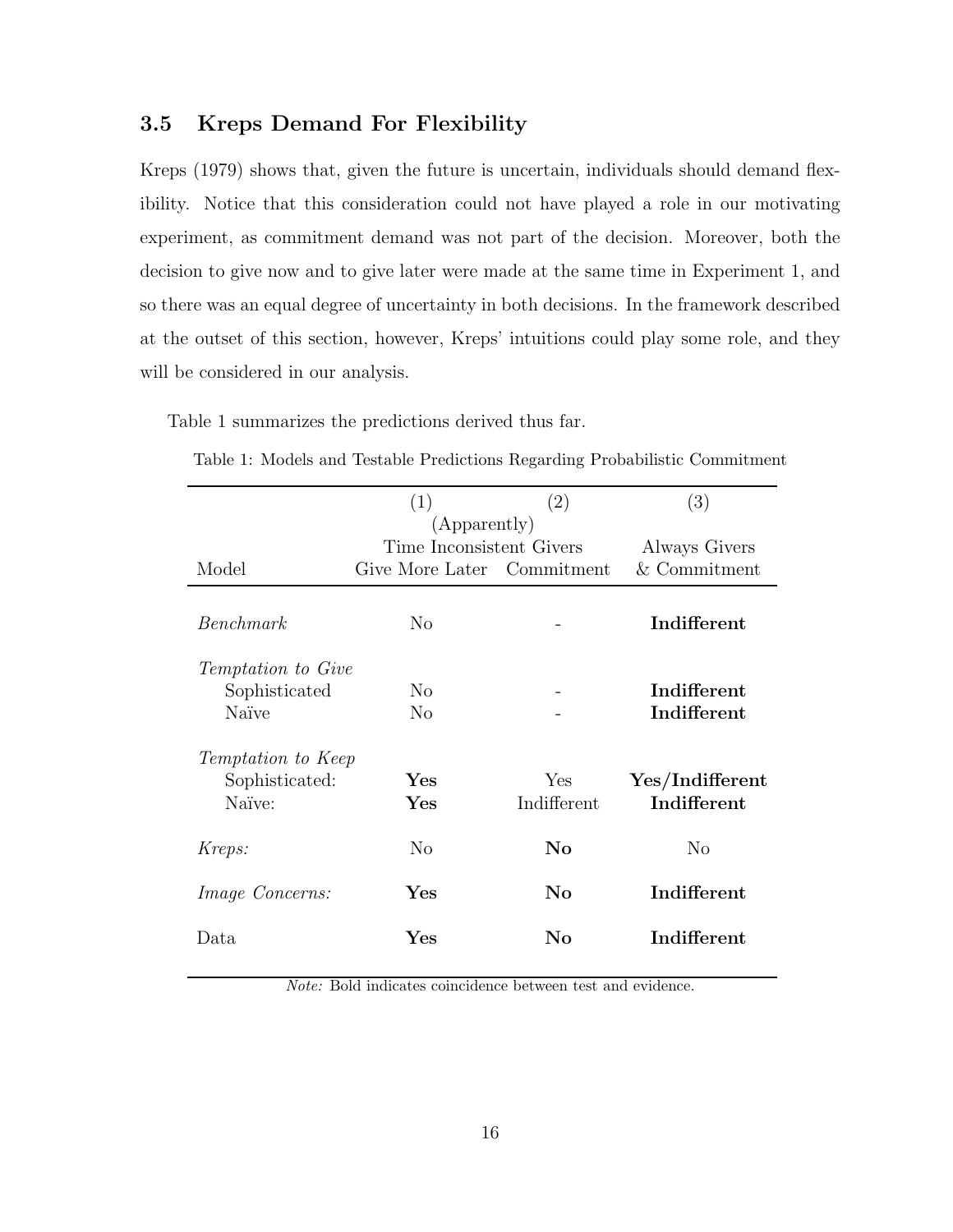## 4 Probabilistic Commitment: Experiment 2

Experiment 2 is a direct application of the theoretical setting discussed above. Hence our description of the experiment here focuses primarily on implementation.

## 4.1 Experimental Design

This within-subjects experiment consisted of a single treatment. As in Experiment 1, subjects participated in a two-week (to the hour) study. In contrast to Experiment 1, each individual made two giving decisions. Both decisions were about giving \$5 to a deserving charity in week 2. The week 1 decision we write as  $g_1$ , and the week 2 decision is  $g_2$ . Both choices were made knowing that of the two decisions one would be randomly chosen to carry out. The odds of  $g_1$  being chosen were selected by the subject in week 1, immediately after the choice of  $g_1$ . This probability p is constrained to be  $p \in \{0.1, 0.5, 0.9\}$ . All these stages were known to subjects before making any decisions. Instructions are shown in Appendix B.

A total of 183 subjects participated in week 1, and 163 returned for week 2. This attrition was unrelated to decisions to give and commitment choices in week  $1 \ (\chi^2$ -test,  $p=0.537$ . We focus the analysis on 163 subjects.<sup>10</sup>

### 4.2 Results

First we examine within-subject behavior in Experiment 2. We find that 25.2% of the subjects always give, while 38.0% never give. The remainder, 36.8%, make different decisions over time. Of these, 62% (or 22.7% of subjects in the sample) choose to give later, but not give now. The remainder, 38% (14% of the sample) choose to give now, but not later. Those choosing to give later, but not give now are significantly more numerous than the opposite (McNemar's test,  $p = 0.07$ ), in line with the results of Experiment 1.

Table 2 summarizes the commitment choices of subjects and their give-now decisions, according to their decision to give later. Column (4) shows that, among subjects who

<sup>10</sup>Details on attrition and behavior are shown in Appendix C.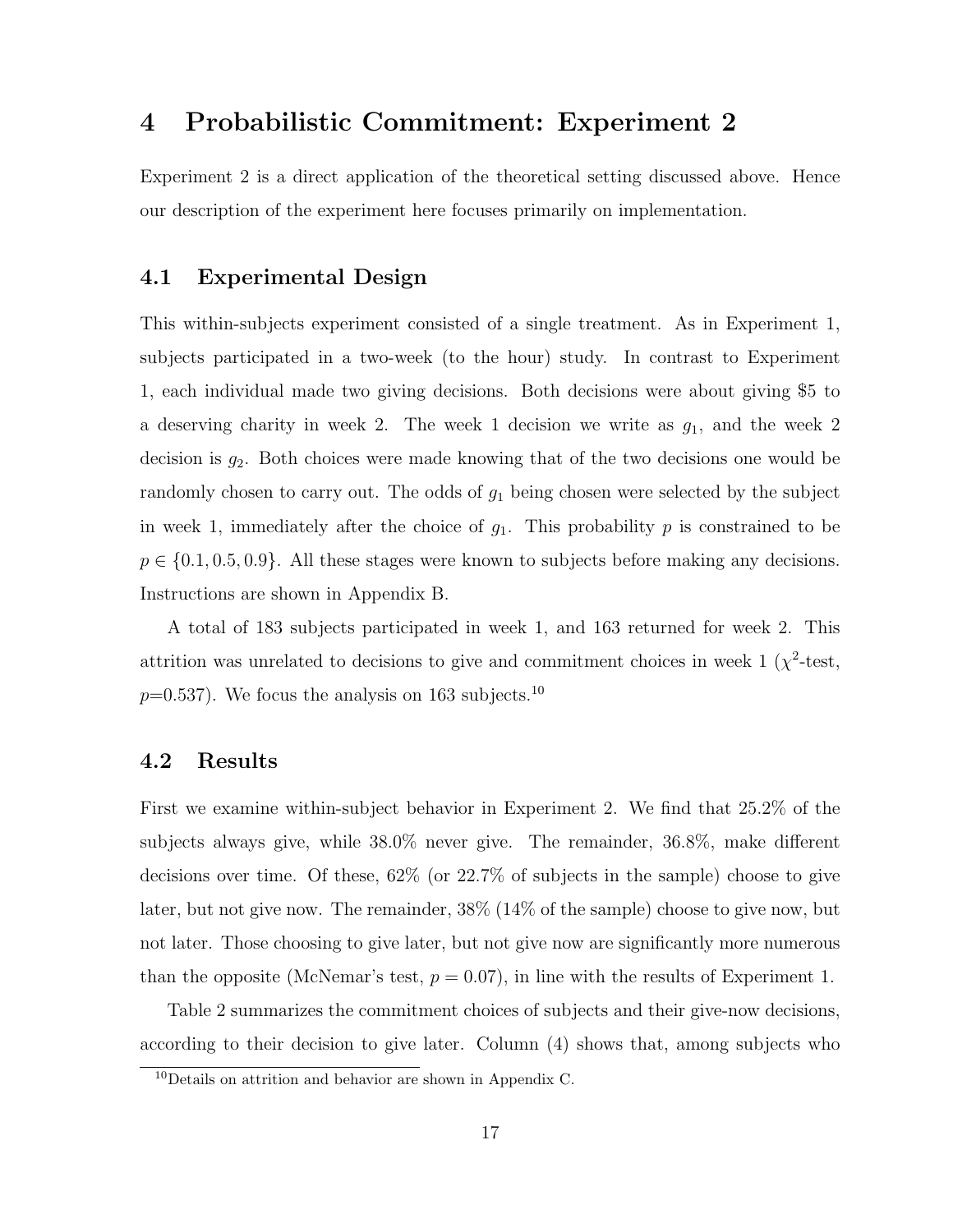decide to give later,  $g_1 = 1$ , flexibility is most frequently preferred, by 22.1% of the subjects, while commitment and indifference are both chosen by 12.9% of subjects. This distribution is significantly different from chance  $(\chi^2$ -test,  $p=0.056)$ .

| $\left( \overline{1}\right)$ | $\left( 2\right)$      | $\left( 3\right)$         | 4)                     | $\left( 5\right)$                  | $\left( 6\right)$      |
|------------------------------|------------------------|---------------------------|------------------------|------------------------------------|------------------------|
| $g_1$                        | Percent<br>of Subjects | Commitment<br>Choice      | Percent<br>of Subjects | $g_2$                              | Percent<br>of Subjects |
|                              |                        | $\mathcal{C}$             | 25.8%                  | $\boldsymbol{0}$<br>$\overline{1}$ | 18.4%<br>7.4%          |
| $g_1 = 0$                    | 52.1%                  | I                         | 14.1%                  | $\boldsymbol{0}$<br>$\overline{1}$ | 12.3%<br>1.8%          |
|                              |                        | $\boldsymbol{\mathrm{F}}$ | 12.3%                  | $\boldsymbol{0}$<br>$\overline{1}$ | 7.4%<br>4.9%           |
|                              |                        | $\mathcal{C}$             | 12.9%                  | $\boldsymbol{0}$<br>$\mathbf{1}$   | 4.3%<br>8.6%           |
| $g_1 = 1$                    | 47.9%                  | I                         | 12.9%                  | $\boldsymbol{0}$<br>$\overline{1}$ | 3.7%<br>9.2%           |
|                              |                        | $\boldsymbol{\mathrm{F}}$ | 22.1%                  | $\boldsymbol{0}$<br>$\mathbf{1}$   | 14.7%<br>7.4%          |
|                              |                        |                           |                        |                                    |                        |

Table 2: Distribution of Subjects' Choices in the Probabilistic Commitment Experiment

*Note:*  $n = 163$  subjects.

Focusing on individuals who give later, but do not give now,  $(g_1, g_2) = (1, 0)$ , we observe an even stronger preference for flexibility. The choice pattern  $(g_1, p, g_2) = (1, F, 0)$ is observed for 14.7% of subjects. By contrast, 4.3% of subjects who only give later choose to commit, and 3.7% choose indifference. Again, the preference towards flexibility is statistically significant ( $\chi^2$ -test,  $p < 0.01$ ). As shown in Table 3, the preference towards flexibility is significantly stronger among individuals choosing to give more later, than among individuals showing other dynamic giving paths. This yields Finding 1.

Finding 1 (Give more later and Commitment): Individuals who choose to give more later exhibit a preference for flexibility.

The preference for flexibility is no longer observed among individuals who always give. Instead, these subjects appear to choose levels of commitment with equal likelihood.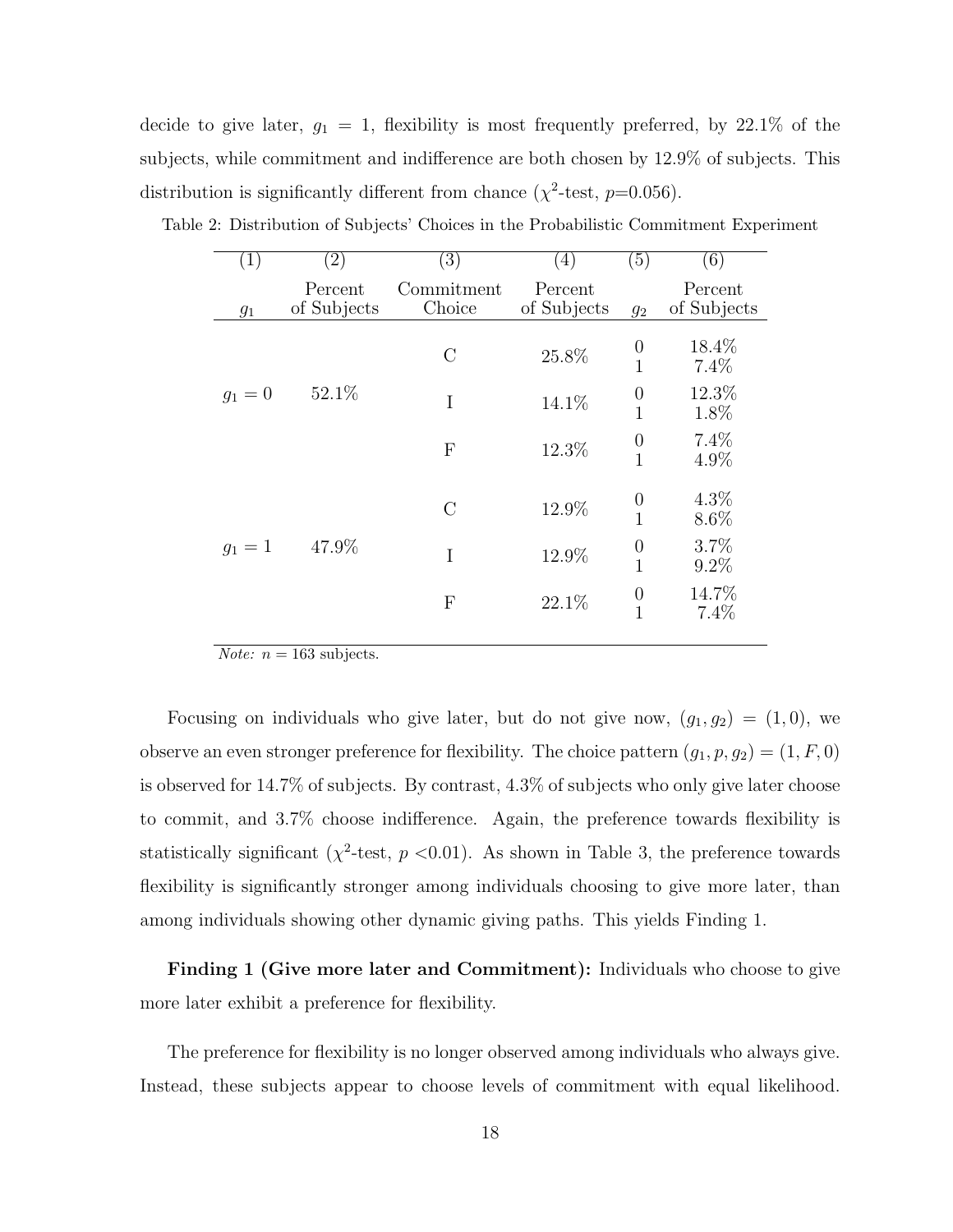|                            | (1)                    | $\left( 2\right)$                             | $\left( 3\right)$       |
|----------------------------|------------------------|-----------------------------------------------|-------------------------|
|                            | Commitment $(p = 0.9)$ | Commitment Choice<br>Indifference $(p = 0.5)$ | Flexibility $(p = 0.1)$ |
| Give More Later            | $-0.318*$              | $-0.156$                                      | $0.475***$              |
| (give later, not give now) | (0.182)                | (0.162)                                       | (0.118)                 |
| Always Give                | $-0.153*$              | 0.024                                         | $0.130*$                |
| (give later and give now)  | (0.083)                | (0.114)                                       | (0.075)                 |
| Give less later            | 0.040                  | $-0.226*$                                     | 0.187                   |
| (not give later, give now) | (0.091)                | (0.121)                                       | (0.134)                 |
| <i><b>Observations</b></i> |                        | 163                                           |                         |

Table 3: Dynamic giving decisions and commitment demand

Note: This table presents the marginal effects (calculated at the means of all variables) from a multinomial probit regression relating patterns of dynamic choice to commitment choice. Give later, not give now is a dummy variable that takes value one if the subject gives in week 1 and not in week 2. Give later and give now is a dummy variable that takes value one if the subject gives in week 1 and week 2. Not give later, give now is a dummy variable that takes value one if the subject does not give in week 1 and but gives in week 2. The omitted category is choosing not to give in week 1 and week 2. Individual characteristics such as gender, ethnicity, whether the subject is a native English speaker, and their score in the Cognitive Reflection Test are included as covariates. Robust standard errors, clustered at the session level, are shown in parentheses. \*\*\* p<0.01, \*\* p<0.05, \* p<0.1

Strategy  $(g_1, p, g_2) = (1, C, 1)$  is preferred by 8.6% of subjects,  $(1, I, 1)$  is preferred 9.2%, and  $(1, F, 1)$  is preferred by 7.4%. This distribution of choices is not significantly different from chance  $(\chi^2$ -test,  $p=0.843)$ . This yields Finding 2.

Finding 2 (Always give and Commitment): Individuals who always give exhibit an equal likelihood of choosing each of the possible levels of commitment.

Looking back to Table 1, the three main variables of interest for explaining the timeinconsistent charitable giving puzzle all point to the model of image concerns. However, not all of the data is perfectly in line with the model. The model of image concerns predicts that we would never observe a strategy that chooses  $g_1 = 0$  and  $g_2 = 1$ . Yet, Table 2 shows us that about 14% of subjects are in this category. The strategy  $(0, C, 1)$ , that was chosen by 7.4% of subjects, could be consistent with one who is tempted to give and is sophisticated, thus choosing commitment, or self-signaling. Likewise, the strategy  $(1, C, 0)$ , chosen by 4.3% of the subjects, could be consistent with a sophisticated time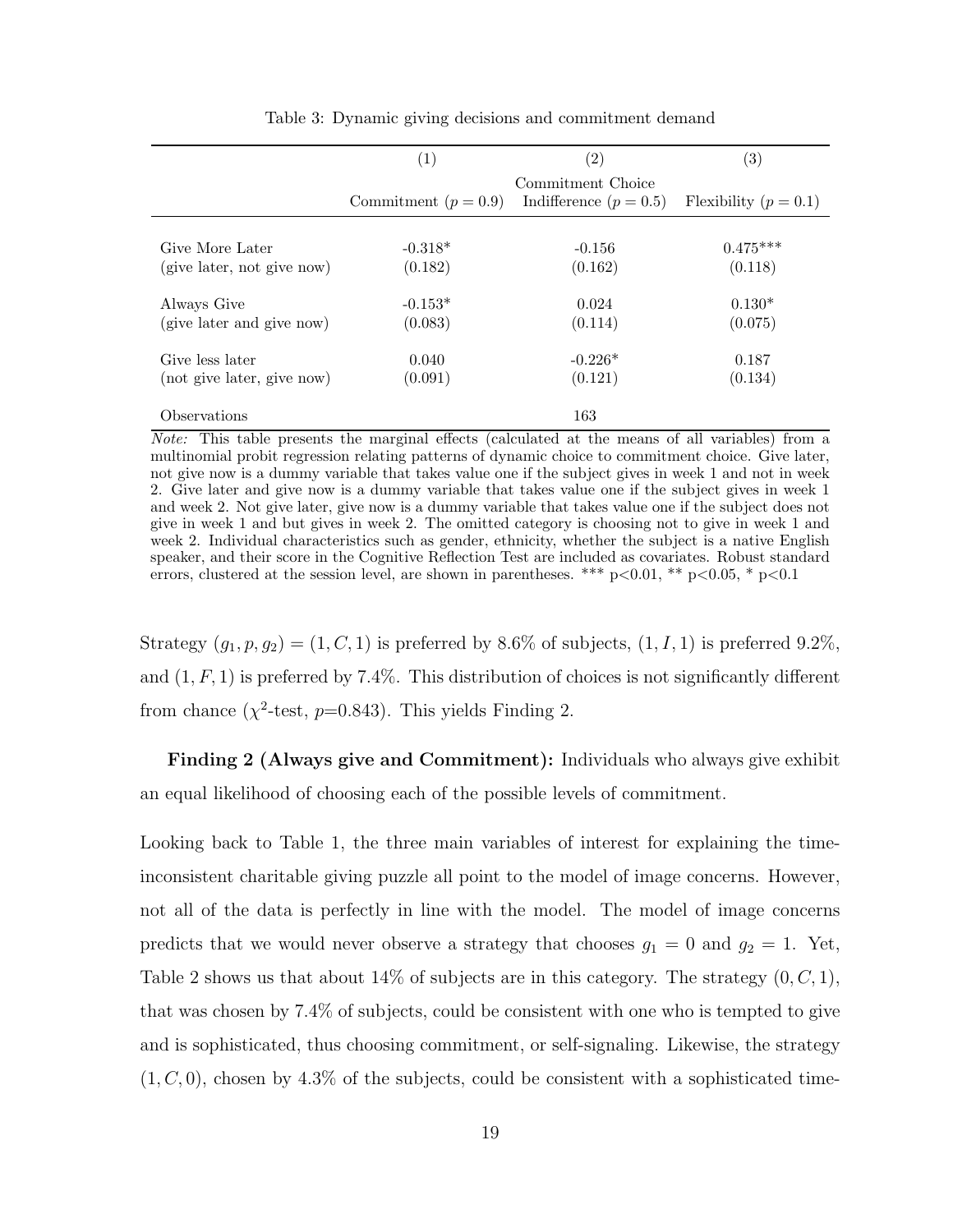inconsistent subject who is tempted to not give. Only the later strategy will produce the time-inconsistent charitable giving puzzle, but its influence on the total effect is negated by the  $(0, C, 1)$  subjects, meaning that models of self control in general will not be able to explain the time-inconsistent charitable-giving effect.

Strategies that choose  $F$  are suggested by Kreps as a demand for flexibly in the face of an ambiguous future. First, only 36.4% of our subjects choose flexibility. Of those who do, Kreps suggests that if  $E(v) > 1$  for  $t = 2$ , the most likely strategy would be  $(1, F, 1)$ . Likewise if  $E(v) < 1$ , the most likely strategy choice should be  $(0, F, 0)$ . In fact  $(1, F, 1)$ represents only 7.4% of choices and is out numbered by  $(1, F, 0)$  at  $14.7\%$ .<sup>11</sup> This leads to our next finding.

Finding 3 (Temptation and Uncertainty): Evidence in support of both models of temptation and of demand for flexibility are present in the experiment. However, the predictions of temptation have a net effect opposite to that of the time-inconsistentcharitable-giving effect, and demand for flexibility is too small to be of use in predicting the relatively higher giving when deciding now to give later.

This analysis thus far clearly indicates behavior like that modeled by temptation to give, temptation to keep, and flexibility are not strong enough to explain the timeinconsistent charitable giving puzzle. By contrast, the data is broadly consistent with the set of predictions from the model of image concerns.

Next, we go beyond the time-inconsistent charitable giving puzzle to explore whether there are other aspects of subjects' behavior that are consistent with predictions from the model of dynamic image concerns. We do this by controlling the size the audience and the information we allow the audience to know.

 $11$ See Appendix D where we further examine whether subjects self-reported resolving uncertainty between the week 1 and week 2 sessions of the experiment.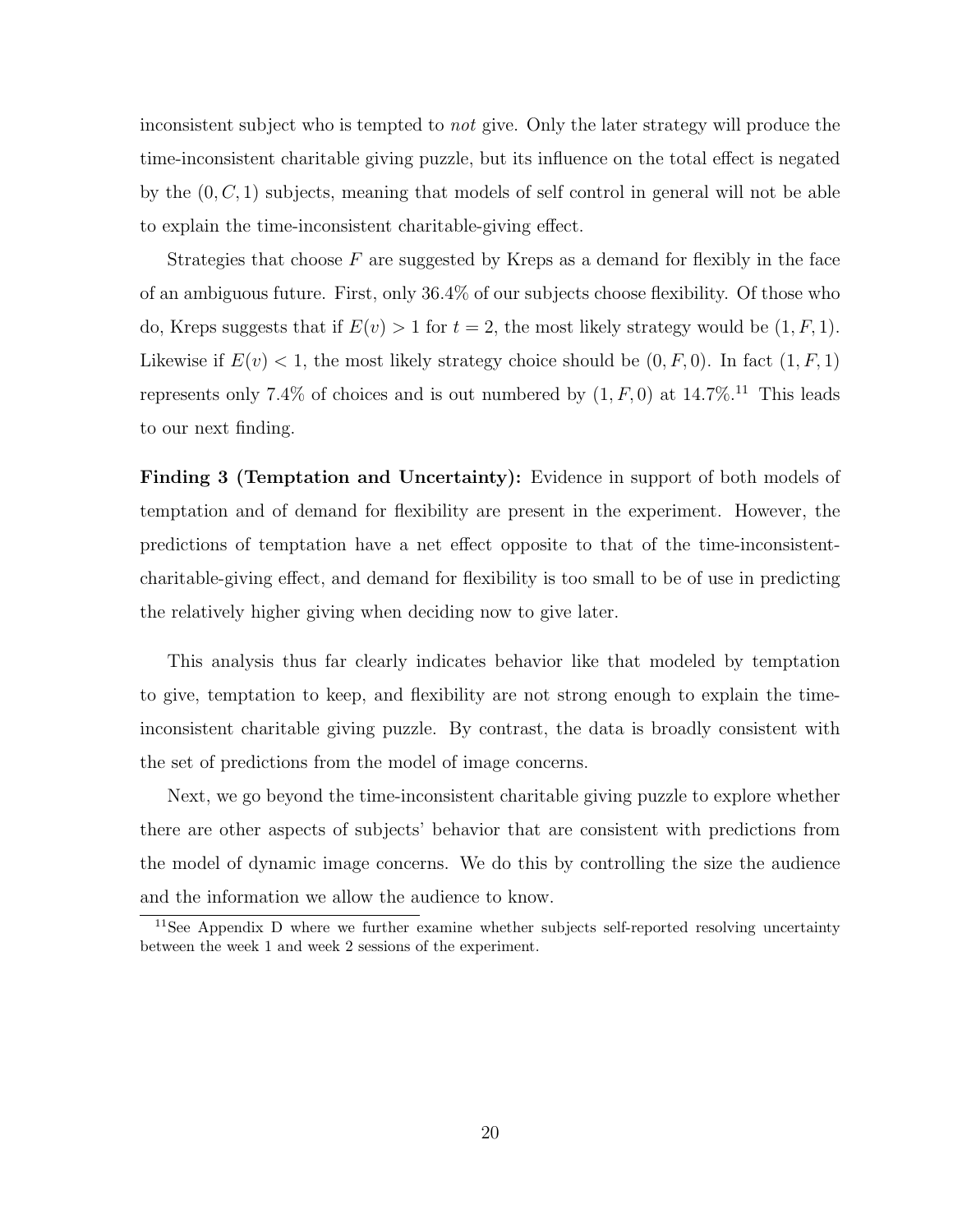## 5 Manipulating Social Image: Experiment 3

To directly test image concerns, Experiment 3 repeats Experiment 2, but adds three treatments that each manipulate the audience and the information they use to form social image. All three new treatments add the other subjects in the experimental session as the audience. This is typically between 20 and 23 other individuals. We then vary the part of the strategy we announce to this audience. Treatment Announce 3 (A3) tells the new audience all three elements of each other player's strategy. In  $t = 1$  subjects in a given session are told  $g_1$  and p of all subjects present, and then in  $t = 2$  are also told  $g_2$ . Announce 2 (A2) tells the subjects in a session only the two  $t = 1$  choices of  $g_1$  and p. Finally, Announce 1 (A1) reveals one element,  $g_1$  in  $t = 1$ , and nothing else.

## 5.1 Several Audiences

Notice that announcing giving decisions to other subjects will create two audiences, the experimenter and the other subjects in the session. Next we discuss how our model of image concerns must be adjusted to account for this.

#### 5.1.1 Image Function for Several Audiences

Begin with two audiences,  $A_a = \{n_a : \mu_a\}$  and  $A_b = \{n_b : \mu_b\}$ . Intuitively, the aggregation function should have the basic qualities of the image function of a single audience noted above. Let  $N(n_a : \mu_a, n_b : \mu_b)$  be the aggregation function for these two audiences. We can note in the definition of M, image utility can be written as  $w(n)M(\mu)$ . Recall that  $\mu$  is the expected value of the individual's belief about the audiences beliefs about the individual's v. Following this, we can form the individual's expectation,  $\mu_{ab}$ , as the weighted average of each audience's expected belief:

$$
\mu_{ab} = \frac{n_a}{n_a + n_b} \mu_a + \frac{n_b}{n_a + n_b} \mu_b.
$$
\n(4)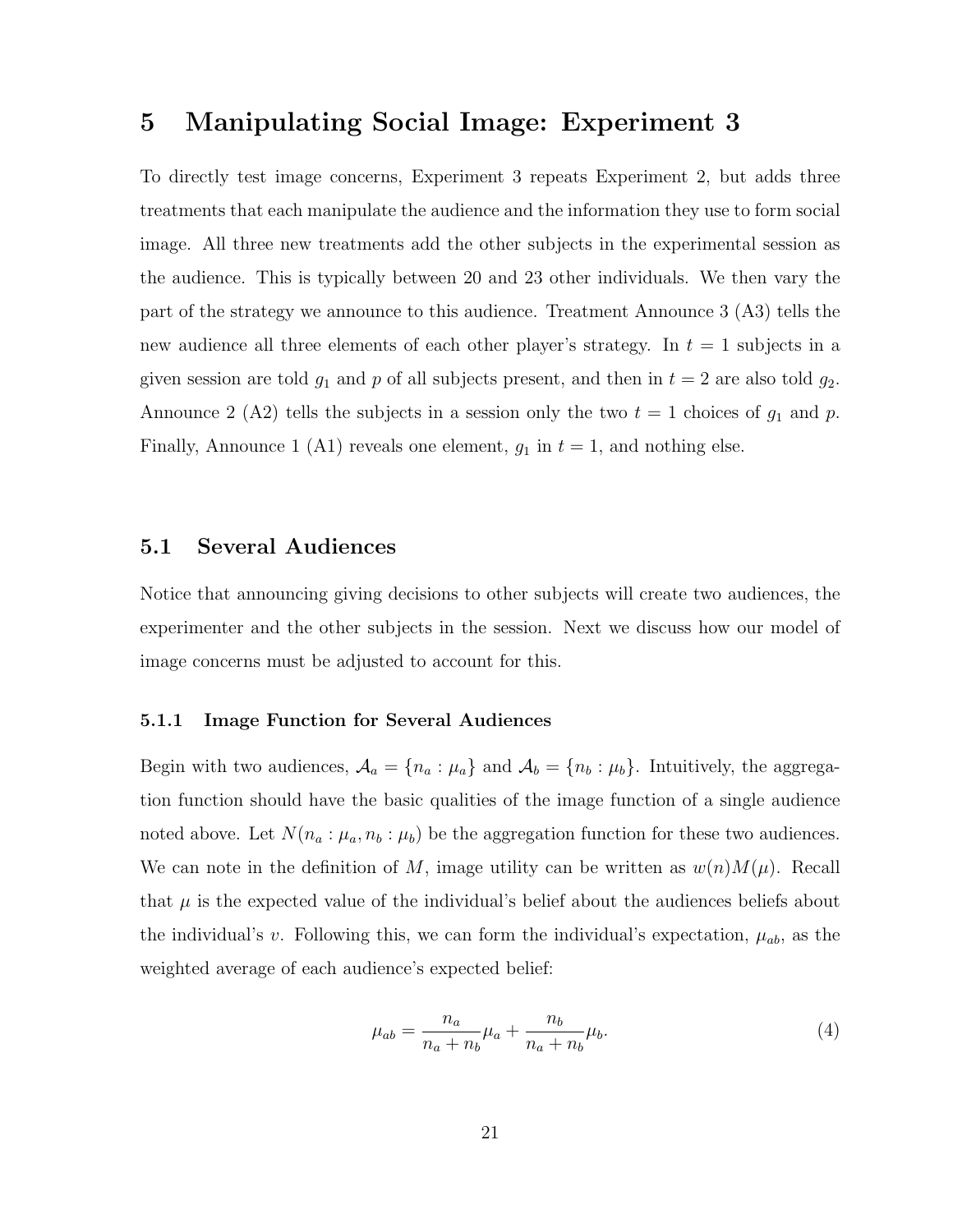Then it is natural to define  $N(n_a: \mu_a, n_b: \mu_b)$  as

$$
N(n_a: \mu_a, n_b: \mu_b) = \omega(n_a + n_b)M(\mu_{ab}),\tag{5}
$$

where  $M(\mu_{ab})$  has all of the qualities of the image function of a single audience defined above. The generalization to three or more audiences is straightforward.

In our experiment,  $n_a$  will be about 20, while  $n_b$  will be 1. Given the concavity of  $\omega(n)$  and the concavity of M, the existence of the larger audience will have the effect of greatly dulling the impact of the smaller audience, while the opposite effect will not be true. Inside M, the smaller audience will be weighed approximately by  $1/21$  while the large audience will be weighted 20/21, making the smaller audience nearly inconsequential to the predictions. Thus, when the two audiences differ, we will provide an analysis for the larger audience for the starkest predictions, knowing the true effects may be tilted slightly in the direction of the baseline.

#### 5.1.2 Equilibrium Conditions

Earlier we described how to construct the critical values of  $v$  that serve to define the different pools in equilibrium. While the full derivation of these is in Appendix A, we rewrite them here in a form that is most useful for understanding the predictions of the announce conditions.

$$
v^{F0} = 1 - (1 + \beta)w(n)(M(\mu_F) - M(\mu_0))/0.1
$$
\n(6)

$$
v^{I0} = 1 - (1 + \beta)w(n)(M(\mu_I) - M(\mu_F))/0.4
$$
\n(7)

$$
v^{C0} = 1 - w(n)(M(\mu_C) + \beta(M(\mu_{C0}) - (1+\beta)M(\mu_I)))/0.4
$$
\n(8)

$$
v^{C1} = 1 - \beta (M(\mu_{C1}) - M(\mu_{C0}))/0.1
$$
\n(9)

where  $\mu_0 = E(v|0 \le v \le v^{F0}), \mu_F = E(v|v^{F0} \le v < v^{I0}), \mu_I = E(v|v^{I0} \le v < v^{C0}), \mu_C =$  $E(v|v^{C0} \le v \le \bar{v}), \mu_{C0} = E(v|v^{C0} \le v < v^{C1}), \text{ and } \mu_{C1} = E(v|v \ge v^{C1}).$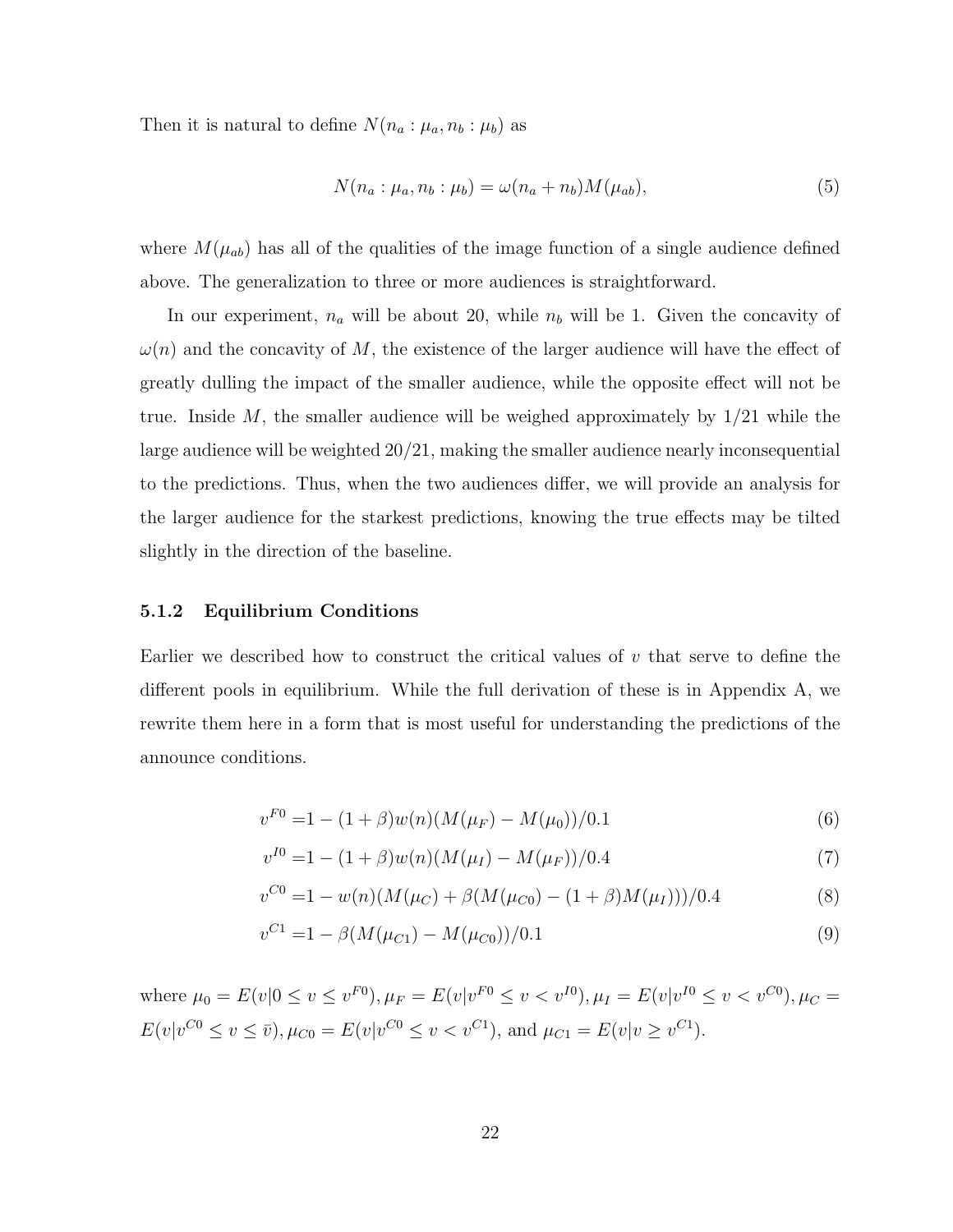## 5.2 Predictions for the Announcement Conditions

We discuss predictions on the announcement conditions going from least to most restrictions on the two audiences.

#### 5.2.1 Predictions for Announce 3 (A3)

We begin with Announce 3 under the assumption of only social signaling. Announce 3 simply expands the audience from 1 to  $n$  members. As is easily seen, this applies pressure for  $v^{F0}$ ,  $v^{I0}$ ,  $v^{C0}$ , and  $v^{C1}$  to all move lower. This means that, relative to the baseline, the average values for  $g_1$  and  $g_2$  will all be increasing, meaning that  $E(g)$  will be as well.

Next, suppose some people are not engaging in social-signaling in the baseline, but only self-signaling. Then the self-signaling person would be indifferent to  $s = (1, p, 0)$ and  $s = (0, 1 - p, 1)$ . Other than combining these two strategies into 1, the predictions of self-signaling and social signaling will be largely the same. Since the announcements in treatment A3 are clearly adding social-signaling, our predictions for A3 as compared to the baseline are largely the same, but that we should expect the incidence of  $s =$  $(0, 1-p, 1)$  in A3 to decline relative to the baseline.

We can also say something about counter-signaling. Since we predict a greater number of people choosing  $g_1 = g_2 = 1$ , the utility of that pool may be diluted, which in turn may give those at the very top of the distribution of  $v$ 's an opportunity to further separate themselves through counter-signaling in A3 relative to the baseline. Thus we may expect the number of  $s = (1, I, 1)$  and  $s = (1, F, 1)$  to rise relative to the baseline.

#### 5.2.2 Predictions for Announce 2 (A2)

Announce 2 is identical to Announce 3 except no information on  $g_2$  is provided. The main effect of this is that unless  $v \geq 1$ , there is no reason for anyone to join a pool of  $g_1 = g_2 = 1$  givers. This means we can simply define  $v_{C1} = 1$  in equations (6) to (9) above.

As can be seen, we predict  $v^{F0}$ ,  $v^{I0}$ , and  $v^{C0}$  all lower relative to the baseline, meaning a rise in  $g_1$ . We then also predict a reduction in  $g_2$ . Note also, as with A3, we should see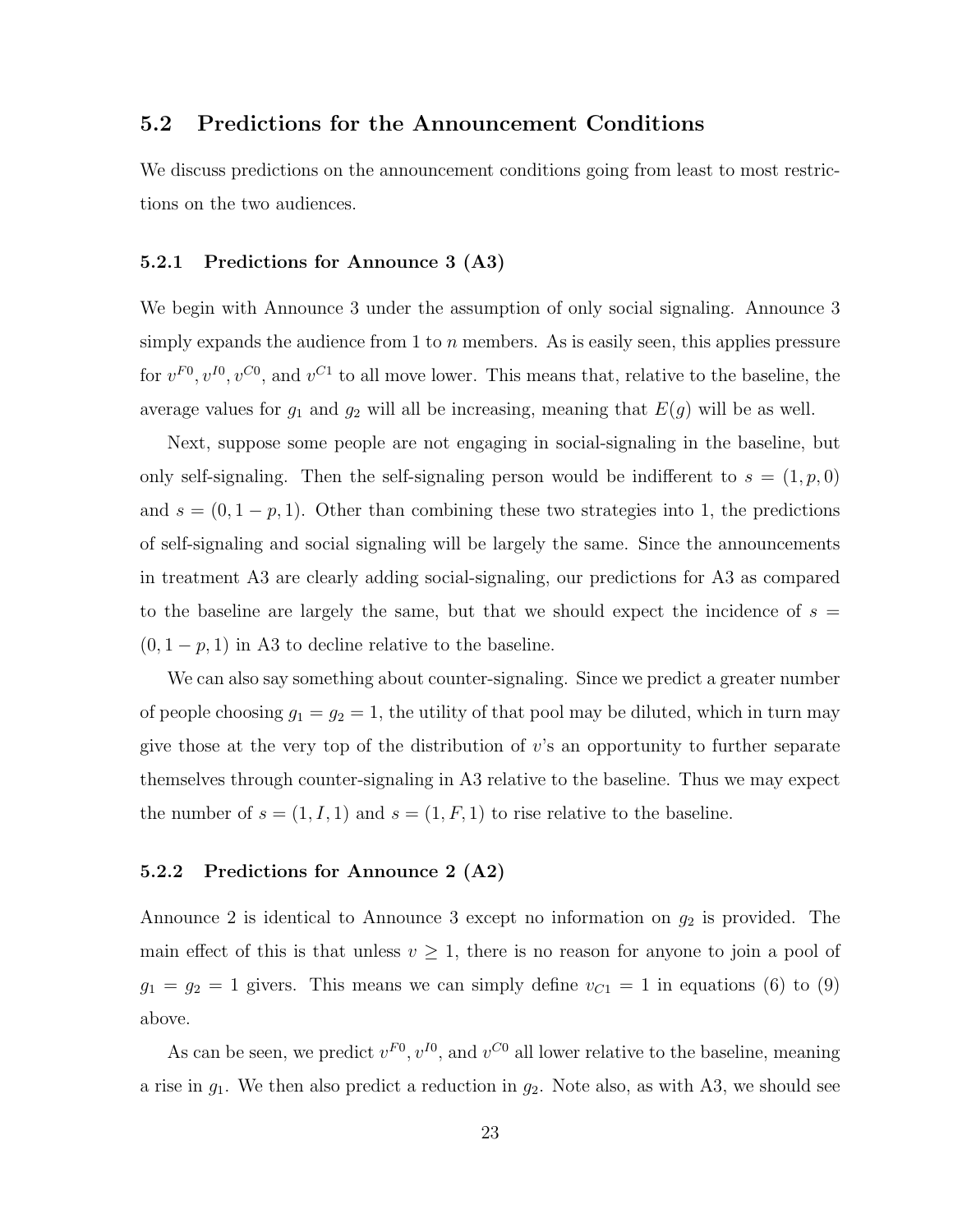a reduction in self-signaling strategies of the sort  $s = (0, p, 1)$ , and we should also see an elimination of counter-signaling.

When we combine this audience with the experimenter as audience, then we will get a slight softening of this prediction toward the baseline predictions, but, we conjecture, the general effects should be in the directions just described.

#### 5.2.3 Predictions for Announce 1 (A1)

Given that the audience in A1 will only see whether  $g_1 = 1$  or 0, all subjects will sort into just two pools. The first is for  $g_1 = 0$  and the second for  $g_1 = 1$ . Furthermore, without any signaling value from p or from giving in  $t = 2$ , any subject with  $v < 1$  will have an incentive to attach to any  $g_1 = 1$  the minimum level of commitment,  $p = 0.1$ . However, those for whom  $v \geq 1$  will still have an incentive to give in  $t = 2$ . For these people, choice of  $p$  is irrelevant as it pertains to the new audience.

In the equilibrium we find the value of  $v^{A1}$  to solve

$$
\omega(n)M(\mu_0) - (v^{A1} - 1)0.1 - \omega(n)M(\mu_{A1}) = 0 \tag{10}
$$

Imagine for a minute that  $v^{A1} = v^{F0}$  in A3. Then the first two terms of (10) would be the same as in A3, but clearly  $\mu_{A1} > \mu_{F0}$  even if  $v^{A1} = v^{F0}$ . This means that if we start at  $v^{A1} = v^{F0}$ , then the value of the expression in (10) will be less than zero in value. How must we adjust  $v^{A1}$  to return equilibrium?

Differentiating the left hand side of (10) with respect to  $v^{A1}$  we find an ambiguous result:

$$
\frac{\partial}{\partial v^{A1}}\omega(n)M(\mu_0) - (v^{A1} - 1)0.1 - \omega(n)M(\mu_{A1})
$$
  
=  $\omega(n)M'(\mu_0)(v^{A1} - \mu_0) \frac{f(v^{A1})}{F(v^{A1})}$   
 $-\omega(n)M'(\mu_{A1})(\mu_{A1} - v^{A1}) \frac{f(v^{A1})}{1 - F(v^{A1})}$   
-0.1.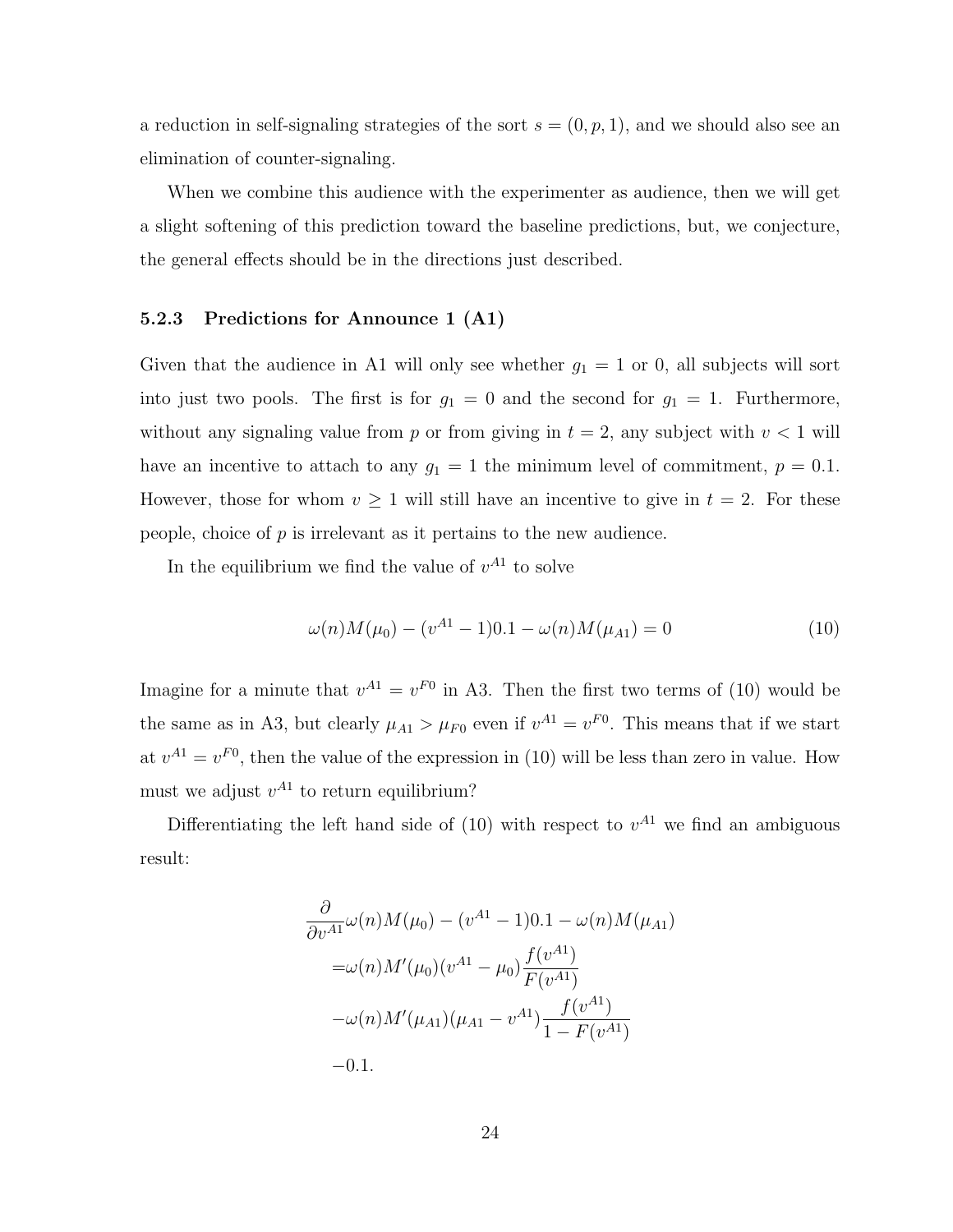Since  $\mu_0 < \mu_{A1}$ , by concavity  $M'(\mu_0) > M'(\mu_{A1})$ . And since  $\mu_0 < v_{A1} < \mu_{A1}$  it follows that  $(v^{A1} - \mu_0) > (\mu_{A1} - v^{A1})$ . This makes the net value of the first two terms positive. However, for the full derivative to be positive the net value of the first two terms must exceed −0.1. While, intuitively, this seems likely, the actual result is unclear. As a result, we cannot compare the effect of A1 on  $g_1 = 0$  to the baseline or to the other conditions. However, we can expect strong reductions in p and  $g_2$  (both conditional on  $g_1 = 1$ ).

Table 4 summarizes the predictions regarding how the Announce treatments will differ from the baseline, without announcements, or Announce 3.

|                                             | Directions of Change Relative              |                       |                                  |
|---------------------------------------------|--------------------------------------------|-----------------------|----------------------------------|
|                                             | to Baseline or Announce $3(A3)$ when noted |                       |                                  |
|                                             |                                            |                       | Announce 3 Announce 2 Announce 1 |
| Outcome                                     | (1)                                        | (2)                   | (3)                              |
| Predictions                                 |                                            |                       |                                  |
| $g_1$                                       | $^+$                                       | $\pm$                 | ?                                |
| $g_2$                                       | $^{+}$                                     |                       |                                  |
| E(g)                                        | $^{+}$                                     | $\ddot{?}$            |                                  |
| Self-signaling $(0, p, 1)$                  |                                            |                       |                                  |
| Counter-signaling $(1, I, 1)$ & $(1, F, 1)$ | $^{+}$                                     | $<$ A3                | $<$ A3                           |
| Data                                        |                                            |                       |                                  |
| $g_1$                                       | $+$ $(***)$                                | $+$ $(***)$           | $-$ (n.s.)                       |
| $g_2$                                       |                                            | $-$ (n.s.) $-$ (n.s.) | $ (***)$                         |
| E(g)                                        |                                            | $+$ (n.s.) $+$ (n.s.) | $ (**)$                          |
| Self-signaling $(0, p, 1)$                  | $-$ (n.s.)                                 | $ (*)$                | $ (*)$                           |
| Counter-signaling $(1, I, 1)$ & $(1, F, 1)$ | $+$ (n.s.)                                 | $-$ (n.s.)            | $ (***)$                         |

Table 4: Testable Predictions From Image Concerns Model in the Announcement Treatments

Note: All changes are relative to the Baseline treatment (in which the only audience is the experimenter). "+" denotes an increase. "'−" denotes a decrease. The question mark "?" denotes an ambiguous prediction. Under data, we present the sign of the effects and in parenthesis their statistical significance. n.s. denotes not significant, \*\*\*, \*\*, \* denotes significant at the 1%, 5% and 10% level, respectively.

## 5.3 Experimental Design

As is clear by now, Experiment 3 extends Experiment 2 with three additional treatments designed to test the predictions of the social image model. These treatments manipulate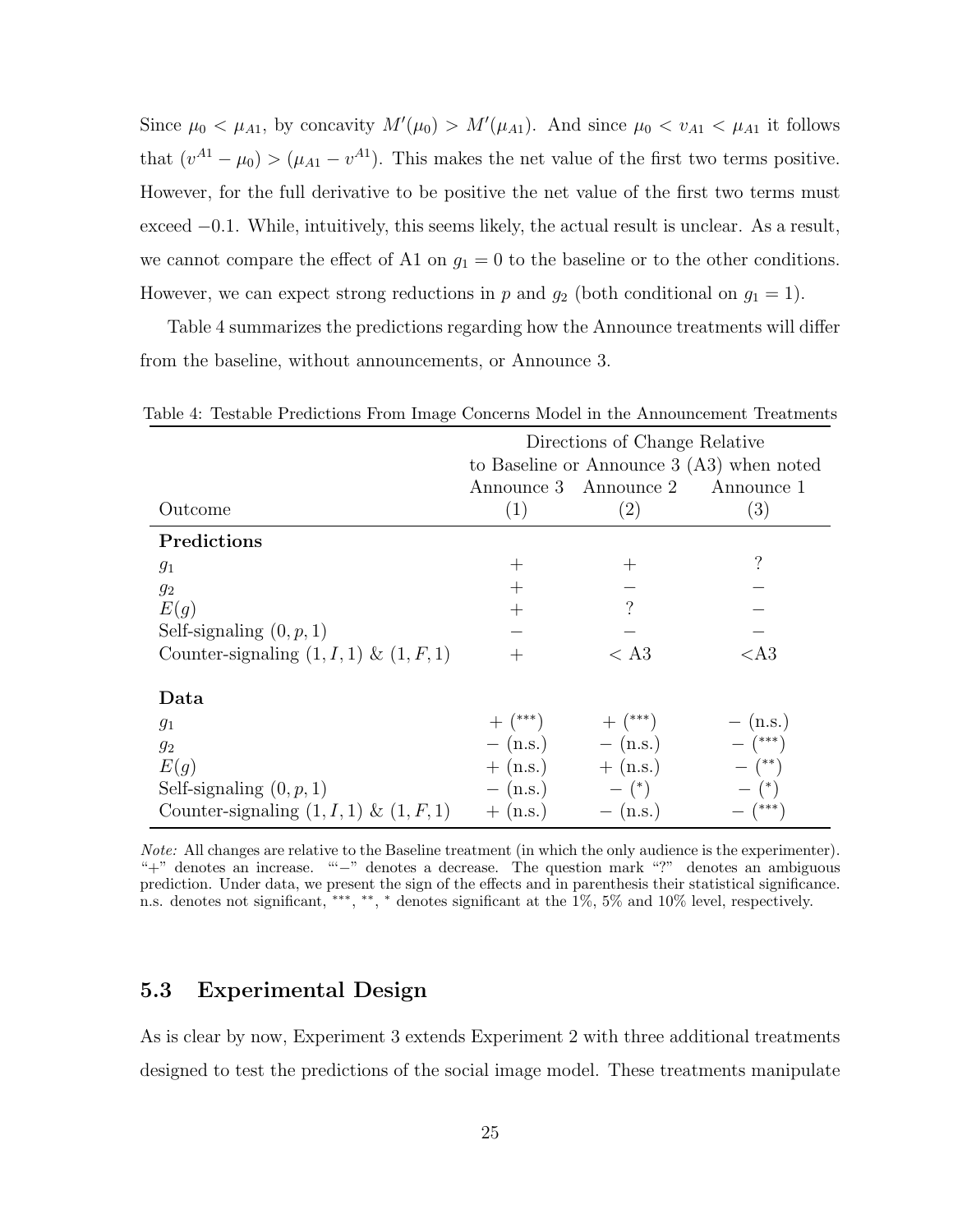the information about participants' decisions by announcing subsets of their strategies to the other participants in the experimental session (between 20 and 23 other subjects).<sup>12</sup> In Announce 1, we announce  $g_1$  to all participants in Week 1. In Announce 2, we announce  $(g_1, p)$ . Announce 3 reveals the full strategy  $(g_2, p, g_2)$ . The announcement plans were known to all subjects before decisions were made. These sessions were otherwise identical to Experiment 2.

A total of 263 new subjects participated in this experiment. Of these, 244 completed both weeks of the experiment.<sup>13</sup> There were 64, 65, and 59 in Announce 1, 2 and 3, respectively. In addition, 56 participated in a replication of Experiment 2, which is the Baseline treatment in Experiment 3. Since behavior in the new sessions of the Baseline treatment was not significantly different from behavior in Experiment  $2<sup>14</sup>$  all subjects in Experiment 2 are included in the analysis of Experiment 3 and form part of the Baseline treatment. Detailed instructions of this experiment are shown in Appendix B.

In the empirical analysis, we first examine,  $g_1$  and  $g_2$ , which are our primary outcome variables. We acknowledge, however, that  $g_2$  may have been impacted by the information provided at the end of the first week's session regarding  $g_1$  or the announcement of the strategies chosen by others (see, e.g., Frey and Meier, 2004; Shang and Croson, 2009). We additionally examine as secondary outcome variables, the expected gift,  $E(g)$  =  $pg_1 + (1-p)g_2$ , and the effects of announcements on self-signaling,  $(0, p, 1)$ , as well as counter-signaling, choosing  $(1, F, 1)$  and  $(1, I, 1)$ . In Appendix C, we investigate the treatment effects on commitment choice,  $p$ , for all subjects and on the subjects who give in  $t = 1$ ,  $pg_1$ .

<sup>12</sup>Details are shown in Appendix C.

<sup>&</sup>lt;sup>13</sup>There are no significant differences in participation the Week 2 session by treatment ( $\chi^2$ -test,  $p =$ 0.129), or by giving decisions and commitment choices within each treatment ( $\chi^2$ -test,  $p > 0.1$  in all treatments). Detailed results are shown in Appendix C.

 $14$ Donation decisions and commitment decisions in week 1, as well as donation decisions in week 2 did not differ  $(\chi^2$ -test,  $p > 0.1$  in all cases).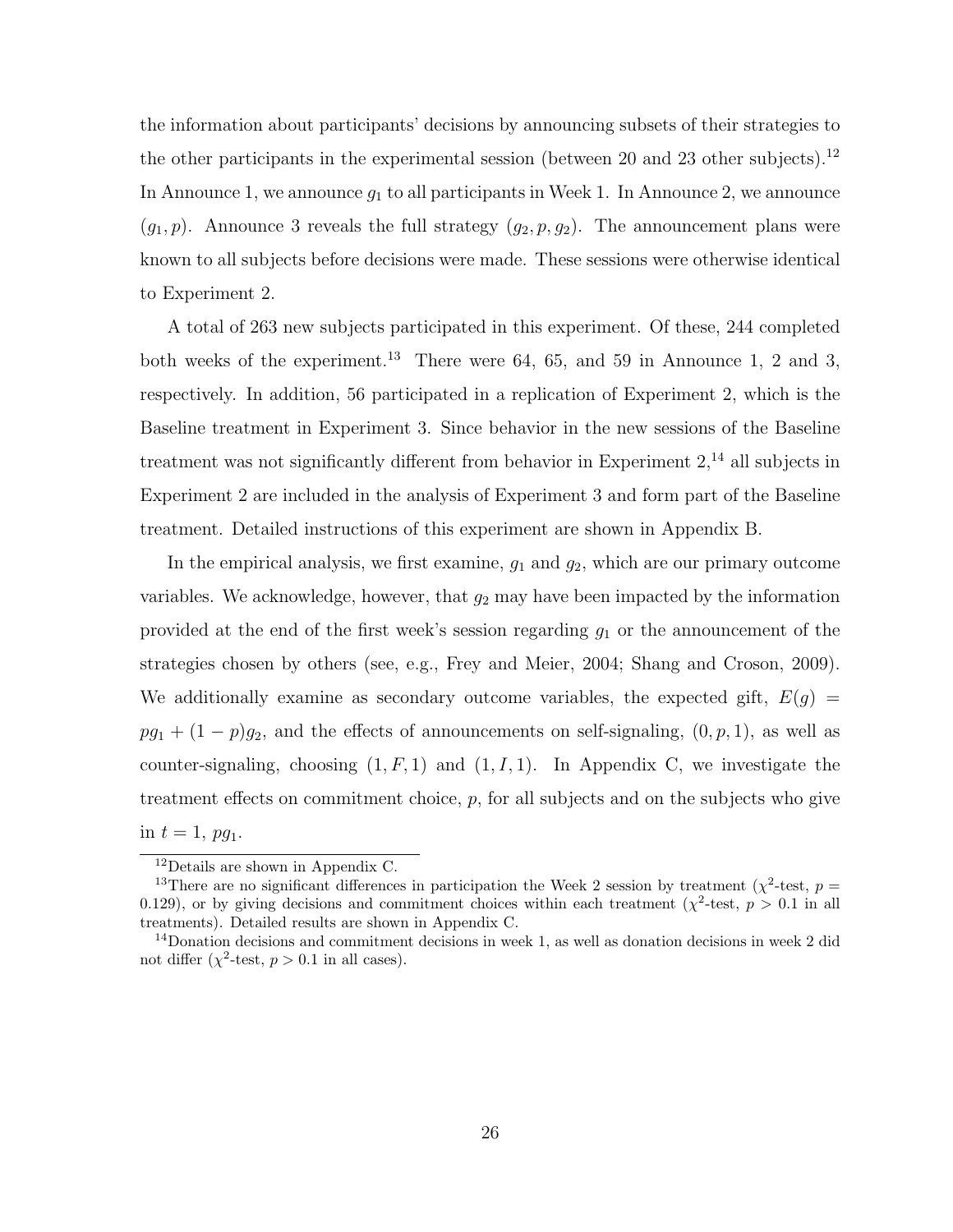### 5.4 Results

Figure 2 shows the results from the three new announcement treatments along with the Baseline treatment. Here we see clear evidence of a continued time-inconsistent charitable giving. In fact, when described relative to give now, the effect appears stronger in the treatments with announcements: give later shows a 24% increase over give now in the Baseline treatment, while there is a 71% increase across the combination of all announcements treatments.



*Note:* Error bars denote  $\pm$  1 S.E.

Figure 2: Giving by Announcements Treatment

Table 5 displays the estimated treatment effects of the announcements treatments on the outcome variables discussed in the predictions. We begin on the first row of Table 5 which shows the effects for Announce 3. Four of the five coefficients have the predicted sign, and two of these are significant.

The second row of Table 5 shows the results for Announce 2. All four treatment effects we have predictions for have the correct sign, two of which meet standard levels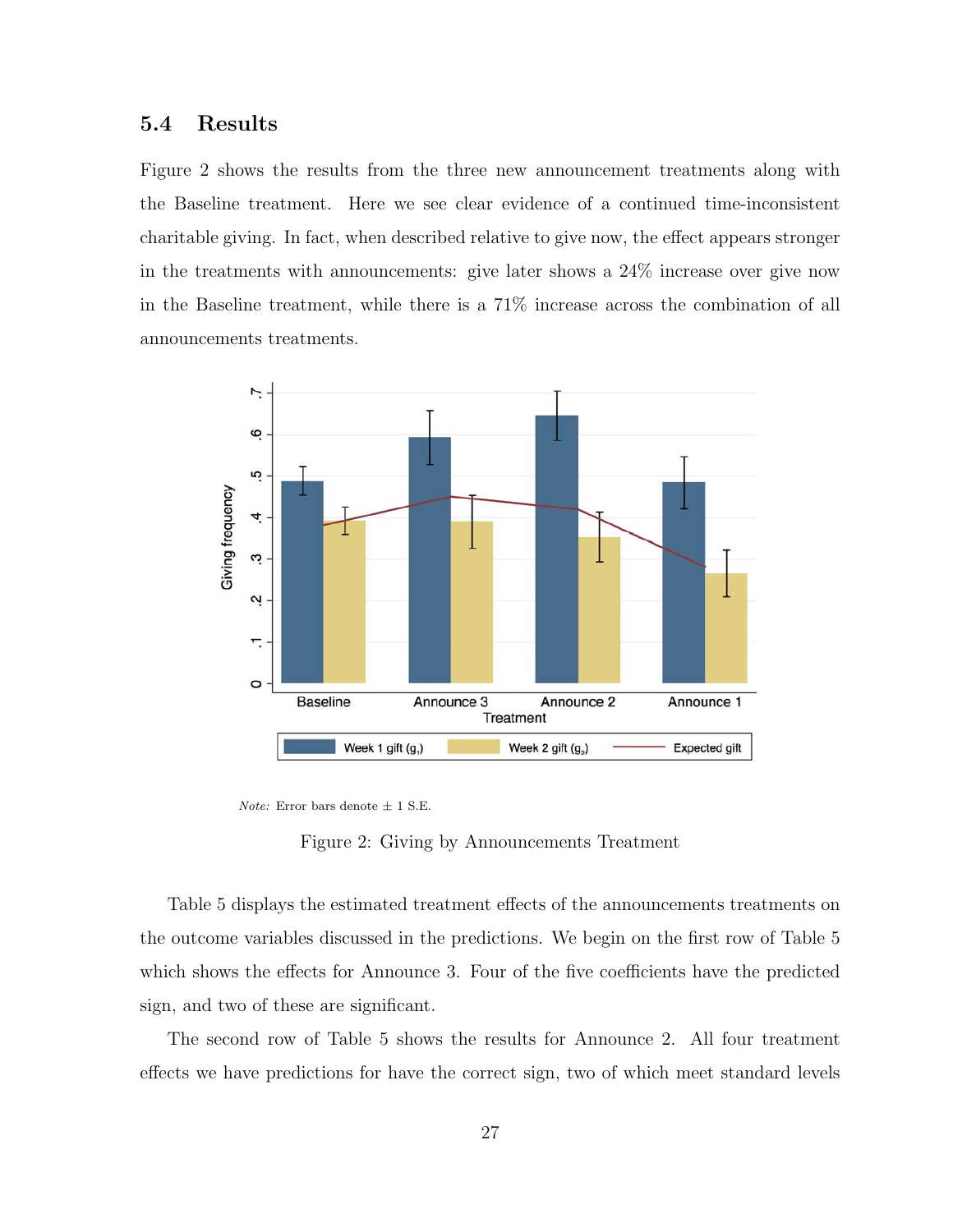|              | (1)        | $\left( 2\right)$ | (3)         | $\left( 4\right)$ | (5)                      |
|--------------|------------|-------------------|-------------|-------------------|--------------------------|
|              | Probit     | Probit            | Linear reg. | Probit            | Probit                   |
|              | $g_1$      | $g_2$             | E(g)        | (0, p, 1)         | $(1, I, 1) \& (1, F, 1)$ |
|              |            |                   |             |                   |                          |
| Announce 3   | $0.105***$ | $-0.002$          | 0.079       | $-0.084*$         | 0.054                    |
|              | (0.036)    | (0.105)           | (0.084)     | (0.049)           | (0.040)                  |
| Announce 2   | $0.151***$ | $-0.042$          | 0.041       | $-0.085*$         | 0.014                    |
|              | (0.045)    | (0.087)           | (0.067)     | (0.050)           | (0.037)                  |
| Announce 1   | 0.003      | $-0.134***$       | $-0.092**$  | $-0.064$          | $-0.055*$                |
|              | (0.050)    | (0.045)           | (0.033)     | (0.051)           | (0.029)                  |
| Constant     |            |                   | $0.525***$  |                   |                          |
|              |            |                   | (0.079)     |                   |                          |
| Observations | 407        | 407               | 407         | 407               | 407                      |
| R-squared    |            |                   | 0.044       |                   |                          |

Table 5: Treatment Effects in the Announcements Experiment

Note: Probit marginal effects (calculated at the means of all variables), and OLS coefficients. The variables Announce 1, Announce 2 and Announce 3 are dummy variables that take value one if the individual was a participant in that treatment, and zero otherwise. The omitted category is the Baseline treatment. Individual characteristics such as gender, ethnicity, whether the subject is a native English speaker, and their score in the Cognitive Reflection Test are included as covariates. Robust standard errors, clustered at the session level, are shown in parentheses. \*\*\*  $p<0.01$ , \*\*  $p<0.05$ , \*  $p<0.1$ 

of significance. When we examine the choice to counter-signal, by choosing  $(1, I, 1)$  or  $(1, F, 1)$ , we find a directional drop in this behavior in Announce 2 relative to Announce  $3 \ (\chi^2\text{-test},\ p = 0.396).$ 

Finally, row three of Table 5 shows the treatment effects for Announce 1. Again all four coefficients we have predictions for have the expected sign, three of which are significant. We find that counter-signaling decreases significantly in Announce 1 relative to Announce 3 ( $\chi^2$ -test,  $p < 0.01$ ).

Overall, of the 13 treatment effects with clear theoretical predictions discussed in Table 4, 12 were measured with the correct sign, and seven of those have significant coefficients. We must, however, acknowledge that multiple hypotheses are tested. If we use a Bonferroni correction, on our primary outcome variables,  $g_1$  and  $g_2$ , results remain nevertheless unchanged. This leads to our last finding: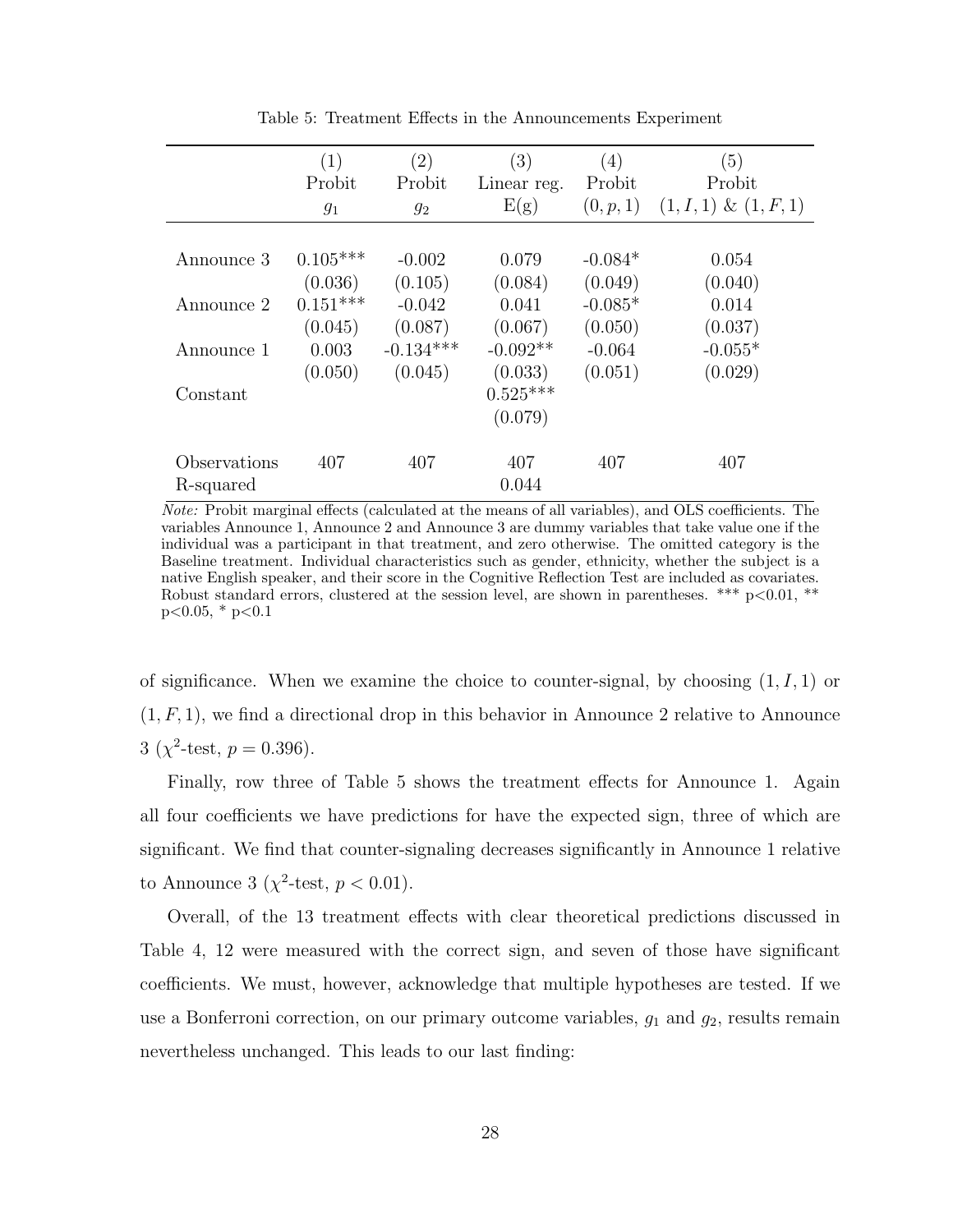Finding 4 (Image concerns and audience effects): Exogenously varying the information about intertemporal giving decisions known to others strengthens the timeinconsistent charitable giving puzzle, and these audience effects are broadly consistent with the dynamic model of image concerns.

## 6 Summary and Conclusion

We introduced this paper with a puzzle. In a between-subjects experiment we found strong evidence of time-inconsistent charitable giving. Giving increased nearly 50 percent simply by adding a week's delay between the *decision* to give and the *transaction* of that gift. The puzzle was validated in two additional within-subjects experiments showing the week long delay increases giving by 24% to 82%.

The natural place to look for a resolution of this puzzle is to models of temptation or present bias, or perhaps to models of an uncertain future. We show that neither of these ideas can explain more than a small segment of our data, underscoring the puzzle. The large effect of a one week delay cannot be explained by the primary models, yet the gap in time between deciding and paying for a charitable gift must be at the root of the explanation.

We present a model of social-signaling that provides a rich set of hypotheses beyond the predictions from standard discounting, and the model is successful at explaining important patterns in behavior that discounting models cannot. The contribution is thus both theoretical and empirical.

The simplest way to think about our model is that the single act of making a charitable contribution creates a number of opportunities for the donor to collect utility. The first is the standard notion of the joy-of-giving. The second good is the social utility that comes from the fact that people are concerned with the opinions others hold of them as a result of witnessing their contribution decisions. This social-image utility can begin flowing at the moment the audience observes the decision to give. Moreover, this utility is more like an depreciable asset that can be consumed for a number of periods whenever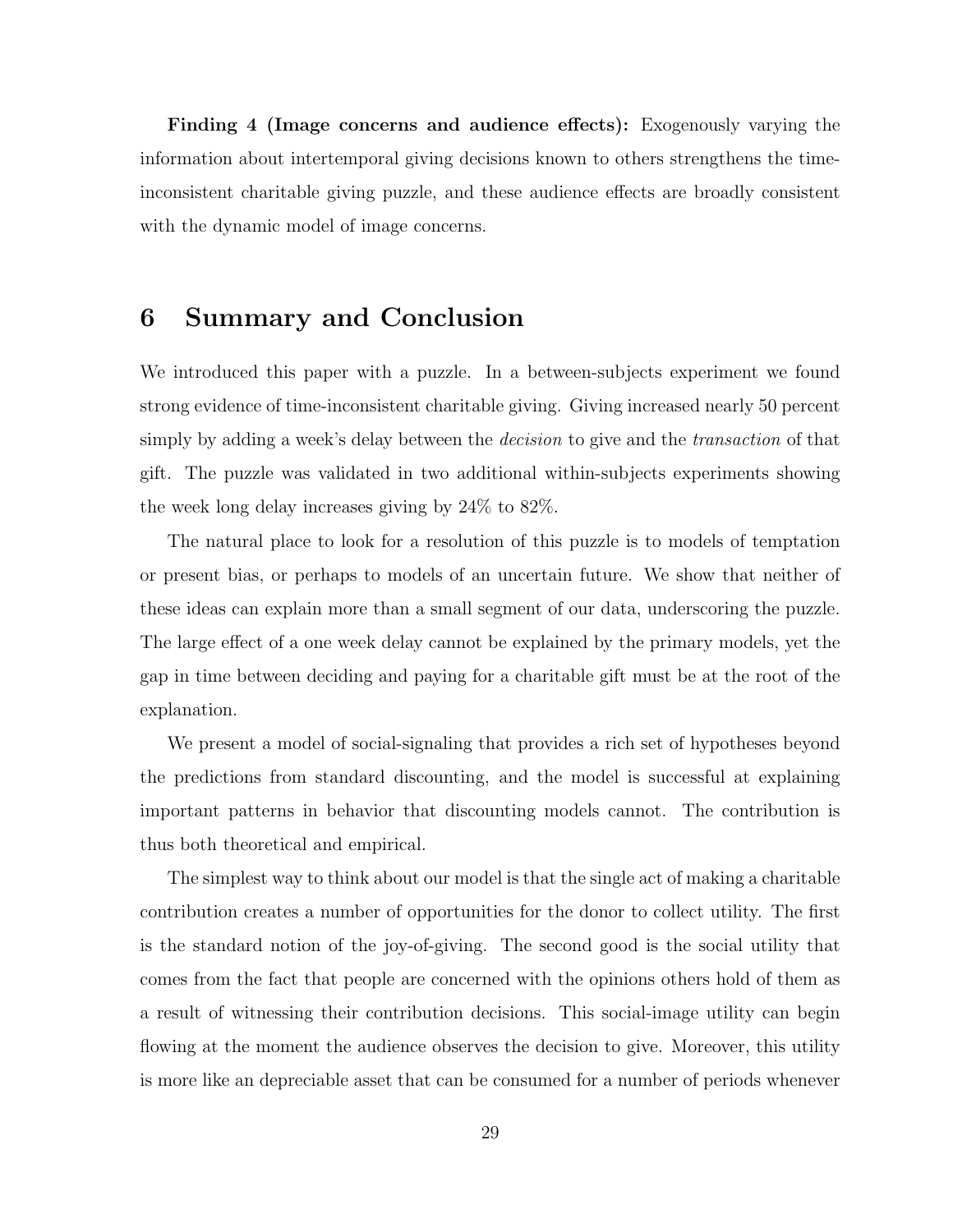a social interaction brings attention to the gift. It is this effect that makes incentives for deciding now and giving later preferable to deciding now and giving now. The model is one of time-consistent social-image preferences.

Why do we believe this result is important? We present a very simple environment, with a relatively minor manipulation, yet find a large and significant change in behavior that appears to violate time-consistency, a common notion of economic rationality. We note that charitable giving is unlike other goods—there are no physical or physiological indicators of when you are "hungry" for more giving, or when your last gift has "worn out." Instead, definitions of an appropriate amount and frequency of gifts is mediated through social interactions. Any person wishing to do their "fair share" will only know what this is by comparison with others who are in similar circumstances. We find a surprisingly strong and consistent set of responses to subtle changes in social information and audience size that appear not only to explain our finding of time-inconsistent charitable giving, but to give life to the a rich and powerful set of fundamental human motivations related to social image.

What makes this all the more important is that we are only beginning to understand the power and reach of these incentives, and how the charitable sector, and others, are using these to their advantage by controlling the giving information and, at times, the audience. Perhaps most importantly, how does this sensitivity to image concerns affect our understanding of the welfare effects of charitable giving, and the incidence of fundraising polices built around manipulating social image. This issue takes special urgency now when public policy has helped lead us to a world where government is devolving many communally provided goods to the charitable sector, adding additional tax incentives for those with highest income and wealth, such as the use of Donor Advised Funds as means of washing capital gains out of asset portfolios (see Andreoni, 2018).

Finally, beyond charitable giving, there may be other behaviors that could be better understood by considering audience effects. With so much of our daily activities being shared on the Internet, in particular over social media, the volume and velocity of social information reaches new heights daily. As we saw in our experiment, some information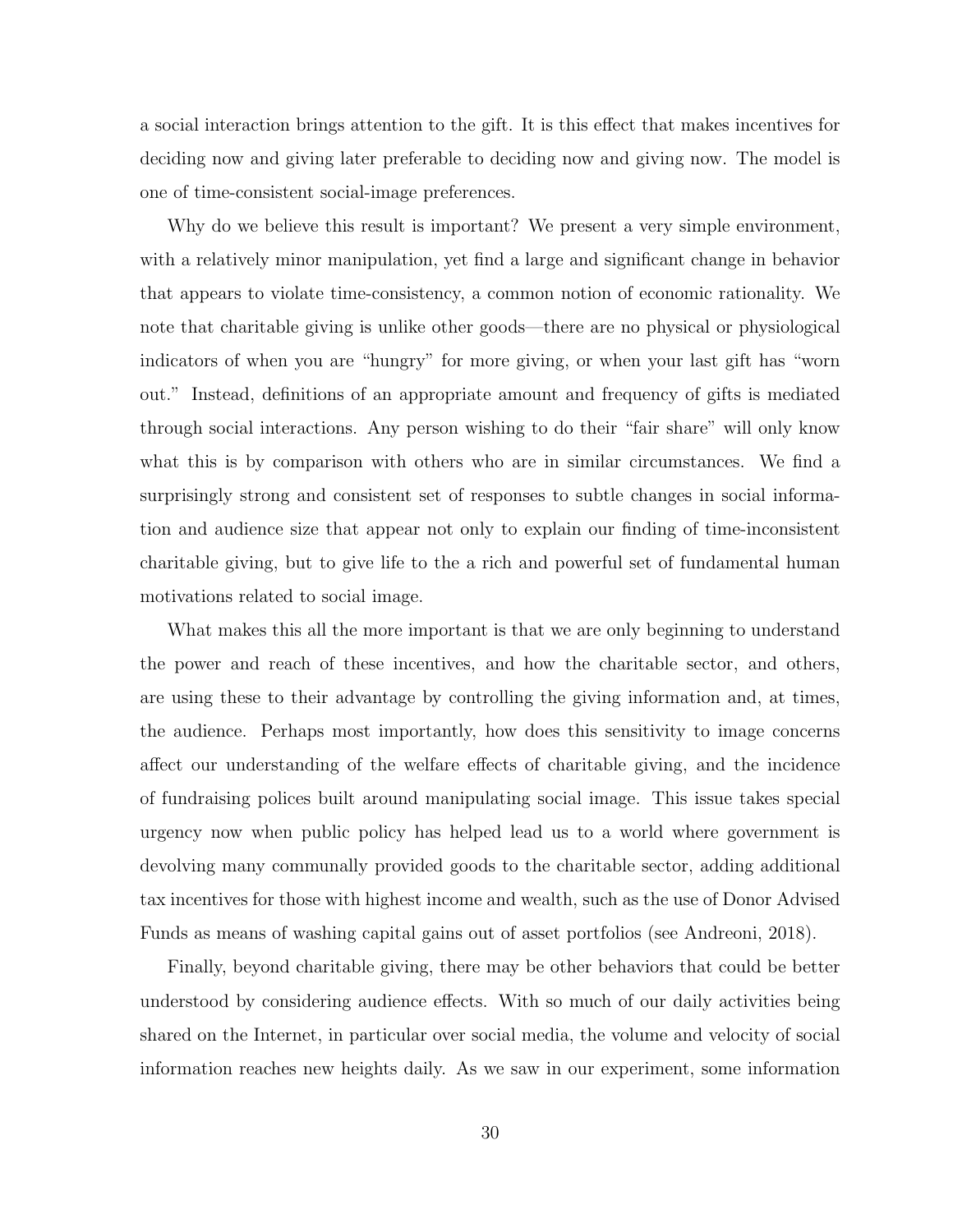can be counter productive. It will be important to model and measure how the kind of information shared will influence both those sharing and receiving social information.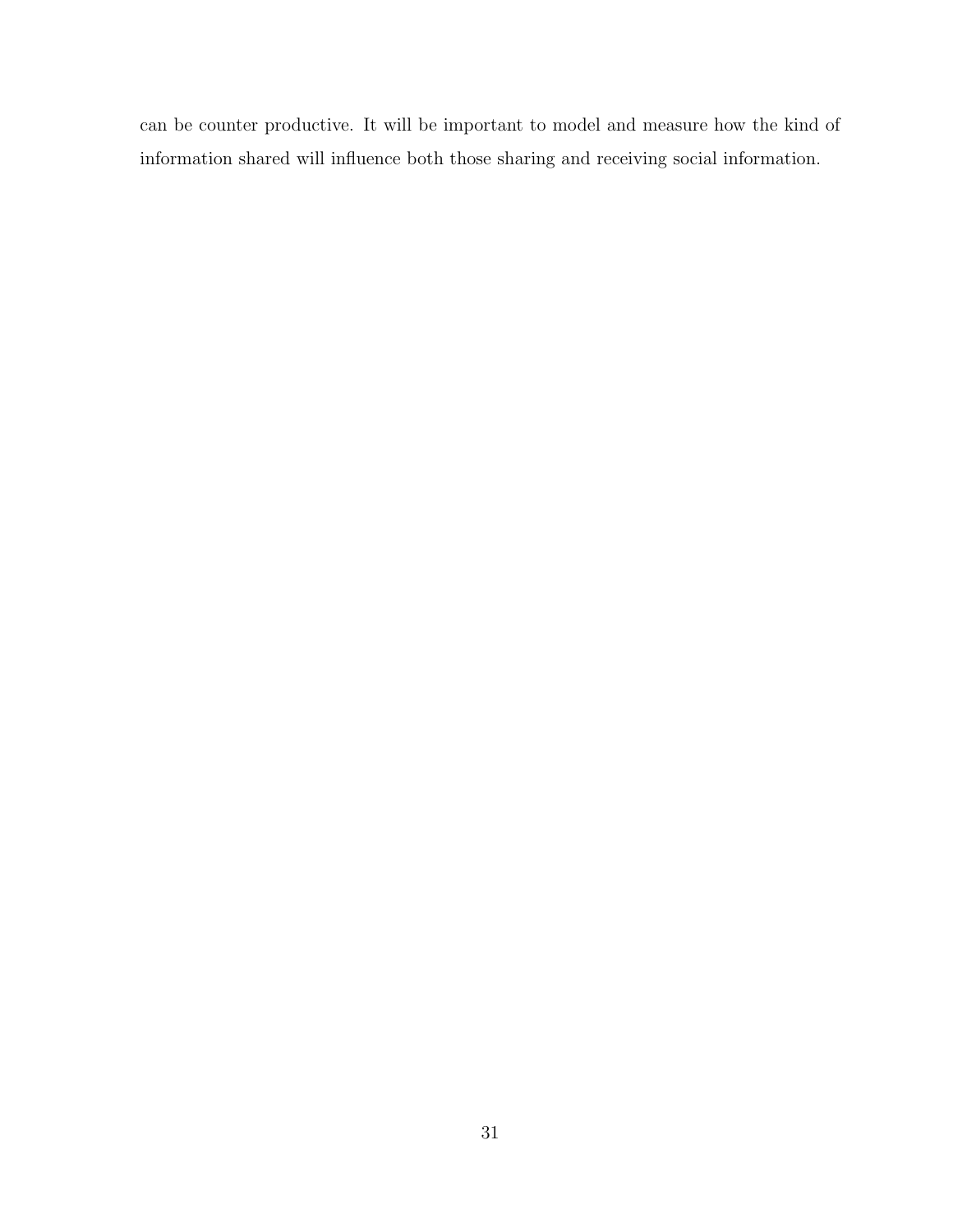## References

- [1] Adena, M., and Huck, S. (2017). Giving Once, Giving Twice: A Two-Period Field Experiment on Narrow Framing in Charitable Giving. Working paper.
- [2] Andreoni, J. (1989). Giving with Impure Altruism: Applications to Charity and Ricardian Equivalence. Journal of Political Economy 97, 1447–58.
- [3] Andreoni, J. (1990). Impure Altruism and Donations to Public Goods: A Theory of Warm-Glow Giving. Economic Journal, v. 100, June, 464–477.
- [4] Andreoni, J. (2018). Who Benefits from Donor Advised Funds. Unpublished working paper.
- [5] Andreoni, J., Aydin, D., Barton, B., Bernheim, B. D., & Naecker, J. (2018). When Fair Isn't Fair: Sophisticated Time Inconsistency in Social Preferences. Available at SSRN 2763318.
- [6] Andreoni, J., & Bernheim, D. B. (2009). Social image and the 50-50 norm: A theoretical and experimental analysis of audience effects. Econometrica 77, no. 5: 1607-1636.
- [7] Andreoni, J., & Rao, J.M. (2011). The power of asking: How communication affects selfishness, empathy, and altruism. Journal of Public Economics 95, no. 7: 513-520.
- [8] Andreoni, J., Rao, J.M., & Trachtman, H. (2017). Avoiding the ask: a field experiment on altruism, empathy, and charitable giving. Journal of Political Economy, 125 (3): 625-653.
- [9] Andreoni, J., & Scholz, J. K. (1998). An econometric analysis of charitable giving with interdependent preferences. *Economic inquiry*, 36(3), 410-428.
- [10] Andreoni, J., & Serra-Garcia, M. (2018). Pledges as Screening Devices. Unpublished working paper.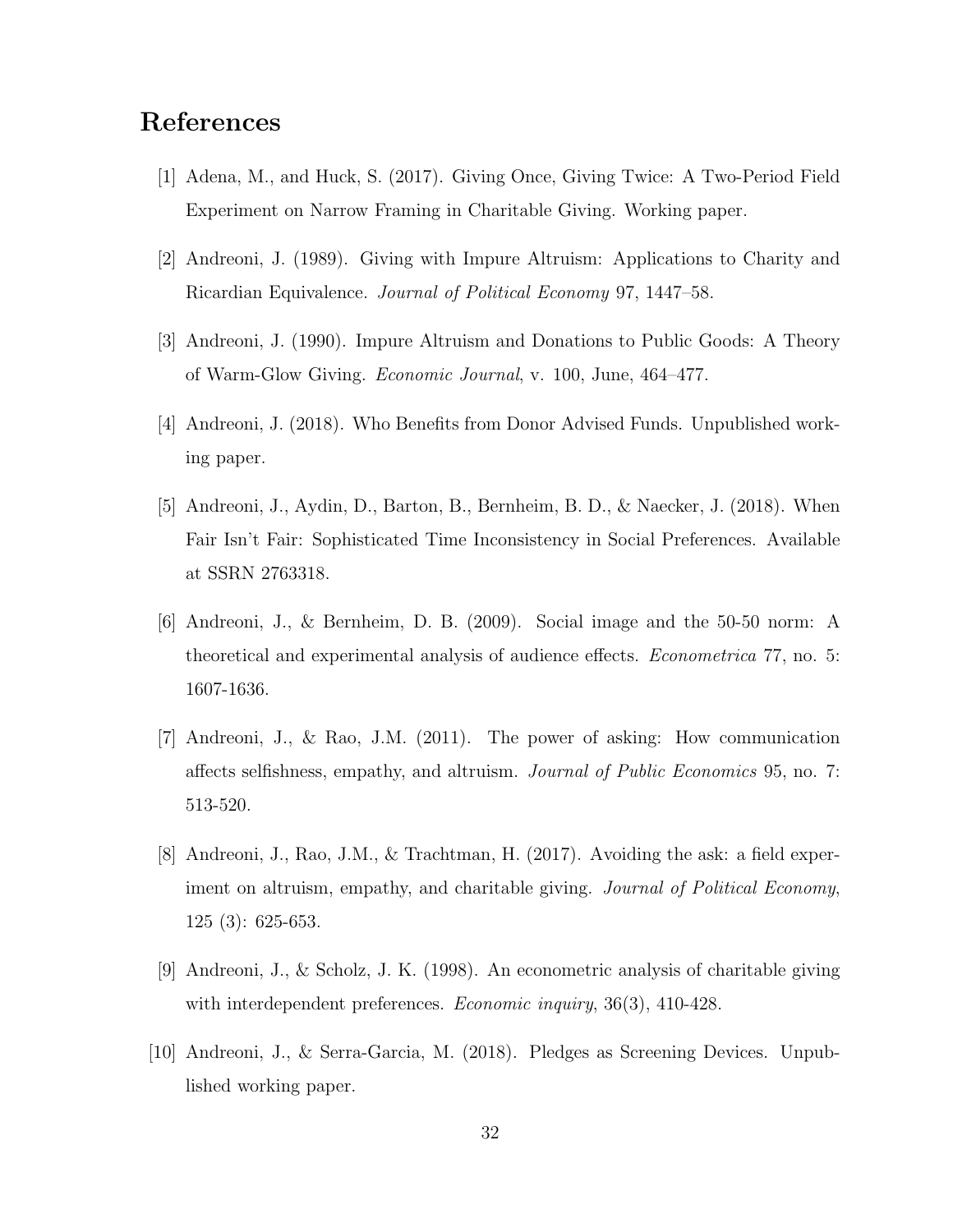- [11] Ariely, D., Bracha, A., & Meier, S. (2009). Doing Good or Doing Well? Image Motivation and Monetary Incentives in Behaving Prosocially. American Economic Review 99 (1), 544-555.
- [12] Augenblick, N., Niederle, M., & Sprenger, C. (2015). Working over time: Dynamic inconsistency in real effort tasks. Quarterly Journal of Economics 130 (3), 1067– 1115.
- [13] Becker, G.S. (1974). A Theory of Social Interactions. Journal of Political Economy 82, 1063–1093.
- [14] Bénabou, R., & Tirole, J. (2006). Incentives and prosocial behavior. American Economic Review 96 (5), 1652–1678.
- [15] Breman, A. (2011). Give more tomorrow: Two field experiments on altruism and intertemporal choice. Journal of Public Economics, 95(11), 1349–1357.
- [16] Dana, J., Cain, D. M., & Dawes, R. M. (2006). What you don't know won't hurt me: Costly (but quiet) exit in dictator games. Organizational Behavior and Human Decision Processes, 100(2), 193-201.
- [17] Dana, J., Weber, R. & Kuang, J.X. (2007). Exploiting moral wiggle room: experiments demonstrating an illusory preference for fairness. Economic Theory 33 (1), 67–80.
- [18] DellaVigna, S., List, J. A., & Malmendier, U. (2012). Testing for altruism and social pressure in charitable giving. Quarterly Journal of Economics, 127(1), 1–56.
- [19] Dreber, A., Fudenberg, D., Levine, D. K., & Rand, D. G. (2016). Self-Control, Social Preferences and the Effect of Delayed Payments. Working paper.
- [20] Exley, C.L. (2015). Excusing Selfishness in Charitable Giving: The Role of Risk. The Review of Economic Studies 83 (2), 587-628.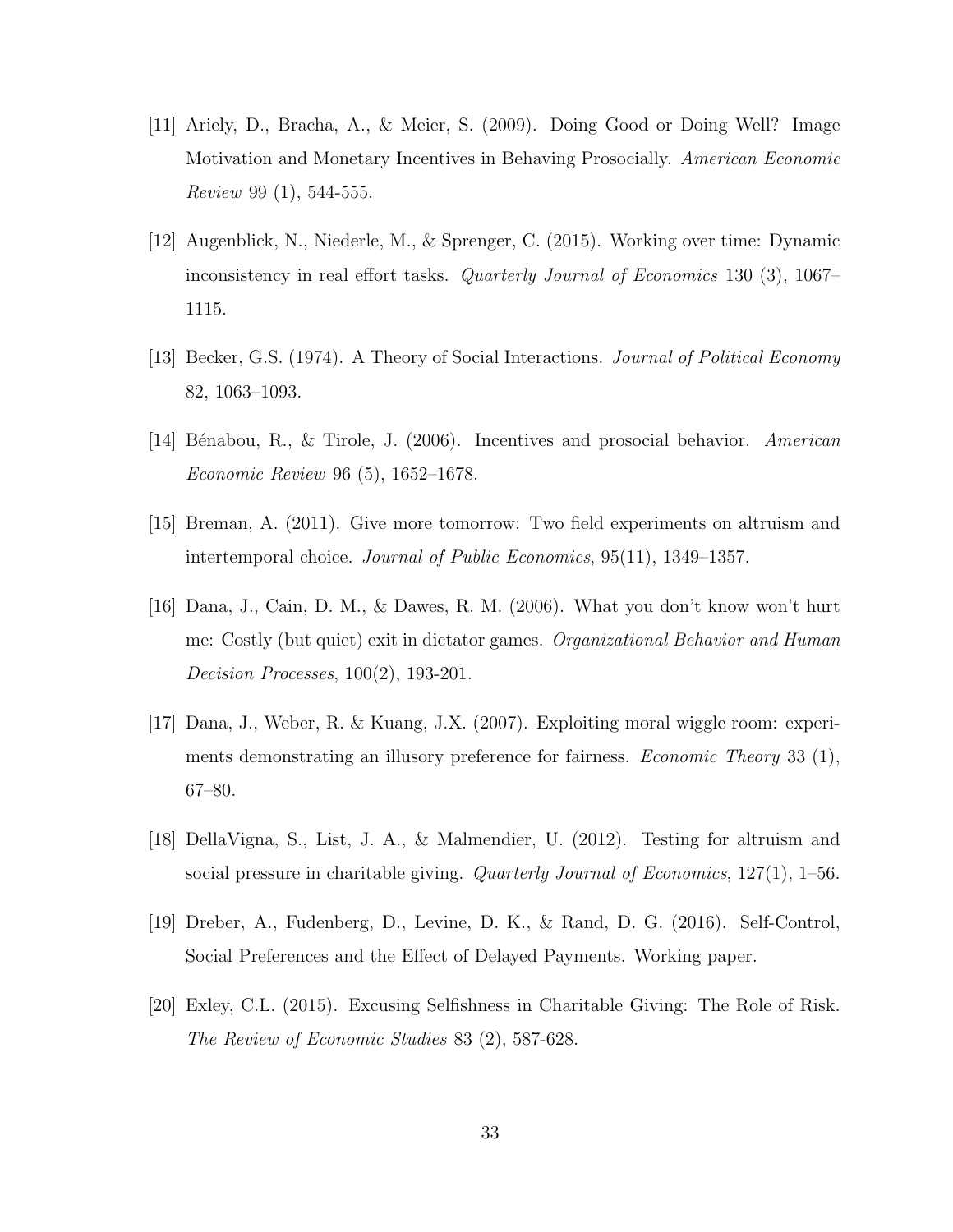- [21] Exley, C.L, and J. Naecker (2017). Observability Increases the Demand for Commitment Devices. *Management Science* 63 (10), 3262–3267.
- [22] Feltovich, N., Harbaugh, R., and To, T. (2002). Too cool for school? Signalling and countersignalling. RAND Journal of Economics, 630–649.
- [23] Fosgaard, T. and A. Soetevent (2018). Promises undone: How committed pledges impact donations to charity. Working paper.
- [24] Frey, B. & Meier, S. (2009). Social Comparison and Pro-social Behavior: Testing 'Conditional Cooperation' in a Field Experiment. American Economic Review 94 (5), 1717–1722.
- [25] Haisley, E. & Weber, R. (2010). Self-serving interpretations of ambiguity in otherregarding behavior. Games and Economic Behavior 68 (2), 614–625.
- [26] Harbaugh, W. T. (1998). The prestige motive for making charitable transfers. American Economic Review 88 (2), 277–282.
- [27] Jackson, M.O., and Yariv, L. (2015). Collective dynamic choice: the necessity of time inconsistency. American Economic Journal: Microeconomics 7 (4), 150–78.
- [28] Kessler, J. (2017). Announcements of Support and Public Good Provision. American Economic Review 107 (12), 3760–3787.
- [29] Kessler, J., Kivimaki, H. & Niederle, M. (2016). Generosity Over Time. Unpublished manuscript.
- [30] Kreps, D. (1979). A Representation Theorem for "Preference for Flexibility". Econometrica 47 (3), 565–577.
- [31] Kovarik, J. (2009). Giving it now or later: Altruism and discounting. Economics *Letters*,  $102$  (3),  $152-154$ .
- [32] Meyer, C.J. & Tripodi, E. (2018). Image Concerns in Pledges to Give Blood: Evidence from a Field Experiment. Working paper.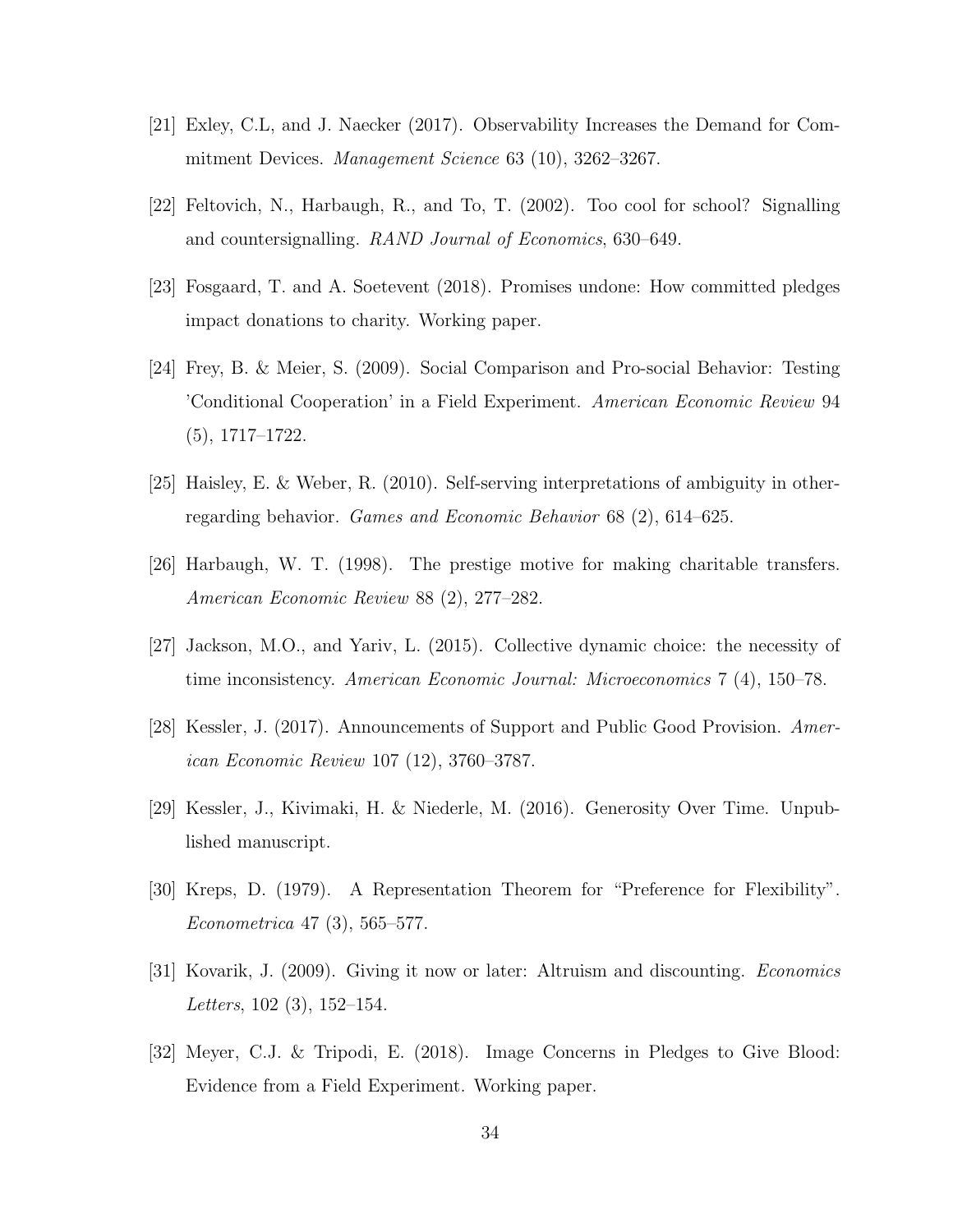- [33] Noor, J. and Ren, L. (2011). Temptation and Social Preference. Unpublished manuscript.
- [34] Ottoni-Wilhelm, M., Vesterlund, L., and Xie, H. (2017). Why do people give? Testing pure and impure altruism. American Economic Review, 107(11), 3617-33.
- [35] Piliavin, J. A., and Charng, H. W. (1990). Altruism: A review of recent theory and research. Annual review of sociology, 16(1), 27-65.
- [36] Rand, D. G., Greene, J. D., and Nowak, M. A. (2012). Spontaneous giving and calculated greed. *Nature*,  $489(7416)$ ,  $427-430$ .
- [37] Recalde, Maria P., Arno Riedl, and Lise Vesterlund. (2018). Error-prone inference from response time: The case of intuitive generosity in public-good games.Journal of Public Economics 160, 132-147.
- [38] Ribar, D. C., and Wilhelm, M. O. (2002). Altruistic and joy–of–giving motivations in charitable behavior. Journal of Political Economy, 110 (2), 425–457.
- [39] Saito, K. (2015). Impure Altruism and Impure Selfishness. Journal of Economic Theory 158, 336-370.
- [40] Shang, J. and Croson, R. (2009). A Field Experiment in Charitable Contribution: The Impact of Social Information on the Voluntary Provision of Public Goods. Economic Journal 119, 1422–1439.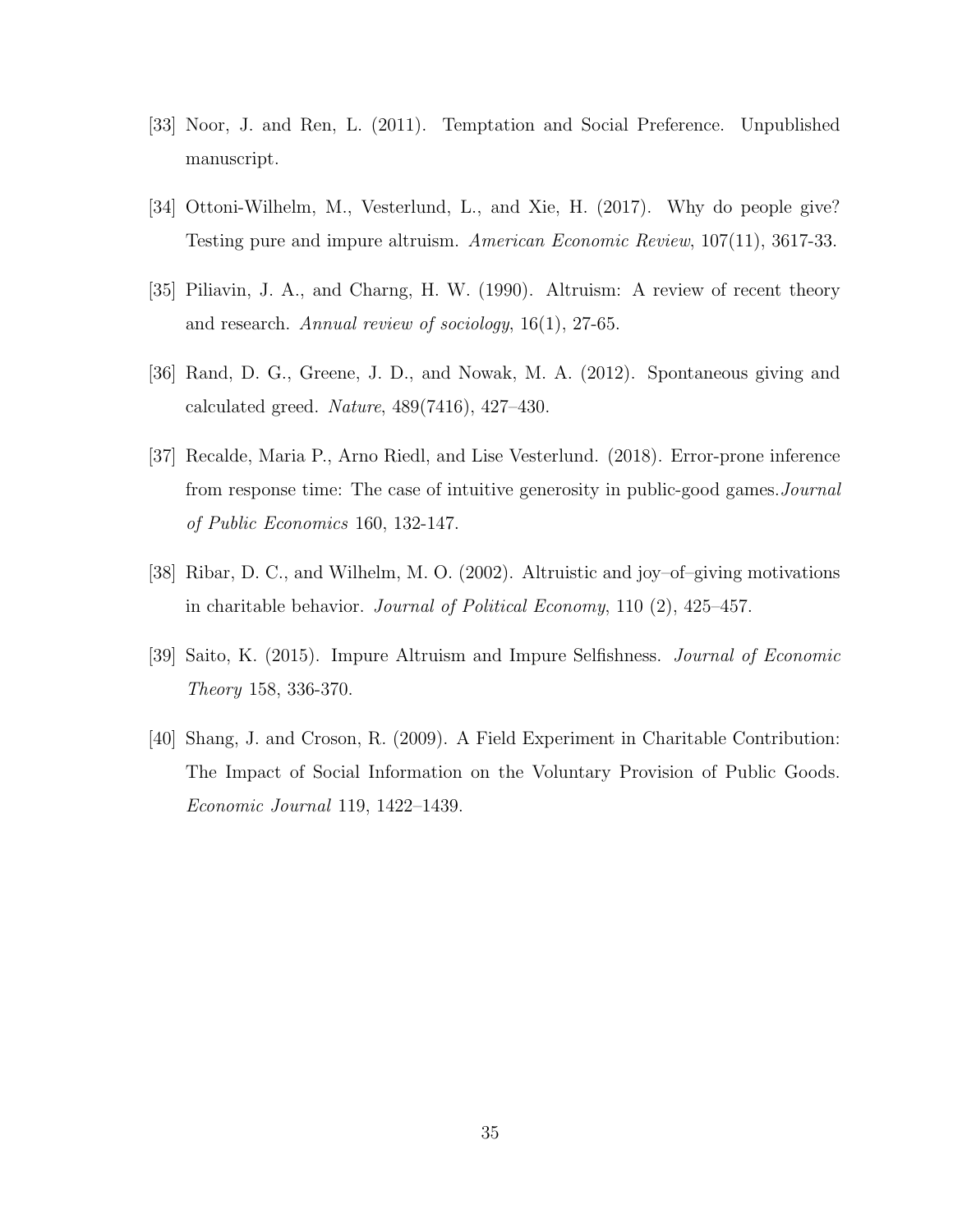## Appendix A: Theoretical Framework

## A.1. Probabilistic Commitment

We assume that every population consists of some subjects with  $v$  close to zero who will choose  $g_1 = g_2 = 0$ . Set the image utility experienced by these people to  $M_0 \leq 0$ . Others will be so charitable as to have  $v > 1$  and so will always choose  $g_1 = g_2 = 1$ . To explain time-inconsistent charitable giving in our game of probabilistic commitment, it must be that some people prefer to give in only one of the periods, and in particular must favor giving in  $t = 1$ .

It is possible that some people will be engaged in self-signaling as well as socialsignaling if they see the experimenter as an audience. Here we will assume that everyone is engaged in social-signaling with an audience of  $n = 1$ , that is, the experimenter. We must acknowledge, however, that some subjects may not see the experimenter as an audience and will be engaged only in self-signaling. For this part if the discussion, we will set these people aside. When, in Experiment 3, we manipulate the audience and surely add significant social-signaling incentives, we will revisit this possibility that in Experiment 2, a small number of subjects are only engaged in self-signaling.

## A.2. Definitions of Signaling Preferences

Definition: Social-Signaling. A person is engaged in social-signaling if they believe that an *audience of others* is seeing the person's strategy unfold. Based on information the audience holds at any time, the audience forms (or updates) beliefs about the expected value of the person's utility parameter  $v$ . Call the person's excpectation about the audience's belief  $\mu$ . A person who cares for social-signaling maximizes a utility function that is increasing in  $\mu$ .

**Definition: Self-Signaling.** A person is engaged in self-signaling if they behave as if they are unsure of their own  $v$  value, and, importantly, act like their own audience in a social-signaling model.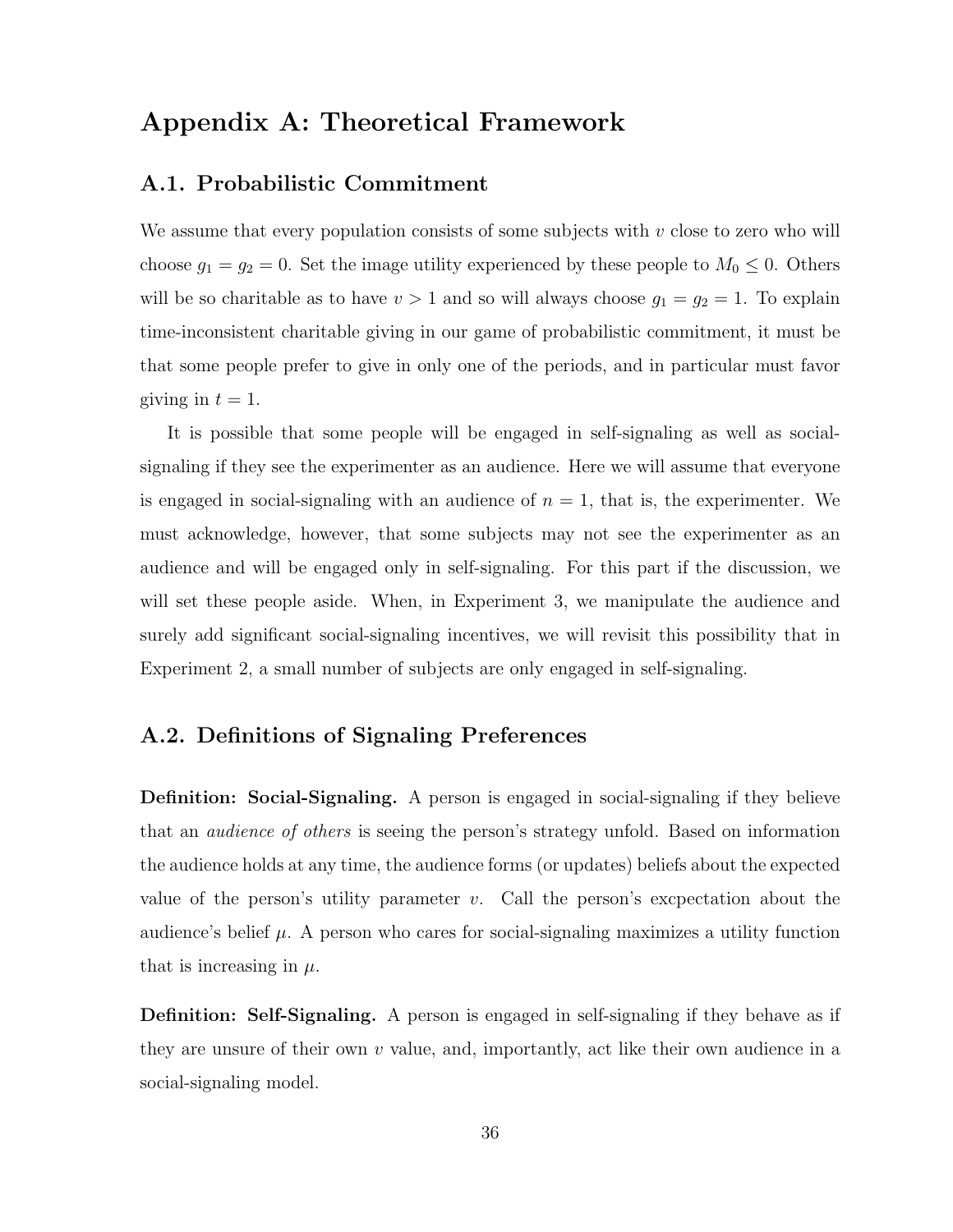An important distinction between self- and social-signaling is that the self has the advantage of knowing their own full strategy for  $t = 1$  and  $t = 2$ , while the audience for social-signaling can only condition their beliefs on actions they observe.

Definition: Self-and-Social Signaling. A person could have have both self- and social-signaling motives.

Having both motives will mean finding a way to aggegrate social image utility across at least two audiences.

## A.3. Analysis of only Social Image Types

Lemma 1: Assume the population is engaged in social-signaling, but not self-signaling. Further assume that some people in this population prefer to give in only one period. These people will prefer to give in  $t = 1$  rather than  $t = 2$ .

*Proof:* By assumption, the person can choose either  $s = (1, p, 0)$  or  $s = (0, 1 - p, 1)$  as both stragies will result in the same potential flows of earnings. However, the audience in  $t = 1$  must form their first estimate of the donor's v based only on the portion of their strategies revealed in  $t = 1$ , that is  $s' = (g_1, p)$ . Suppose first that  $s' = (1, p)$ . Then the audience's *minimal* belief is that v is at least high enough to give  $g = 1$  with probability p. Suppose instead that  $s' = (0, 1 - p)$ . Now the audience's maximal belief is that v is high enough to give  $g = 1$  with probability p. Since  $E(v|1, p) \ge E(v|0, 1 - p)$ , the strategy  $(1, p, 0) \succ (0, 1 - p, 1). \parallel$ 

Lemma 1 already largely established Lemma 2.

Lemma 2: Assume the population is engaged in social-signaling, but not self-signaling. Then, if in  $t = 1$  the audience observes a person choosing  $g_1 = 0$  for any p, the audience can conclude that this person also intends to choose  $g_2 = 0$  in  $t = 2$ .

*Proof:* Suppose not. Then this person chooses  $s = (0, p, 1)$ . This contradicts Lemma 1.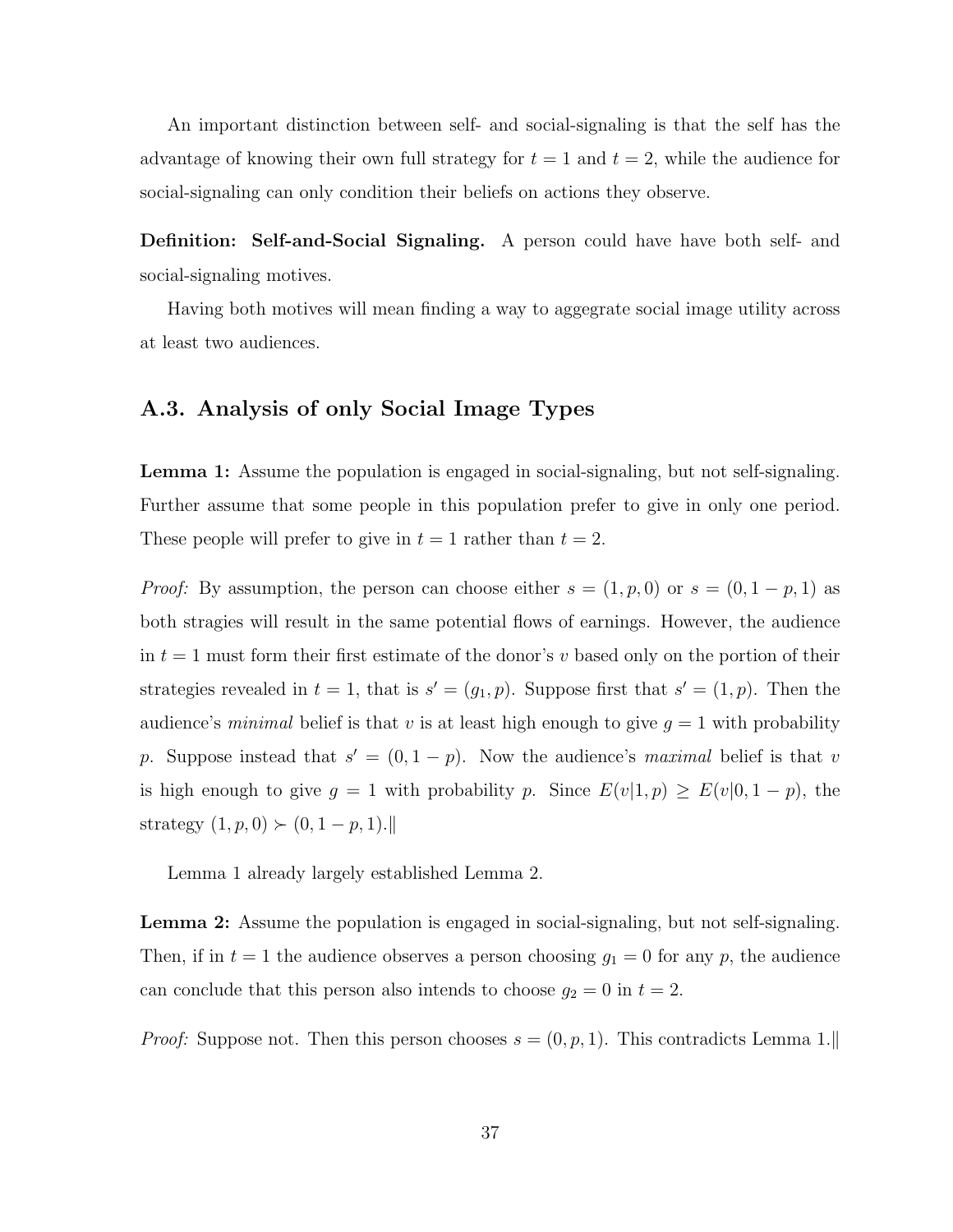Next let's consider that some people in this population may prefer to give both periods. Since there is not a choice of  $p = 1$ , it will not be until  $t = 2$  that these people reveal their full strategies. We add an extra assumption, which we will relax later:

#### **Assumption 1 (No Counter-Signaling):** The  $E(v|1, p, 1)$  is the same for all p.

This assumptions implies that a person interested in social image will want to send the strongest signal of v in period  $t = 1$  in order to get the highest social image. This means choosing  $s' = (1, C)$  since  $E(v|1, C) \ge E(v|1, I) \ge E(v|1, F)$ .

**Lemma 3:** If  $E(v|1, p, 1)$  is the same for all p and if the individuals cares about social image and wishes to choose  $g_1 = g_2 = 1$ , the individual will chose strategy  $s' = (1, C)$  in  $t=1.$ 

*Proof:* Since social image utility will be the same in  $t = 2$  regardless of p, and the objective is to choose  $g_1 = g_2 = 1$  and p to maximize utility, then this is the same as choosing p to maximize social image at  $t = 1$ . This is achieved by choosing  $s' = (1, C)$ in  $t - 1$  and  $g_2 = 1$  in  $t = 2$ .

This lends itself naturally to the next lemma:

**Lemma 4:** If  $E(v|1, p, 1)$  is the same for all p, if the individual cares about social image, and if in  $t = 1$  the audience sees the strategy  $s' = (1, p)$  for any  $p \neq C$ , then the audience will believe that  $g_2 = 0$ .

Proof: Suppose not. Then, this will contradict Lemma 3.

We can now state a proposition for our probabilistic commitment game with social image concerns.

Proposition 1: Assume all individuals care equally about social image, and that the  $E(v|1, p, 1)$  is the same for all p. Then there exists a Bayesian Perfect equilibrium of the probabilistic commitment game, which is characterized by numbers  $v^{F0}$ ,  $v^{I0}$ ,  $v^{C0}$ , and  $v^{C_1}$ , such that  $0 \le v^{F_0} \le v^{I_0} \le v^{C_0} \le v^{C_1} \le 1$  and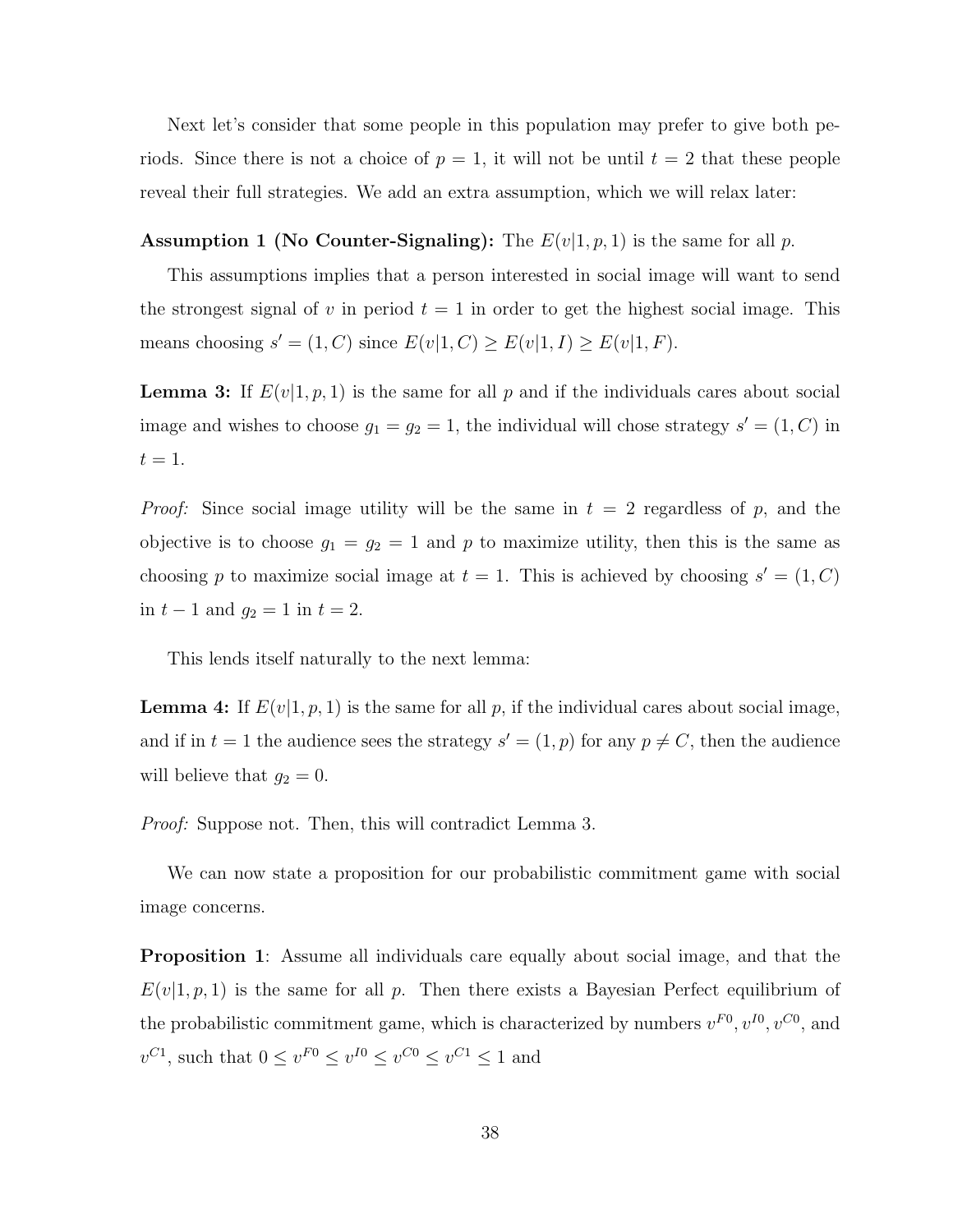- a) all individuals with  $v < v^{F0}$  choose  $s = (0, p, 0)$ , for any p;
- b) all individuals with  $v^{F0} \le v \le v^{I0}$  choose  $s = (1, F, 0);$
- c) all individuals with  $v^{I0} \le v \le v^{C0}$  choose  $s = (1, I, 0);$
- d) all individuals with  $v^{C0} \le v \le v^{C1}$  choose  $s = (1, C, 0);$
- e) all individuals with  $v^{C_1} \le v \le \overline{v}$  choose  $s = (1, C, 1)$ .

*Proof:* Notice that in  $t = 1$  there will be at most 4 pools consisting of those choosing the strategy  $s' = (g_1, p)$  of  $(0, p)$ ,  $(1, F)$ ,  $(1, I)$ , and  $(1, C)$ . Lemma 3 shows that those wishing to give in both  $t = 1$  and  $t = 2$  would choose  $(1, C)$  in  $t = 1$ . Then in  $t = 2$ the pool at  $(1, C)$  would be split into two pools by a  $v^{C_1} < 1$  such that those with  $v^{C0} \le v < v^{C1}$  choose  $g_2 = 0$  and those with  $v^{C1} \le v \le \overline{v}$  choose  $g_2 = 1$ . We assume that for certain distributions of v and definitions of the image function  $M()$ , this will indeed be an equilibrium, and then prove the proposition by construction.

Let  $f(v)$ ,  $0 \le v \le \overline{v}$ , be the probability distribution function for v, with density function  $F(v) = \int_0^v f(v)dv$ . We assume  $f(v)$  is continuous, and twice differentiable. Then define the function  $a(x, y)$  as the average (that is, expected value) of v conditional on  $x \leq v \leq y$ :

$$
a(x,y) = \frac{1}{F(y) - F(x)} \int_x^y v f(v) dv
$$

Then, define the expected value of  $v$  within each pool as

$$
\mu_0 = a(0, v^{F0}),
$$
  
\n
$$
\mu_F = a(v^{F0}, v^{I0}),
$$
  
\n
$$
\mu_I = a(v^{I0}, v^{C0}),
$$
  
\n
$$
\mu_C = a(v^{C0}, \bar{v}),
$$
  
\n
$$
\mu_{C0} = a(v^{C0}, v^{C1}),
$$
 and  
\n
$$
\mu_{C1} = a(v^{C1}, \bar{v}).
$$

Next, define the utility of a donor in a given pool at time  $t = 1$ . We will use  $M()$  to indicate the image utility in  $t = 1$  and  $\delta \beta M(t)$  as the discounted image utility for  $t = 2$ ,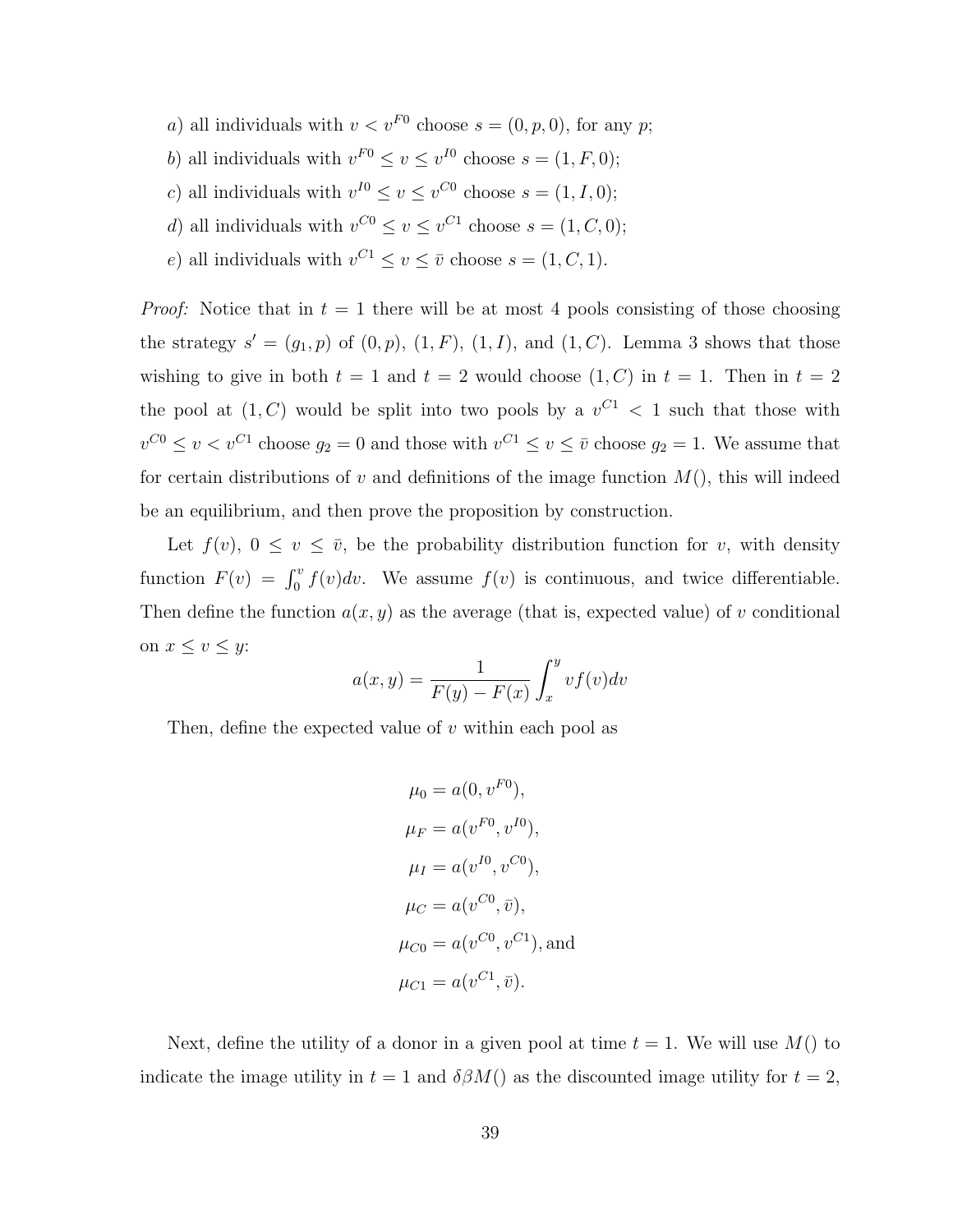where  $0 < \delta \beta \leq 1$ . We use  $\delta$  to represent the one week discount rate, and  $0 < \beta \leq 1$  to represent the idea that social image earned in period 1 may only partly carry over to the period 2 decision.

$$
U(v|0, p, 0) = M(\mu_0) + \delta \beta M(\mu_0)
$$
\n(11)

$$
U(v|1, F, 0) = 0.1(v - \delta) + M(\mu_F) + \delta \beta M(\mu_F)
$$
\n(12)

$$
U(v|1, I, 0) = 0.5(v - \delta) + M(\mu_I) + \delta \beta M(\mu_I)
$$
\n(13)

$$
U(v|1, C, 0) = 0.9(v - \delta) + M(\mu_C) + \delta \beta M(\mu_{C0})
$$
\n(14)

$$
U(v|1, C, 1) = v - \delta + M(\mu_C) + \delta \beta M(\mu_{C1}).
$$
\n(15)

Then in equilibrium, the critical values  $v^{F0}$ ,  $v^{I0}$ ,  $v^{C0}$ , and  $v^{C1}$  solve these four equations:

$$
U(v^{F0}|0, p, 0) - U(v^{F0}|1, F, 0) = 0
$$
\n(16)

$$
U(v^{I0}|1, F, 0) - U(v^{I0}|1, I, 0) = 0
$$
\n(17)

$$
U(v^{C0}|1, I, 0) - U(v^{C0}|1, C, 0) = 0
$$
\n(18)

$$
U(v^{C1}|1, C, 0) - U(v^{C1}|1, C, 1) = 0
$$
\n(19)

By the assumption that  $M$  is increasing, continuous, and concave, this system will have a unique solution where  $0 \le v^{F0} \le v^{G0} \le v^{C0} \le v^{C1} \le 1$ . The final inequality follows from the assumption that all those with  $v \ge 1$  will choose  $g_1 = g_2 = 1$  as long as  $M \ge 0$ and by continuity there will form a pool of "always give" types that includes some points  $v < 1$  in the neighborhood of  $v = 1$ .

#### A.3.1. Generalization to Counter-signaling

If we weaken the assumption of no counter-signaling, we can potentially get one or even two new types of equilibria that include counter-signaling. By counter-signaling we mean that the highest type person choosing  $g_1 = g_2 = 1$  does not employ the strongest signal of  $p = C$  in  $t = 1$  but instead sends a weaker signal choosing, say  $s' = (1, I)$  rather than  $(1, C)$ , thus pooling with lower type in  $t = 1$ , such that in  $t = 2$  this person can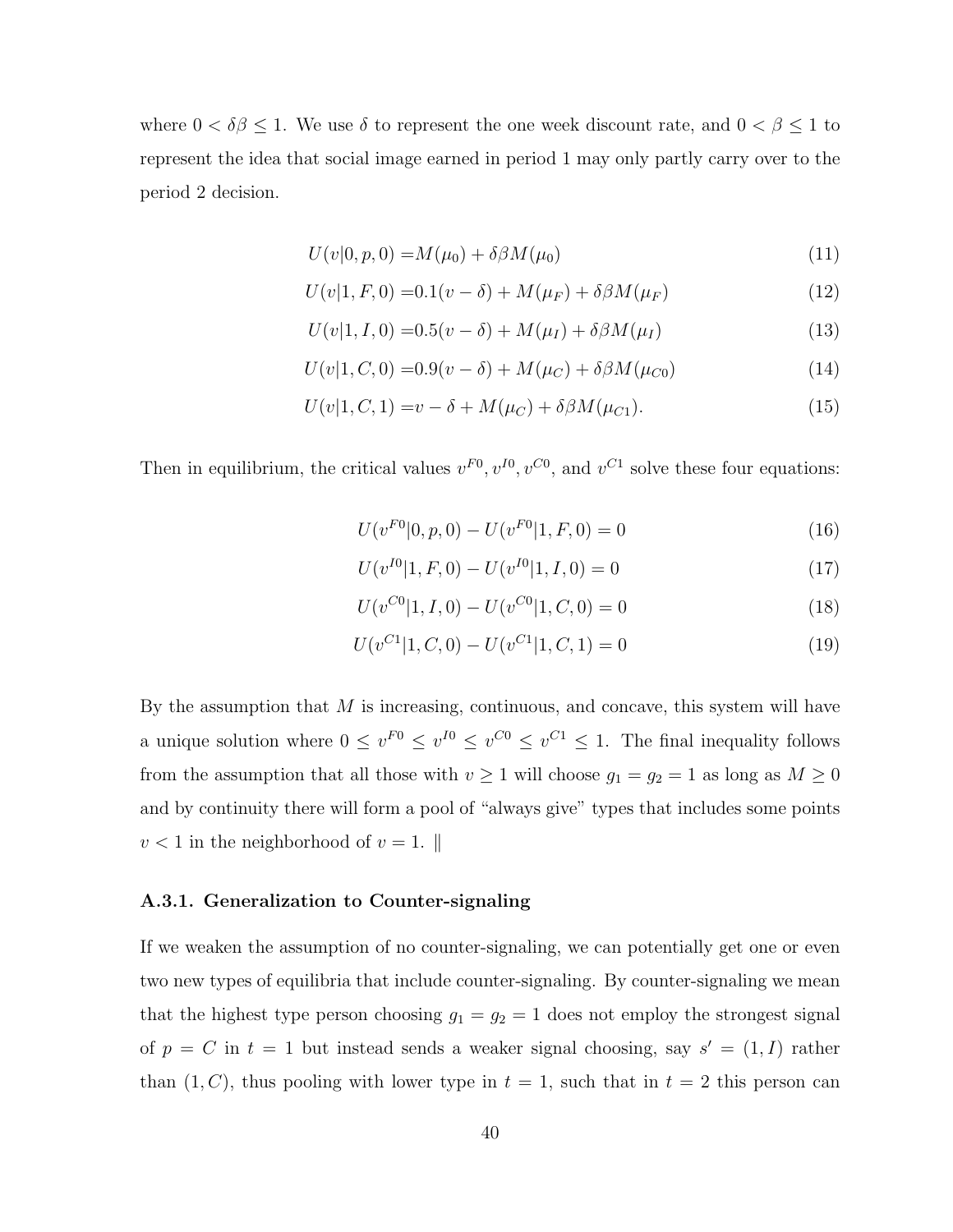reveal themselves to be (among) the highest types. They can do this if the utility lost in the lower quality signal sent in  $t = 1$  can be made up for by those with high enough v such that the social image  $M(1, I, 1) > M(1, C, 1)$ . In particular, if upon seeing the full strategy of  $s = (1, I, 1)$  the social image for this strategy increases just enough such that  $U(v|1, I, 1) \ge U(v|1, C, 1)$  if and only if  $v = \overline{v}$ , and for all others the inequality is reversed. Then we can establish a new equilibrium where the most generous type can further separate from those of lower  $v$ . This is shown in Corollary 1 below.

If there is a sufficiently long right tail of the distribution of types,  $f(v)$ , then it is possible for there to be two counter-signals:  $(1, F)$  by the highest group, and  $(1, I)$  by the second highest group. This is shown in Corollary 2.

Of course, if there is no social information about  $q_2$ , then counter-signaling will not be possible, excluding these strategies as equilibria. This will return when discussing Experiment 3.

Corollary 1: Assume the no-counter-signaling assumption fails, and in particular assume  $M(\mu_I) + \beta M(\bar{v}) > M(\mu_C) + \beta M(\mu_{C1}),$  but  $M(\mu_F) + \beta M(\bar{v}) < M(\mu_C) + \beta M(\mu_{C1}).$  Then, there exists a probability distribution function  $f(v)$ ,  $0 \le v \le \overline{v}$ , and a neighborhood of  $\bar{v}, N_{\epsilon}(\bar{v})$ , such that all j with  $v_j \in N_{\epsilon}(\bar{v})$  choose the strategy  $s = (1, I, 1)$ . In equilibrium the image function  $M(\mu)$  assures us that the individual i with  $v_i = \bar{v} - \epsilon^*$  is indifferent to counter-signaling or choosing  $s = (1, C, 1)$ .

*Proof:* If these assumptions hold, then a person with  $v_i = \overline{v}$  can deviate from the strategy  $s = (1, C, 1)$  to the counter-signaling strategy whereby the person pretends to be a lower v type by choosing  $s' = (1, I)$  in  $t = 1$  such that in  $t = 2$  the complete strategy  $s = (1, I, 1)$ can be revealed. Since, by Lemma 2 the audience is anticipating that any strategy  $s' = (1, I)$  must be completed in  $t = 2$  with  $s = (1, I, 0)$ , the audience must ask who is most likely to profit from this deviation. If the answer is that only individuals at or very near  $v_i = \bar{v}$ , then this counter-signaling strategy can become an equilibrium. Given continuity, there will be a neighborhood of  $\bar{v}$  where all i with  $v_i$  in this neighborhood will form a small pool that sends the counter-signal in period 1 and further separates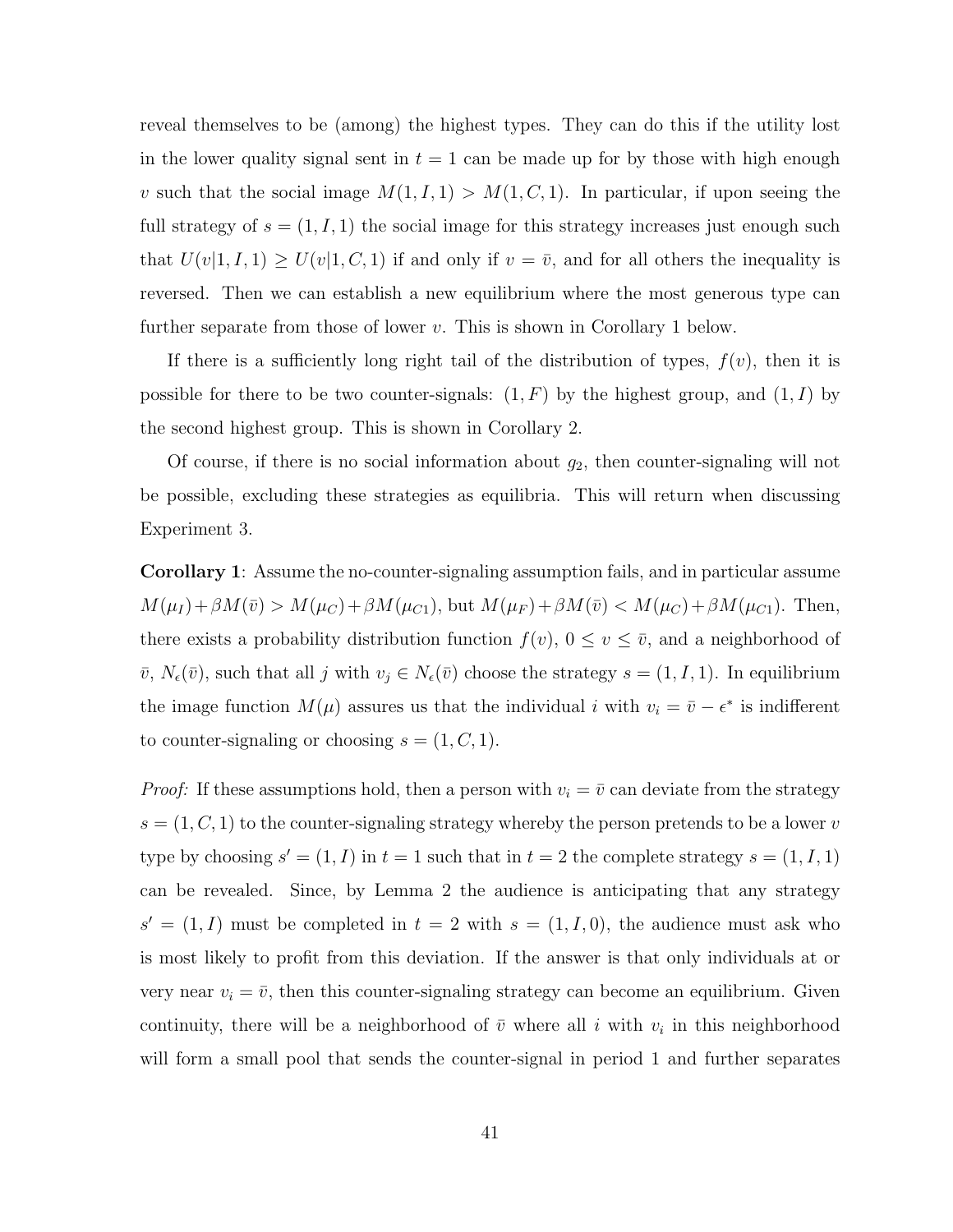themselves from the other "always give" types.

In particular, let  $\mu(\epsilon) = a(\bar{v} - \epsilon, \bar{v})$  be the expected value of v given  $v \in N_{\epsilon}(\bar{v})$ . Then, for the equilibrium to exist, we need to find a value of  $\epsilon$ , say  $\epsilon^*$ , such that the no-counter-signaling conditions, appropriately modified, hold for  $v_i \in N_{\epsilon}^*(\bar{v})$  but not for those with  $v \notin N_{\epsilon}^*(\bar{v})$ . Specifically,  $M(\mu_I) + \beta M(\mu_{\epsilon}^*) > M(\mu_C) + \beta M(\mu_{C1})$ , but  $M(\mu_F) + \beta M(\mu(v^*) < M(\mu_C) + \beta M(\mu_{C1}).$ 

Corollary 2: Assume  $M(\mu_F) + \beta M(\bar{v}) > M(\mu_C) + \beta M(\mu_{C1})$ . Then there exist a neighborhood of  $\bar{v}$ ,  $N_{\epsilon}(\bar{v})$ , such that all i with  $v_i \in N_{\epsilon}(\bar{v})$  choose the strategy  $s = (1, F, 1)$ . And, letting  $\bar{v}'$  be the lowest element of  $N_{\epsilon}(\bar{v})$ , then there exists another neighborhood of  $\bar{v}'$  such that all  $v_j \in N_{\gamma}(\bar{v}')$  such that  $v_j < \bar{v}'$  the strategy  $s = (1, I, 1)$  will be optimal.

Proof: Here we simply follow the logic of Corollary 1, applying the method twice, under the assumption that the distribution of  $v$  will actually support the equilibrium.  $\parallel$ 

#### A.3.2. Analysis of only Self-Signaling types

Assuming people are only self-image signalers is equivalent to assuming that  $t = 1$  and  $t = 2$  are combined to a single decision. In particular, to a self-signaler the strategies  $s = (1, p, 0)$  and  $(0, 1 - p, 1)$  are the same. This then reduces the self-signal to choosing a probability with which to give, say  $q$ , where now  $q$  has five possible values,  $q = 0, 0.1, 0.5, 0.9, \text{ or } 1.$  The strategy  $q = 0$  results from  $s = (0, p, 0)$  and  $q = 1$  from  $s = (1, p, 1)$ . Contrary to the above, now  $(1, p, 0)$  and  $(0, 1 - p, 1)$  both produce p.

With a model of pure self-signaling the solution is obvious:

**Proposition 2:** If subject care only about self-signaling there will exist an equilibrium will be characterized by four numbers,  $v_{0.1} \le v_{0.5} \le v_{0.9} \le v_1 \le 1$ , such that

- a) If  $v_i < v_{0,1}$  then i will give with probability  $q = 0$ .
- b) If  $v_{0.1} < v_i \le v_{0.5}$  then i will give with probability  $q = 0.1$
- c) If  $v_{0.5} < v_i \le v_{0.9}$  then i will give with probability  $q = 0.5$
- d) If  $v_{0.9} < v_i \le v_1$  then i will give with probability  $q = 0.9$
- e) If  $v_1 < v_i$  then i will give with probability  $q = 1$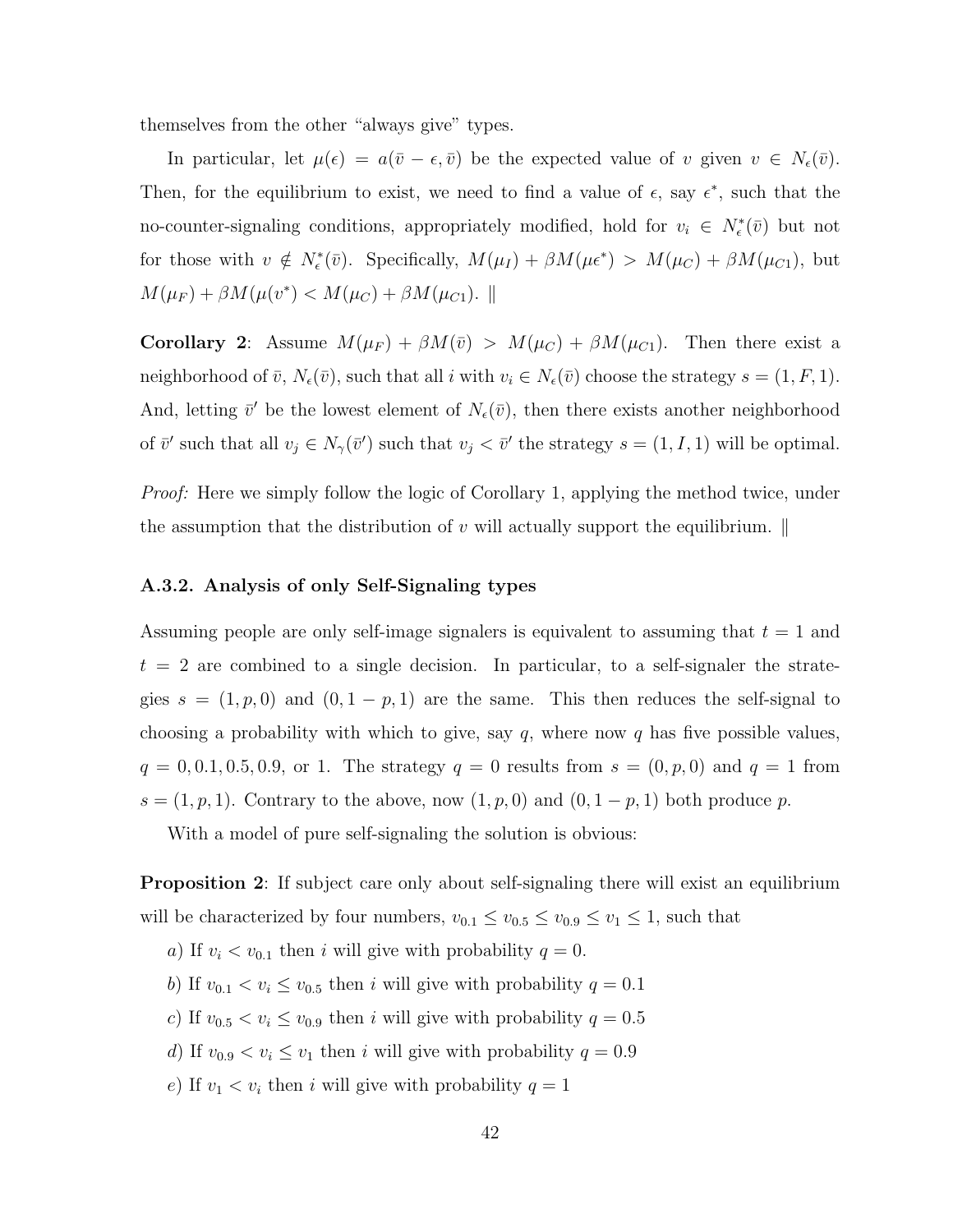Proof: This is a subclass of the case considered in Proposition 1. The same tools can be applied to construct this proof.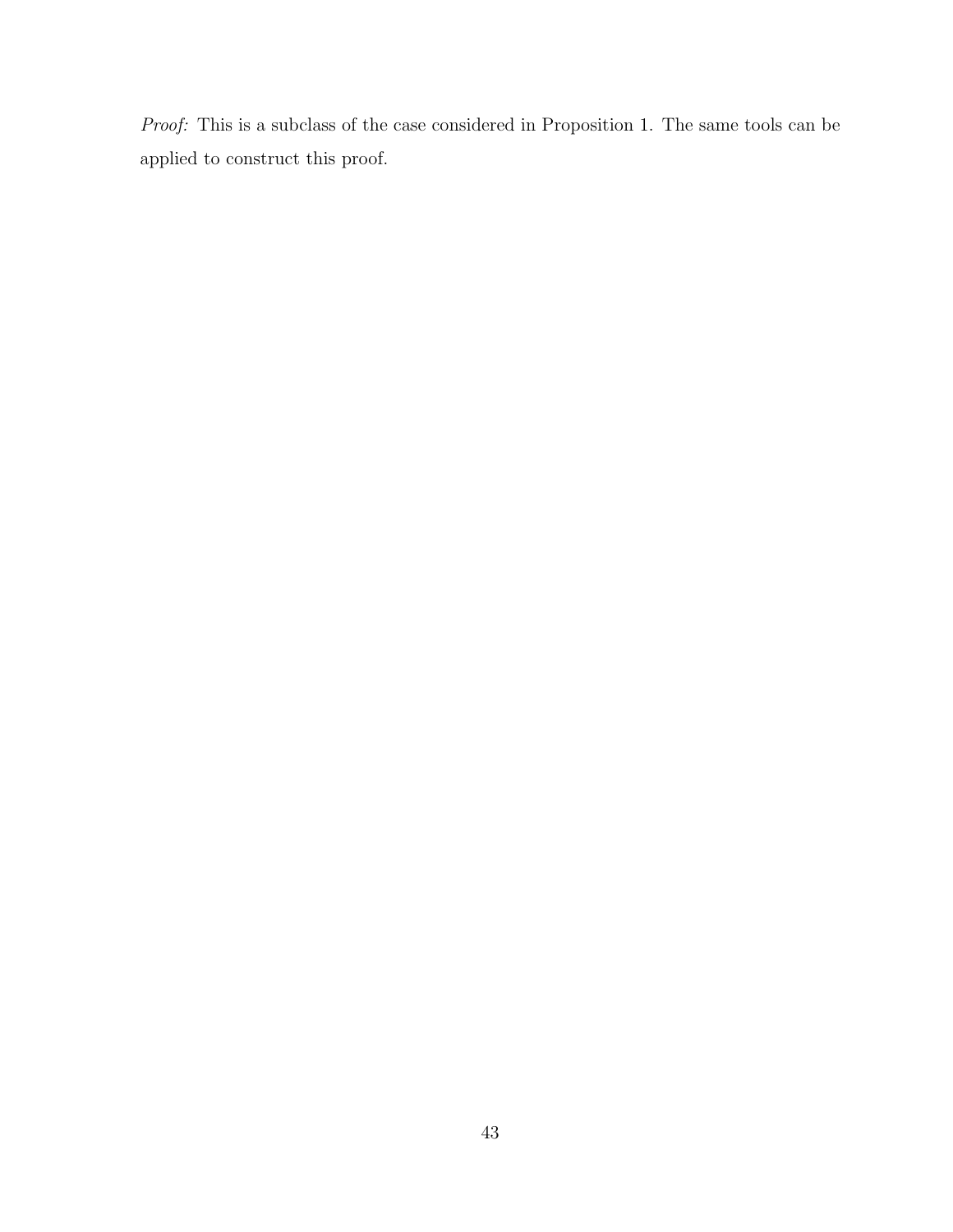## Appendix B: Instructions and Decision Screens

### B.1. Summary of Session Structure

All experiments invited subjects to participate in a 2-week experiment. We refer to Week 1 and Week 2 sessions in what follows. Participation in the two session was always required and independent of decisions made in Week 1.

The structure of the Week 1 session was as follows. First there was a Welcome Sheet, shown below. The Welcome Sheet for the first set of sessions in the NN and NL treatments, which had a show-up fee of \$6 in the first week, and \$20 in the second week, was the same except for the show-up fees. After subjects read the Welcome Sheet, a GiveDirectly Pitch was done. The slides of GiveDirectly were shown on a screen in front of the room, visible to all subjects. The experimenter read the slides. After reading the slides, the instructions were read out loud. For each Experiment, we present the instructions and decision screens shown in Week 1 below. The text in square brackets that follows was not read aloud. All treatment differences are indicated in brackets below.

In Week 2 of Experiment 1, subjects did not receive any additional written instructions. In all treatments, they were first reminded of their donation decision in Week 1 on their computer screens, and then asked to complete several survey questions on their computer. Once everyone had completed the survey, the subjects were called individual to receive their payment for participation (minus their donation, if they decided to donate in Week 1 in the NL treatment).

In Week 2 of Experiment 2 and 3, subjects made their Week 2 donation decision  $(g_2)$ . At the beginning of the session, subjects were reminded of their Week 1 decisions  $(g_1$  and p). In the treatment Announce 3 sessions, they were reminded that their Week 2 donation would also be announced, following the same procedures as the announcements in Week 1. Once all subjects had made their decisions and completed several survey questions, a volunteer was randomly selected to roll a dice in front of the room, to determine for each subject whether their Week 1 or Week 2 decisions would be implemented, according to their choice of  $g_1$ ,  $g_2$  and  $p$ .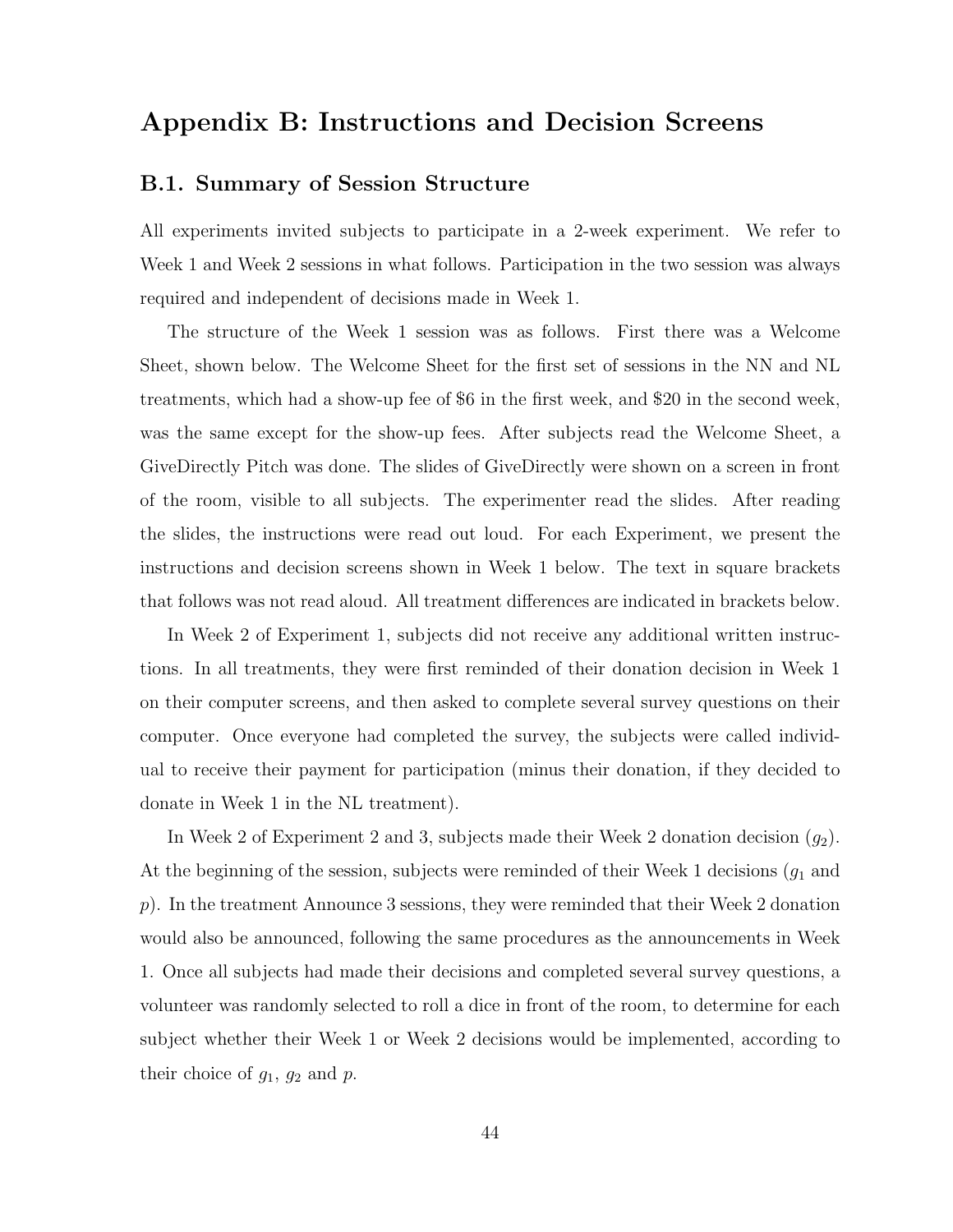### [WELCOME SHEET]

#### Welcome

Thank you for participating in this experiment. During the experiment you and the other participants are asked to answer a series of questions. Please do not communicate with other participants. If you have any questions please raise your hand and an experimenter will approach you and answer your question in private.

This experiment consists of two parts.

- Part 1: Today we will ask you to answer a series of questionnaires.
- Part 2: A follow up survey that you will be asked to fill out a week from today.

#### Payment

You receive for the participation in this experiment \$30. Please note that in order to obtain you all payments you need to answer both parts of the experiment.

- Today you receive \$15 for showing up to the experiment and answering the first part of the experiment. You can collect the \$15 from the experimenter after the session is finished.
- The remaining \$15 you will receive at the end of the next week's session.

## B.2. Experiment 1

[At the end of the GiveDirectly pitch:]

 $\bullet$  [Treatment NN]: We would like to ask you whether you would like to donate \$5 of your show up fee for today's session to GiveDirectly. You will be asked to answer this question on your screens in a minute. If you answer "YES, I'd like to donate \$5 today," \$5 of your show up fee today will be donated. If you say "NO," no donation will be made. Your decisions are final today.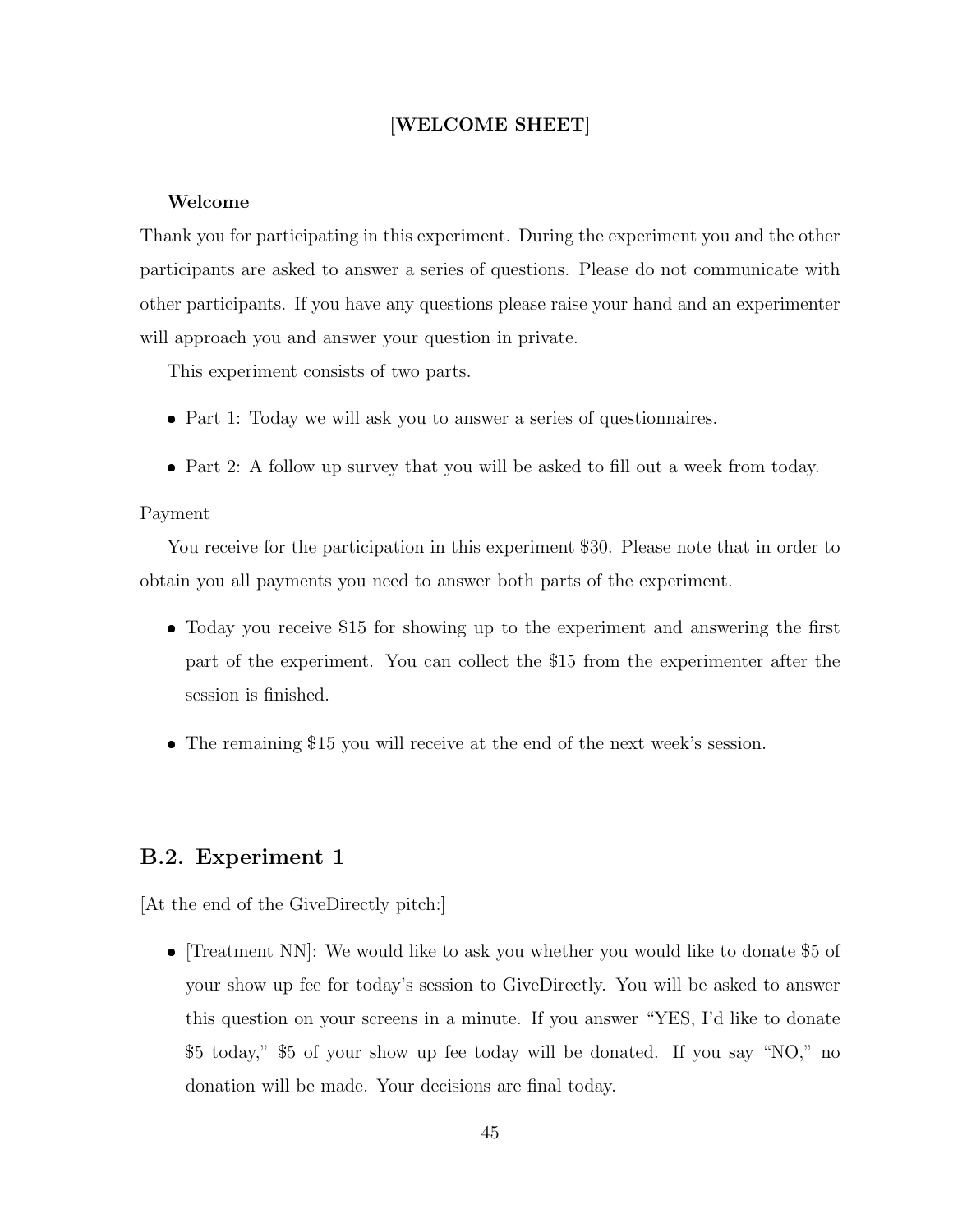• [Treatment NL]: We would like to ask you whether you would like to donate  $$5$ of your show up fee for next week's session to GiveDirectly. You will be asked to answer this question on your screens in a minute. If you answer "YES, I'd like to donate \$5 next week," \$5 of your show up fee next week will be donated. If you say NO, no donation will be made. Your decisions are final today.

#### Decision Screens

NN:

## **GiveDirectly**

As we mentioned, in this study we are giving you the opportunity to support an exciting new charity, called GiveDirectly.

#### Would you like to donate to GiveDirectly?

○ YES, I'd like to donate \$5 today.

 $\circ$  NO

## NL:

#### Would you like to donate to GiveDirectly?

YES, I'd like to donate \$5 next week.

 $\circ$  NO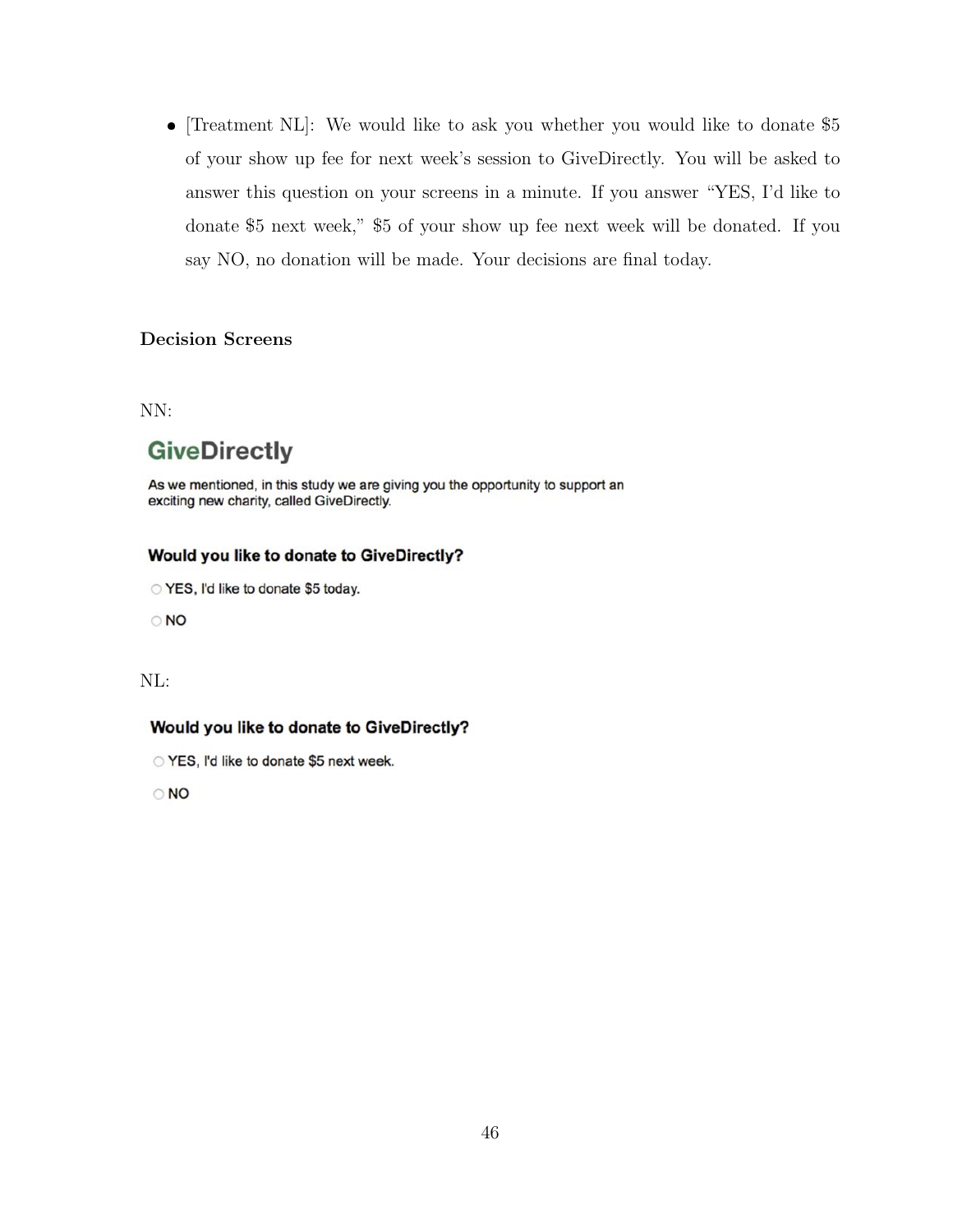### B.3. Experiments 2 and 3

The instructions of Experiment 3 are shown below. In brackets the additional variations in Treatments Announce 1, Announce 2 and Announce 3 are shown. The instructions for Experiment 2 did not explicitly discuss the indifference option, which was offered on the computer screens only. This discussion was added explicitly in Experiment 2, including the Baseline treatment of Experiment 3, which replicates Experiment 2. The results demonstrate no differences in decisions. The former set of instructions is available upon request.

#### Your Donation Decision

In this study we will ask you to make two donation decisions, but only one of these two will end up being the decision that counts. One donation decision will be made today. Call this your week-1 donation decision. Your second donation decision will be made next week, when you return to the lab to complete this study. Call this your week-2 donation decision.

Here is how it works.

#### Week-1 donation decision

Today we will ask you whether you would like to donate \$5 of your show up fee for next week's session to GiveDirectly. You will be asked to answer this question on your screens in a minute. If you answer "YES, I'd like to donate \$5 next week," \$5 of your show up fee next week will be donated. If you say NO, no donation will be made.

#### Week-2 donation decision

Next week, when you return to the lab to complete this study, you will have the opportunity to renew or revise your donation decision. In particular, next week you will be asked again whether you would like to donate \$5 of your show up fee for next week's session to Give Directly. If you answer "YES, I'd like to donate \$5 today,"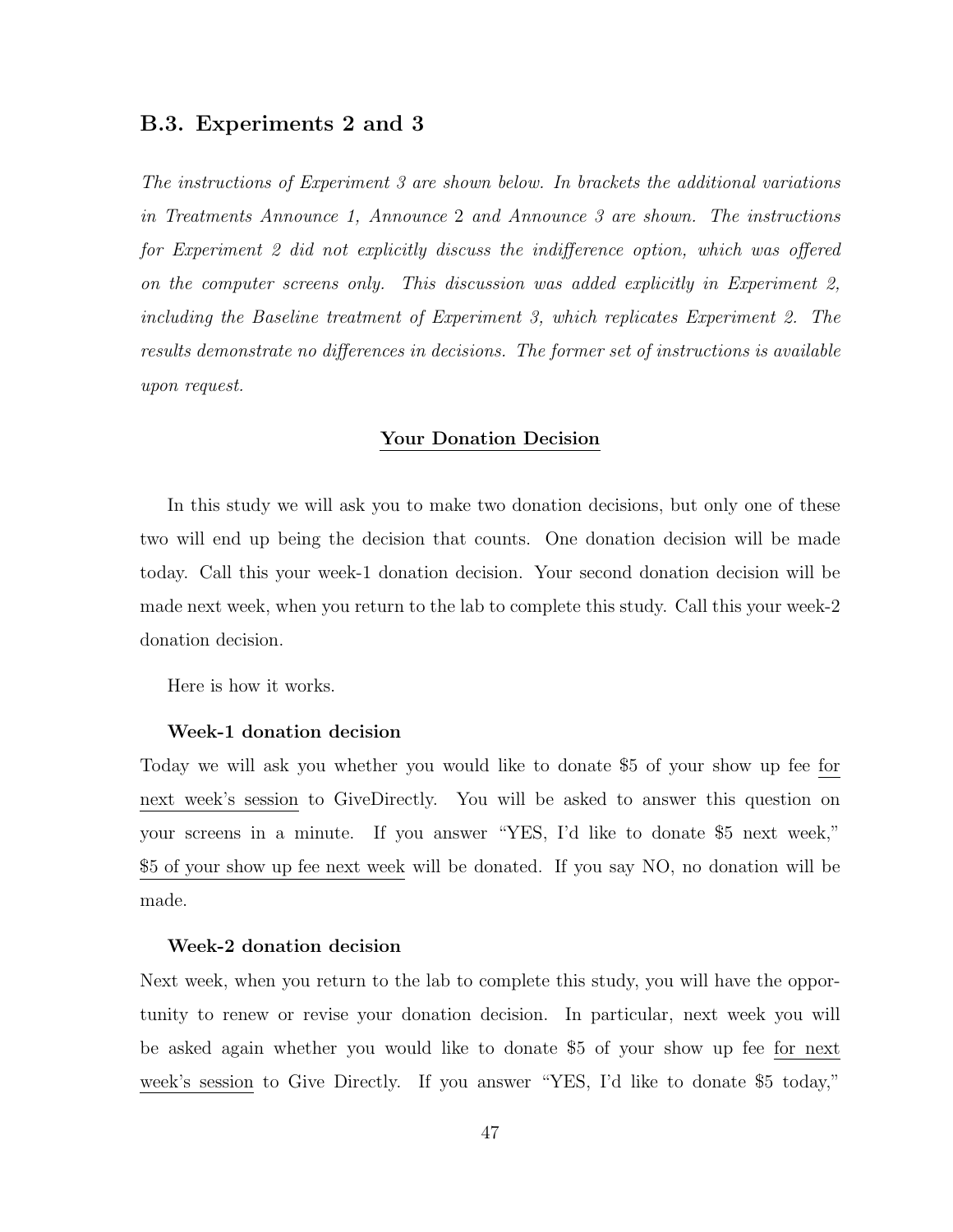\$5 of your show up fee next week will be donated. If you say NO, no donation will be made.

IMPORTANT: Only one of your decisions, either your week-1 or your week-2 donation decision, will be implemented. That is, only one decision will be the decision-that-counts. We will not use both! The most you will ever donate in this study is \$5. The least you can donate is \$0.

How will we decide whether your week-1 donation decision or your week-2 donation decision is the decision-that-counts?

Next week, after you make your week-2 donation decision, we will ask someone in the room to roll a 10-sided die to determine which decision is the decision-that-counts. All 10 numbers on the die are equally likely. Based on your decision, there will be a 1 in 10 chance or a 9 in 10 chance that the decision-that-counts is your week-1 decision.

Today you will have three options to choose from:

- A. Your week-1 donation decision will count with a 1 in 10 chance, and so your week-2 donation decision will count with a 9 in 10 chance.
- B. Your week-1 donation decision will count with a 9 in 10 chance, and so your week-2 donation decision will count with a 1 in 10 chance.
- C. Your choice between Option A or Option B is determined using a coin flip.

If you chose Option A today, the following will occur. A volunteer will roll a 10-sided die and:

- Your week-1 donation decision will be the decision-that-counts if number "1" is the outcome of the die roll.
- Your week-2 donation decision will be the decision-that-counts if numbers "2", "3", "4", "5", "6", "7", "8", "9" or "10" are the outcome of the die roll.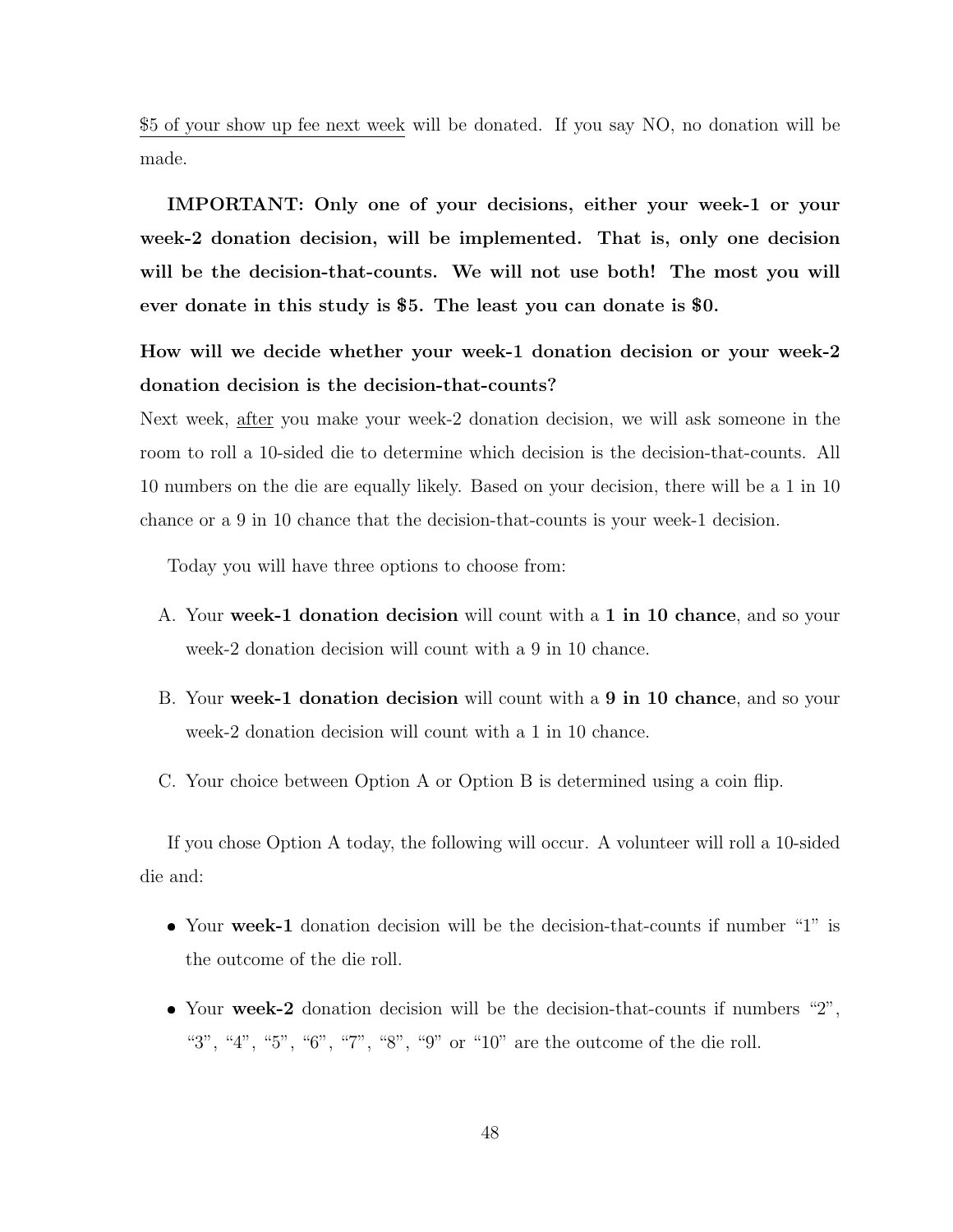If you choose Option B today, the following will occur. A volunteer will roll a 10-sided die and:

- Your week-1 donation decision will be the decision-that-counts if numbers "2", "3", "4", "5", "6", "7", "8", "9" or "10" are the outcome of the die roll.
- Your week-2 donation decision will be the decision-that-counts if number "1" is the outcome of the die roll.

If you chose Option C today, a volunteer will flip a coin to determine whether your payment will be determined according to Option A or Option B.

- If the outcome of the coin flip is "heads", Option A will be the option assigned to you.
- If the outcome of the coin flip is "tails", Option B will be the option assigned to you.

[Announce 1:

#### Announcing Decisions

At the end of the session today, after everyone's decisions have been recorded, we will announce your week-1 donation decision to all of the participants in the room today. We will do this two ways.

First, we will use the screen at the front of this room to display the decision of each participant. The screen display may look something like this:

|               | Seat Number Week-1 Donation Decision |
|---------------|--------------------------------------|
| - 1           | Yes, donate \$5 next week            |
| $\mathcal{D}$ | Nο                                   |
| -3            | Yes, donate \$5 next week            |
| and so forth  |                                      |

Next, we will call out seat numbers sequentially, starting at a randomly determined seat number. When we call your seat number, for example seat number 25, please stand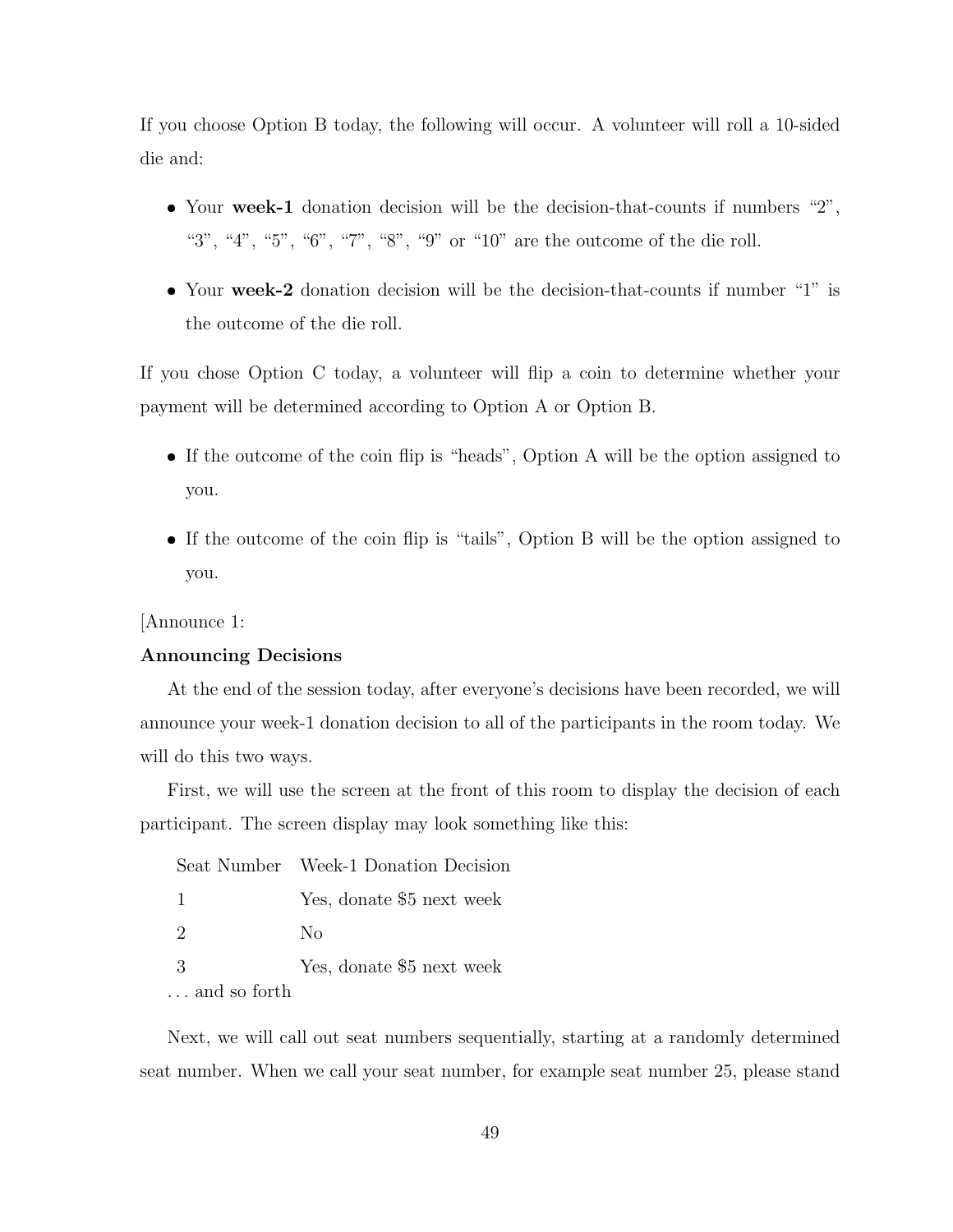up and say "I am at seat 25". Then, please read the decision you made today listed on the screen, by saying "I chose yes, donate \$5 next week", or "I chose no". Please remember to stay standing until we are ready to call the next seat number.

As you can see, this means that the other participants in this session will learn your week-1 donation decision.

#### [Announce 2:

#### Announcing Decisions

At the end of the session today, after everyone's decisions have been recorded, we will announce your week-1 donation decision and your choice between Options A, B and C to all of the participants in the room today. We will do this two ways.

First, we will use the screen at the front of this room to display the decision of each participant. The screen display may look something like this:

|              | Seat Number Week-1 Donation Decision Option A, B or C? |          |
|--------------|--------------------------------------------------------|----------|
| 1            | Yes, donate \$5 next week Option A                     |          |
| 2            | No.                                                    | Option B |
| -3           | Yes, donate \$5 next week Option C                     |          |
| and so forth |                                                        |          |

Next, we will call out seat numbers sequentially, starting at a randomly determined seat number. When we call your seat number, for example seat number 25, please stand up and say "I am at seat 25". Then, please read the decision you made today listed on the screen, by saying "I chose yes, donate \$5 next week", or "I chose no", and thereafter adding "And I chose Option A", "And I chose Option B" or "And I chose Option C". Please remember to stay standing until we are ready to call the next seat number.

As you can see, this means that the other participants in this session will learn your week-1 donation decision, and your choice between Option A, B or C.]

[Announce 3:

#### Announcing Decisions

At the end of the session today, after everyone's decisions have been recorded, we will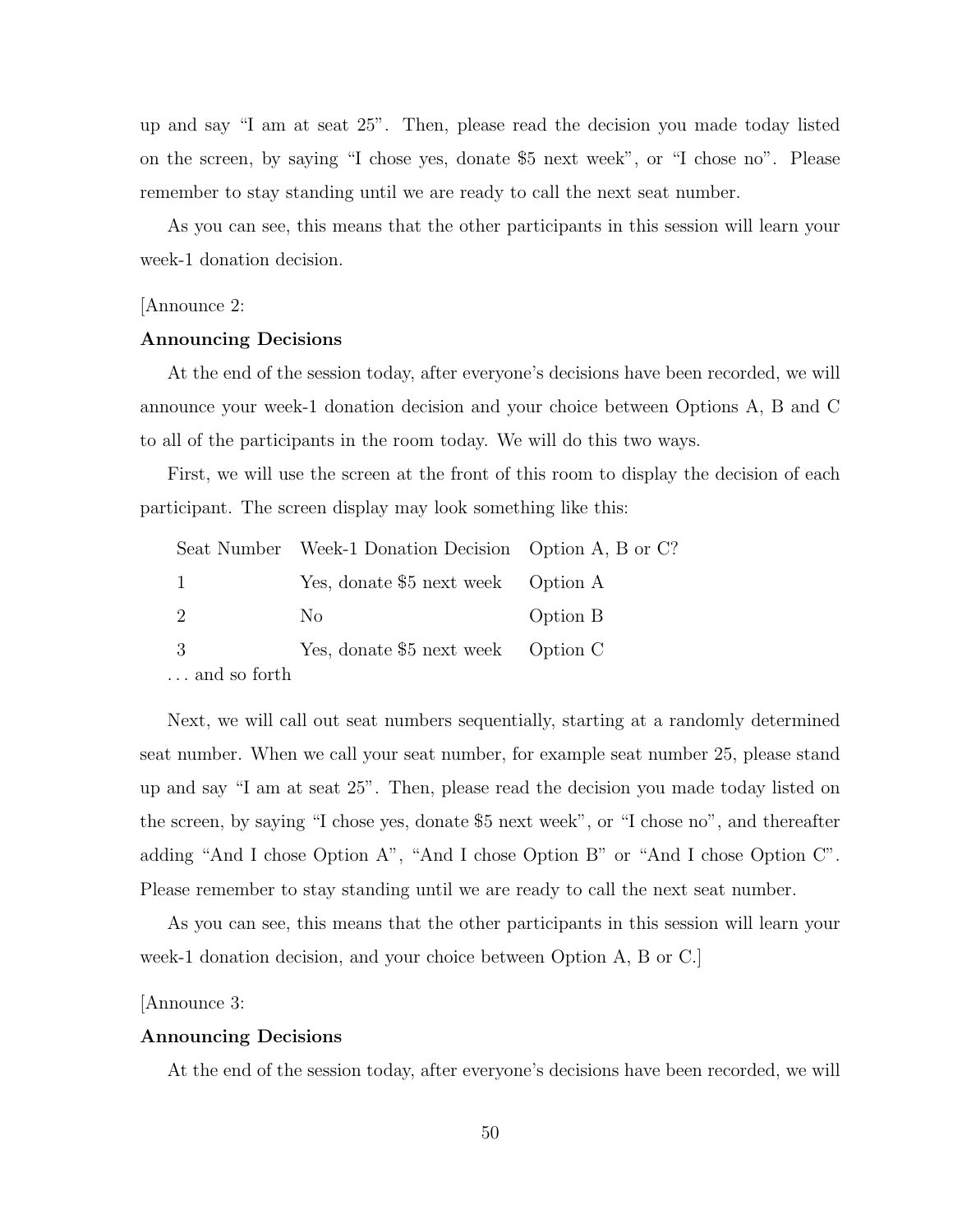announce your week-1 donation decision and your choice between Options A, B and C to all of the participants in the room today. We will do this two ways.

First, we will use the screen at the front of this room to display the decision of each participant. The screen display may look something like this:

|              | Seat Number Week-1 Donation Decision Option A, B or C? |          |
|--------------|--------------------------------------------------------|----------|
|              | Yes, donate \$5 next week Option A                     |          |
| $\mathbf{2}$ | No                                                     | Option B |
| -3           | Yes, donate \$5 next week Option C                     |          |
| and so forth |                                                        |          |

Next, we will call out seat numbers sequentially, starting at a randomly determined seat number. When we call your seat number, for example seat number 25, please stand up and say "I am at seat 25". Then, please read the decision you made today listed on the screen, by saying "I chose yes, donate \$5 next week", or "I chose no", and thereafter adding "And I chose Option A", "And I chose Option B" or "And I chose Option C". Please remember to stay standing until we are ready to call the next seat number.

As you can see, this means that the other participants in this session will learn your week-1 donation decision, and your choice between Option A, B or C.

When you return to the lab next week, after everyone's decisions have been recorded, we will announce your week-2 decisions, following the same procedures as described above. We will also remind everyone in the room of your decisions in week 1.  $\parallel$ 

In summary:

- Today you make a decision about donating \$5 out of your show-up fee for next week's session to Give Directly. This decision will be carried out next week with a 1 in 10 or a 9 in 10 chance.
- Next week you will be asked again to make a decision about donating \$5 out of your show up fee for next week's session to Give Directly. This decision will be carried out next week with a 9 in 10 or a 1 in 10 chance.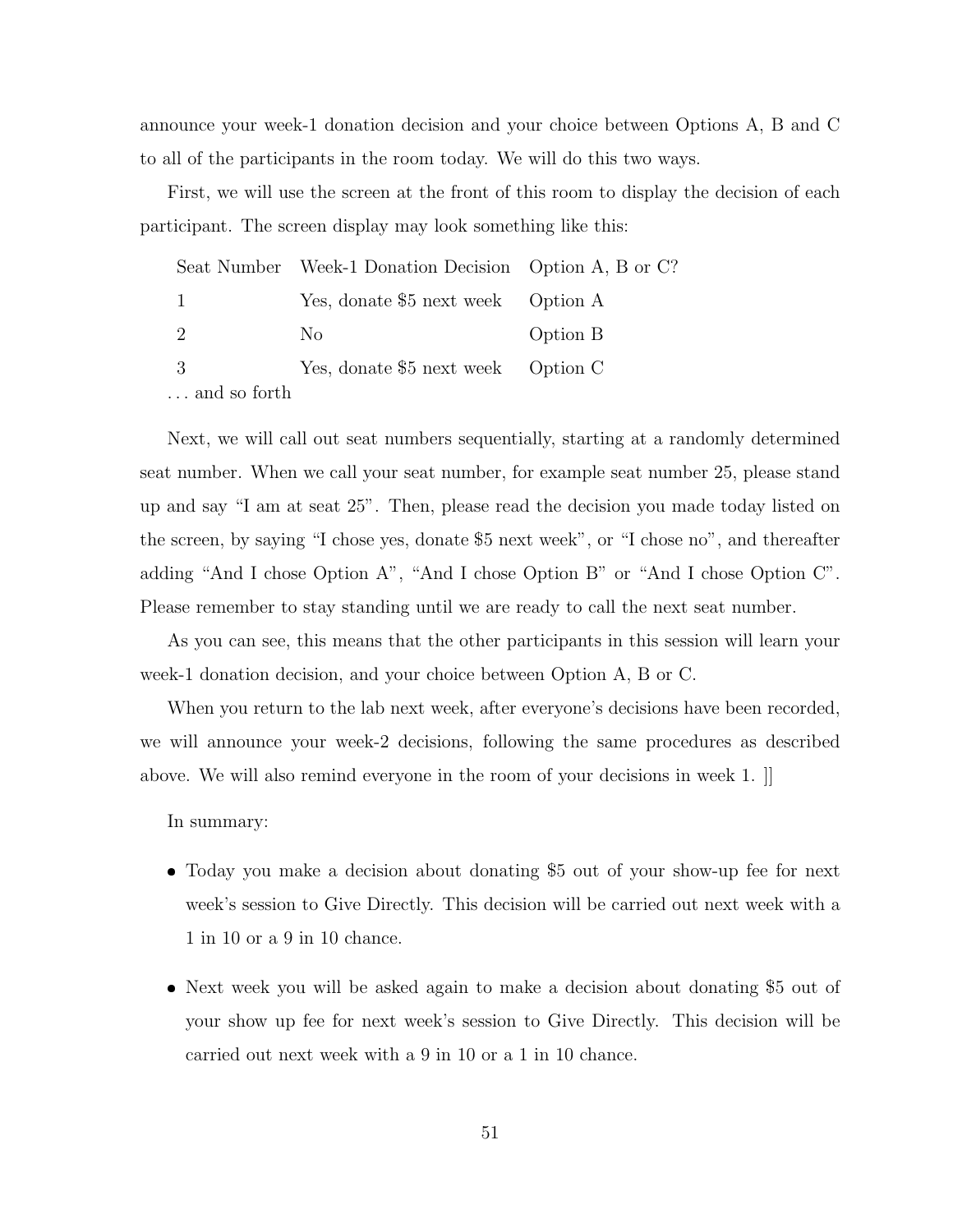- Only one of these two decisions will be carried out.
- You make both donation decisions before you know which decision will be carried out.
- You decide today whether you would like Option A (your week-1 donation decision to count with a 1 in 10 chance and so your week-2 donation decision will count with a 9 in 10 chance), Option B (your week 1 donation decision to count with a 9 in 10 chance and so your week-2 donation decision will count with a 1 in 10 chance) or Option C (you would like to flip a coin between these two options).
- After you have made your week-2 donation decision, a die will be rolled to determine whether your week-1 or your week-2 donation decision is the decision that counts. If you chose to flip a coin, a coin will be flipped beforehand.
- [Announce: At the end of the session today, [1: your week-1 donation decision [2, 3: and your choice between Options A, B and C]] will be announced to the rest of the participants in the room.
- [Announce: At the end of the session next week,  $[1, 2:$  there will be no announcements. [3: your week-2 donation decision will also be announced to the rest of the participants in the room, together with your week-1 decision and your choice between Options A, B and C.]]

Next you will be asked about your donation decision on the screens.

Remember: Your donation decision today could be the decision-thatcounts so treat this decision as if it were the decision that will count.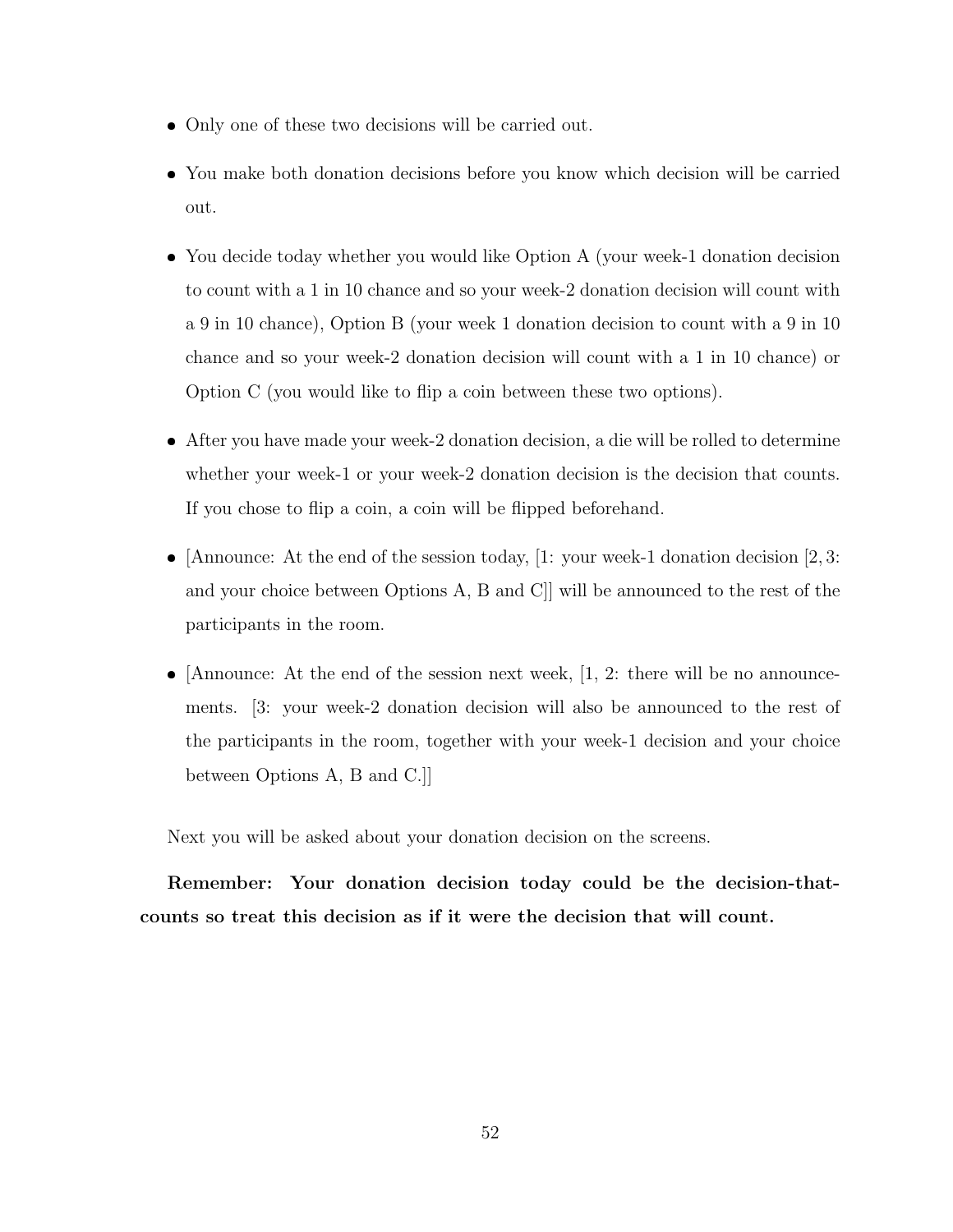#### Decision Screens

Week 1 decision:

## **GiveDirectly**

As we mentioned, in this study we are giving you the opportunity to support an exciting new charity, called GiveDirectly.

#### Would you like to donate to GiveDirectly?

- YES, I'd like to donate \$5 next week.
- $\circ$  NO

Commitment decision (on screen following week 1 decision):

As we mentioned, we will also ask you next week about your donation decision. Here you can choose whether you would like your donation decision today to be the decision-that-counts with a 1 in 10 chance or a 9 in 10 chance. You can also say that it doesn't matter to you which option is chosen, in which case we will flip a coin to decide for you.

#### Please select below what option you would prefer:

- A: I definitely want my donation decision today to count with a 1 in 10 chance (and so my donation decision next week to count with a 9 in 10 chance.)
- B: I definitely want my donation decision today to count with a 9 in 10 chance (and so my donation decision next week to count with a 1 in 10 chance).
- C: I truly don't care which option A or B above is chosen. Please flip a coin to decide.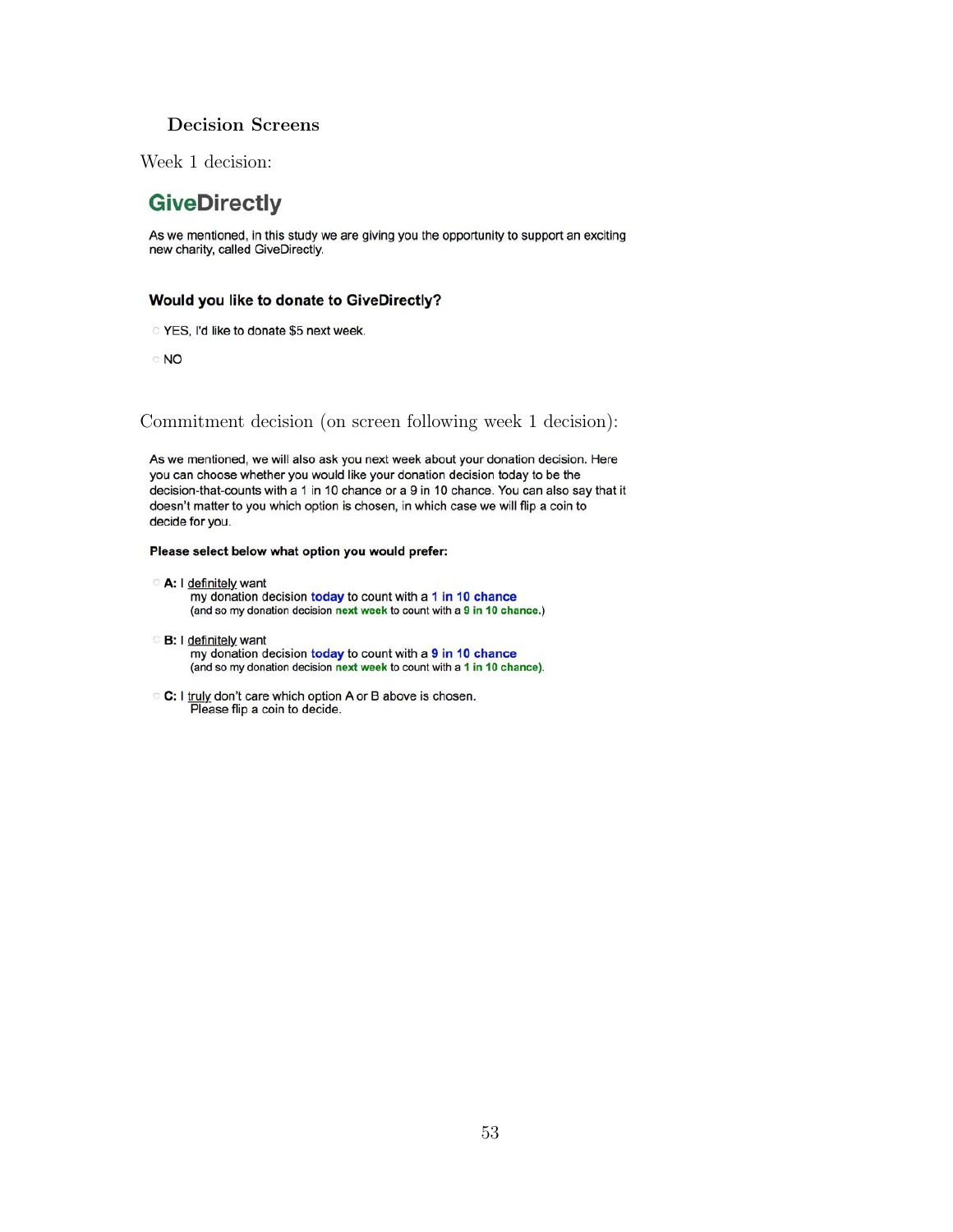# Appendix C: Additional Analyses

## C.1. Analysis of show-up rates

Table C.1 examines the determinants of the decision to show-up in Week 2, in the NN and NL treatments. We do not find that the treatment, or the decision to give within each treatment, or any individual characteristic is related to show-up in Week 2. Table C.2 provides the same analysis for the Commitment and Announcement Experiments.

|                                                                                 | No-show rate<br>in Week 2 | Give $(g=1)$   | If no-show If show-up | $p-value$      | - N         |
|---------------------------------------------------------------------------------|---------------------------|----------------|-----------------------|----------------|-------------|
| NN Treatment<br>NL Treatment<br>NL vs. NN show-up rate (p-value $\chi^2$ -test) | 7.8%<br>11.6%<br>0.235    | 28.6%<br>45.0% | 30.9%<br>45.8%        | 0.856<br>0.949 | 179<br>-173 |

C.1. Analysis of Show-up Rates (Experiment 1)

|                                        | Experiment 2             |                 | Experiment 3 (Announcements) |            |            |
|----------------------------------------|--------------------------|-----------------|------------------------------|------------|------------|
|                                        | Probabilistic Commitment | <b>Baseline</b> | Announce 1                   | Announce 2 | Announce 3 |
| No-show rate                           | 10.9%                    | $6.7\%$         | $5.9\%$                      | $3.0\%$    | 13.2%      |
| $\chi^2$ -test p-value (Announcements) |                          | 0.129           |                              |            |            |
| Week 1 Decision                        | If show-up               | If show-up      | If show-up                   | If show-up | If show-up |
| $No + c=0.9$                           | $26\%$                   | $27\%$          | 8%                           | $22\%$     | $10\%$     |
| $\mathrm{No} + \mathrm{c} = 0.5$       | 14\%                     | $16\%$          | 22%                          | 8%         | 24%        |
| $\mathrm{No} + \mathrm{c} = 0.1$       | 12\%                     | $5\%$           | 22%                          | $6\%$      | $7\%$      |
| $Yes + c=0.9$                          | 13%                      | 13%             | 23\%                         | 15\%       | 15\%       |
| $Yes + c=0.5$                          | 13%                      | $16\%$          | 17%                          | $22\%$     | 22%        |
| $Yes + c=0.1$                          | 22%                      | 23\%            | 8%                           | 28\%       | 22%        |
|                                        | If no-show               | If no-show      | If no-show                   | If no-show | If no-show |
| $\mathrm{No} + \mathrm{c} = 0.9$       | $35\%$                   | $50\%$          | $0\%$                        | $50\%$     | $22\%$     |
| $No + c=0.5$                           | 10%                      | 25\%            | $0\%$                        | $0\%$      | $0\%$      |
| $\mathrm{No} + \mathrm{c} = 0.1$       | $0\%$                    | 25\%            | $0\%$                        | $0\%$      | $0\%$      |
| $Yes + c=0.9$                          | 20%                      | $0\%$           | 50%                          | $0\%$      | 11\%       |
| $Yes + c=0.5$                          | 10%                      | $0\%$           | $50\%$                       | $0\%$      | 44\%       |
| $Yes + c=0.1$                          | 25%                      | $0\%$           | $0\%$                        | $50\%$     | 22%        |
| $\chi^2$ -test p-value                 | 0.537                    | 0.401           | 0.352                        | 0.841      | 0.372      |

C.2. Analysis of Show-up Rates (Experiments 2 and 3)

## C.2. Gender Differences in Experiment 1

Table C.3. disaggregates the results of Experiment 1 by gender. In the NN and NL treatments the number of male participants is 124 and the number of female participants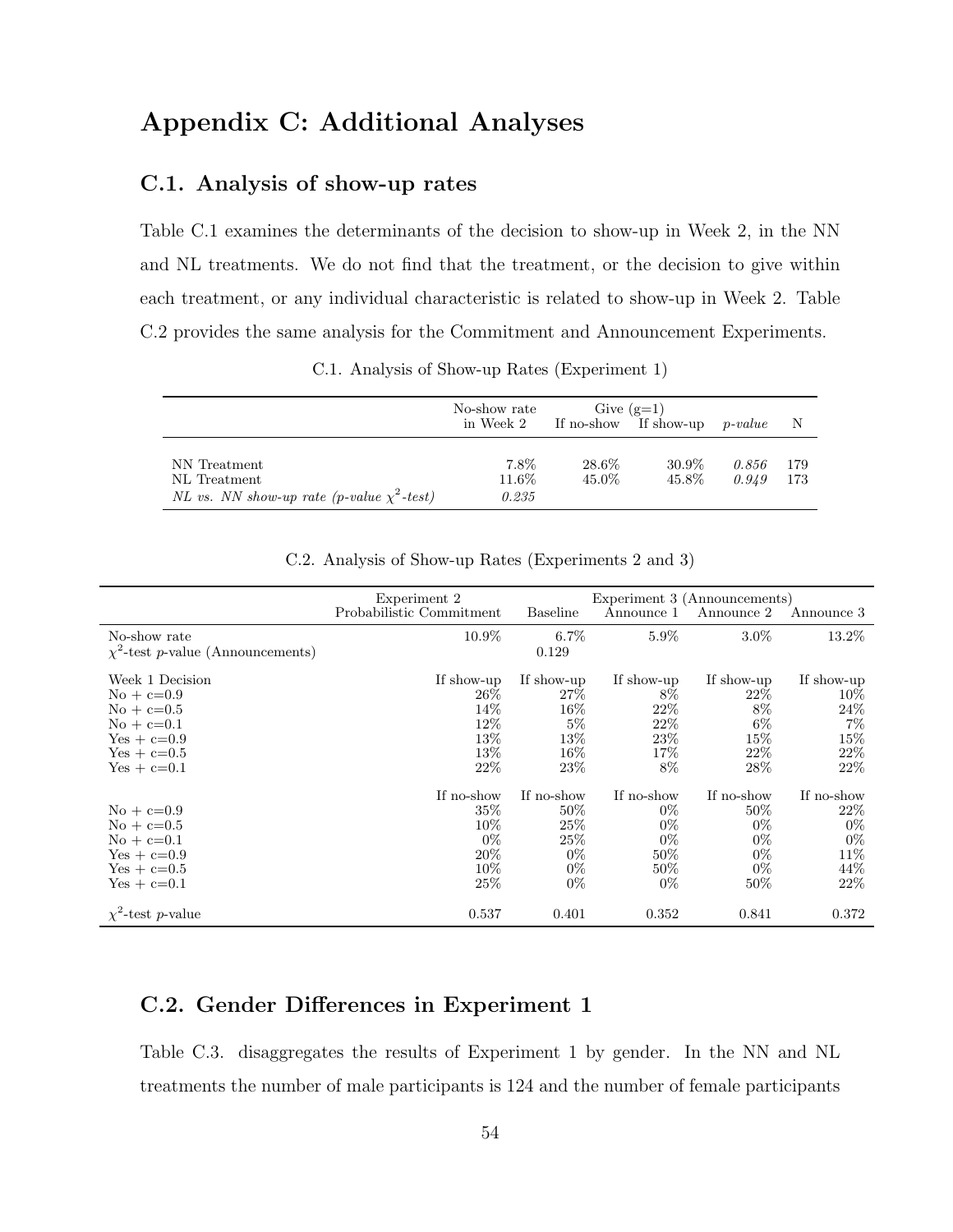|                                                | Men              | Women            |
|------------------------------------------------|------------------|------------------|
| NN and NL Treatments                           |                  |                  |
| Decide Now to Give Now (NN): Share of giving   | 0.323<br>(0.058) | 0.300<br>(0.046) |
| Decide Now to Give Later (NL): Share of giving | 0.390<br>(0.064) | 0.500<br>(0.051) |
| NN vs. NL: $\chi^2$ -test (p-val)              | 0.754            | 0.183            |

Table C.3. Results by Gender

Notes: This table presents the behavior of male and female participants in the NN and NL treatments. The table presents the frequency of each behavior unless otherwise noted. Standard errors are displayed in parentheses for giving rates.

## C.3. Session sizes in Experiment 3

The session size in treatments Announce 1, Announce 2 and Announce 3 was as follows. In treatment Announce 1 the size of the Week 1 sessions was 22, 22 and 24, across three sessions. In Announce 2, the size of the sessions was 21, 22 and 24. In Announce 3, the size of the sessions was 21, 23 and 24.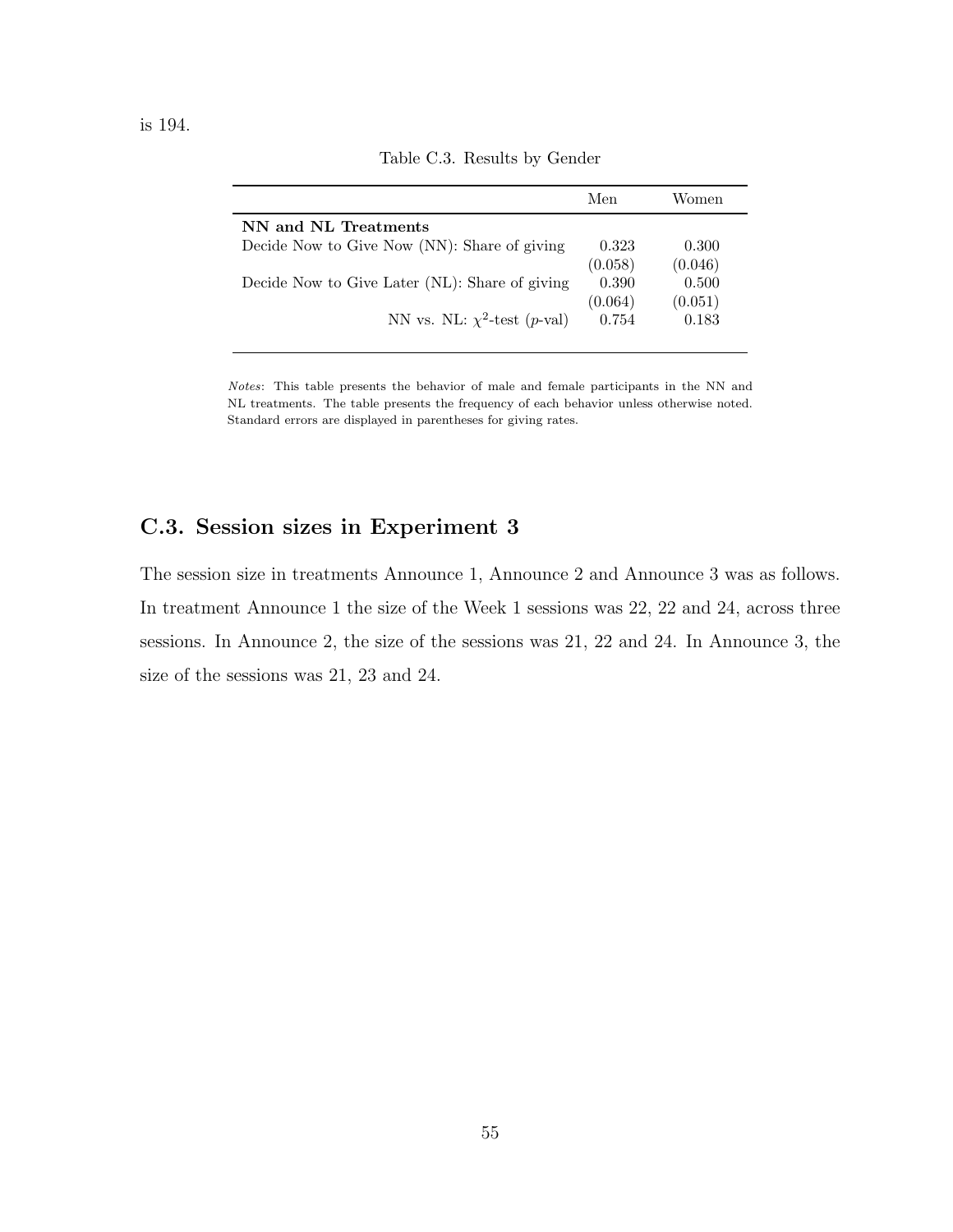# C.4. Treatment Effects in Experiment 3

Table C.4. displays the effects of the treatments on commitment choices in Announce 1, Announce 2 and Announce 3 in Experiment 3, relative to the Baseline treatment.

|              | (1)        | (2)                |
|--------------|------------|--------------------|
|              |            | Linear regressions |
|              | р          | $p * q_1$          |
|              |            |                    |
| Announce 3   | -0.032     | $0.074*$           |
|              | (0.027)    | (0.036)            |
| Announce 2   | $-0.005$   | $0.075*$           |
|              | (0.035)    | (0.040)            |
| Announce 1   | $-0.027$   | $-0.017$           |
|              | (0.044)    | (0.027)            |
| Constant     | $0.528***$ | $0.307***$         |
|              | (0.073)    | (0.068)            |
| Observations |            | 407                |
|              | 407        |                    |
| R-squared    | 0.005      | 0.048              |

C.4. Additional Treatment Effects in Experiment 3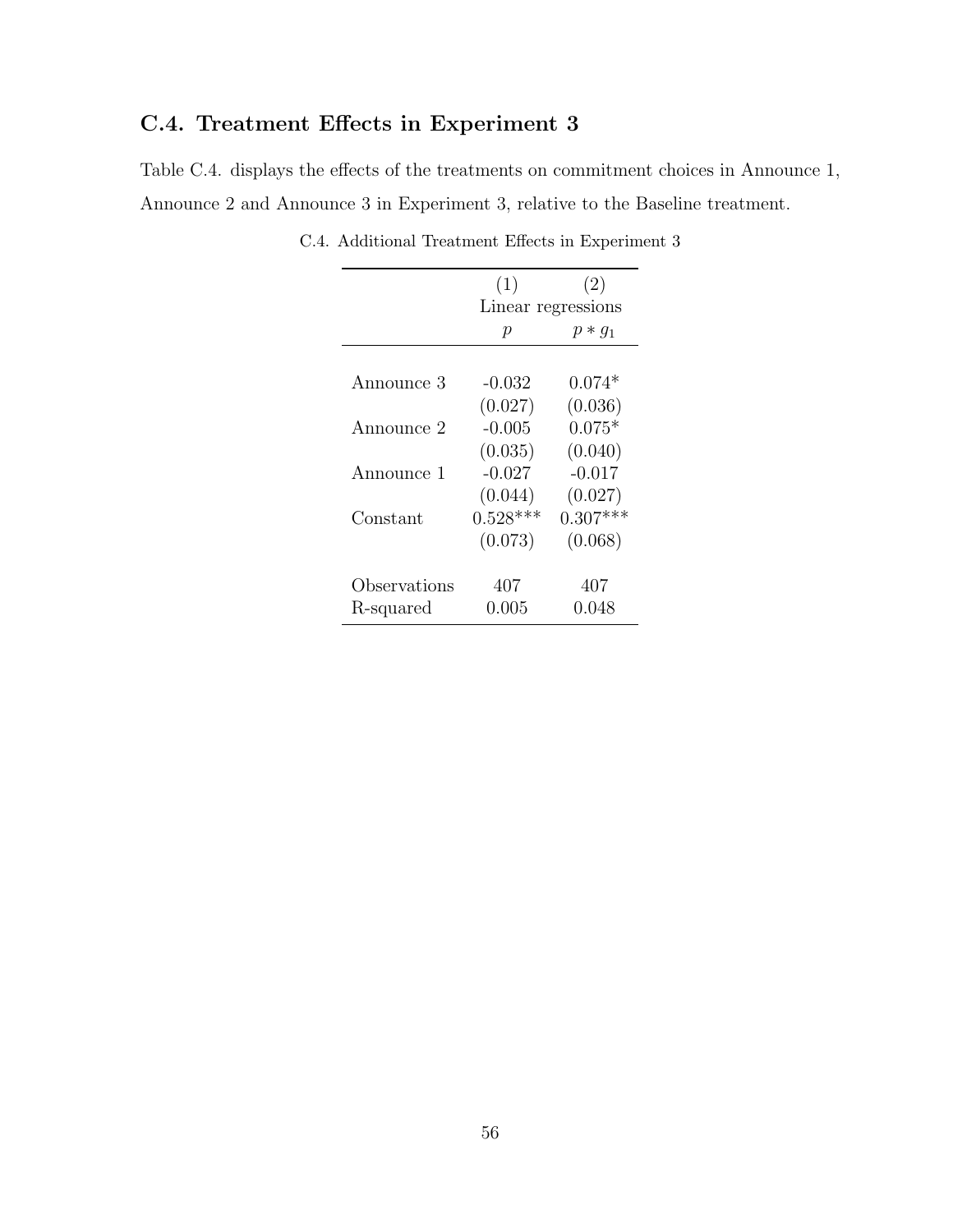## D. Uncertainty and Flexibility: Additional Results

In this section we examine additional survey evidence regarding the role of uncertainty in Experiment 2. At the end of the Week 2 session, after all donation decisions had been made, we asked individuals to indicate their level of agreement with the following statements: "Over the last week... (a) I thought about GiveDirectly" (GD thought); (b) I read or did research about GiveDirectly" (GD read); (c) I learned about other charities like GiveDirectly" (Thought others); (d) I thought about whether my financial situation allows me to donate to GiveDirectly" (Thought budget). Answers were provided on a 5-point Likert scale, ranging from strongly disagree to strongly agree. Based on these statements we construct an index, that we label as Resolving Uncertainty index, that measures the extent to which the individual thought and did research about her donation decision. We also elicited the extent to which the search for information about GiveDirectly changed the subject's opinion, through the statement "Over the last week I became more favorable about GiveDirectly." (GD more favorable). We present average responses to each variable in Table D.1. Based on these statements we construct an index, labeled Resolving Uncertainty index, that measures the extent to which the individual thought and did research about her donation decision. A higher value of the index indicates more research and thought was given to the donation decision. We also elicited the extent to which the search for information about GiveDirectly changed the subject's opinion, through the statement "Over the last week I became more favorable about GiveDirectly."

In Table D.2. we examine the relationship between these measures and donation behavior. Naturally, since these measures were elicited after donation decisions have been made, the results should be interpreted with caution. Column (1) of Table D.2. displays the results of a linear regression on the (standardized) Resolving Uncertainty index and giving and commitment decisions. The results indicate that individuals who demanded flexibility report a higher likelihood doing more thinking and research between Week 1 and Week 2, relative to those individuals who are indifferent between commitment and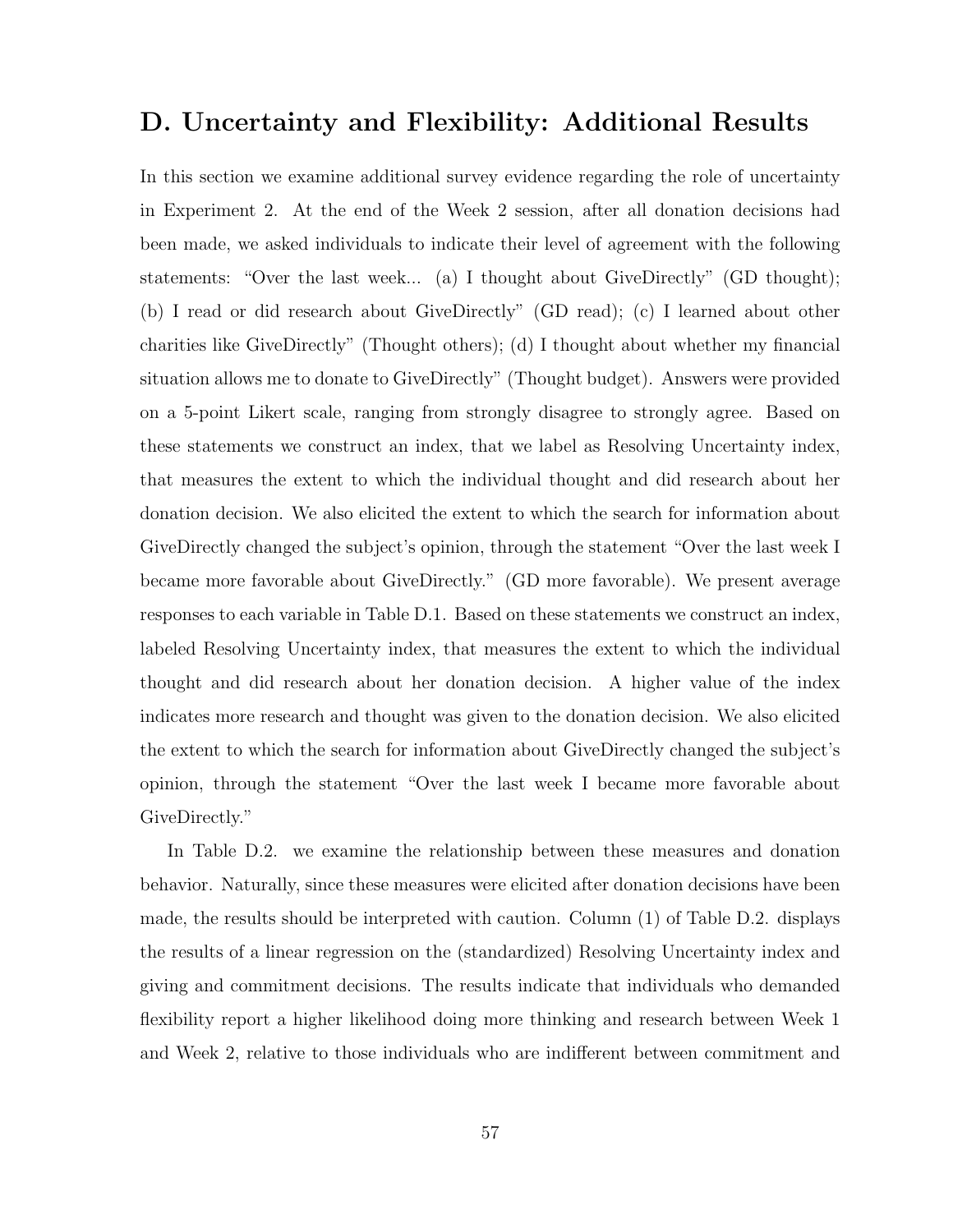|                 | GD thought | GD read | Thought others | Thought budget | GD more favorable |
|-----------------|------------|---------|----------------|----------------|-------------------|
| Always give     |            |         |                |                |                   |
| Flexibility     | 3.6        | 2.8     | 2.9            | 4.3            | 3.0               |
| Indifference    | 3.3        | 2.1     | 2.2            | 2.9            | 3.1               |
| Commitment      | 3.4        | 2.1     | 2.6            | 3.1            | $3.0\,$           |
| Never give      |            |         |                |                |                   |
| Flexibility     | 3.3        | 2.5     | 2.8            | 3.7            | 2.8               |
| Indifference    | $3.0\,$    | 1.9     | 1.9            | 3.4            | 2.3               |
| Commitment      | 3.5        | 2.3     | 2.4            | 4.3            | 2.8               |
| Give more later |            |         |                |                |                   |
| Flexibility     | $3.1\,$    | 2.3     | 2.8            | 3.6            | $3.0\,$           |
| Indifference    | 4.0        | 2.0     | 2.0            | 4.0            | 2.3               |
| Commitment      | 3.4        | 2.0     | 2.1            | 2.7            | 2.6               |
| Give less later |            |         |                |                |                   |
| Flexibility     | 4.4        | 3.4     | 3.0            | 4.4            | 3.6               |
| Indifference    | 3.3        | 2.0     | 2.3            | 3.0            | 2.3               |
| Commitment      | 3.3        | 2.7     | 2.3            | 4.2            | 3.1               |

Table D.1. Self-reported behaviors between Week 1 and Week 2 sessions (Experiment 2)

flexibility. However, those subjects who choose to give more later  $(g_1 = 1 \text{ and } g_2 = 0)$  and demand flexibility are *less* likely to do research and think about the charity, which speaks against the concern that this type of time-inconsistent individuals demanded flexibility due to uncertainty.

Column (2) of Table D.2. explores the relationship between changes in opinion with regards to GiveDirectly, time inconsistency and demand for flexibility. The results indicate that subjects who chose (No, Yes) and demanded flexibility express becoming significantly more favorable towards GiveDirectly in the week between the first and second session of the experiment. The behavior of these subjects is consistent with Kreps (1979), since they were initially uncertain and cautious, but changed their donation decision, potentially due to their change in opinion about GiveDirectly. By contrast, the behavior of subjects who chose to give more later  $(g_1 = 1 \text{ and } g_2 = 0)$  and demanded flexibility is again inconsistent with Kreps (1979). These subjects change their decision towards not giving in Week 2, but they do not report becoming less favorable towards the charity, since the coefficient for this group is not significant and positive (0.803).